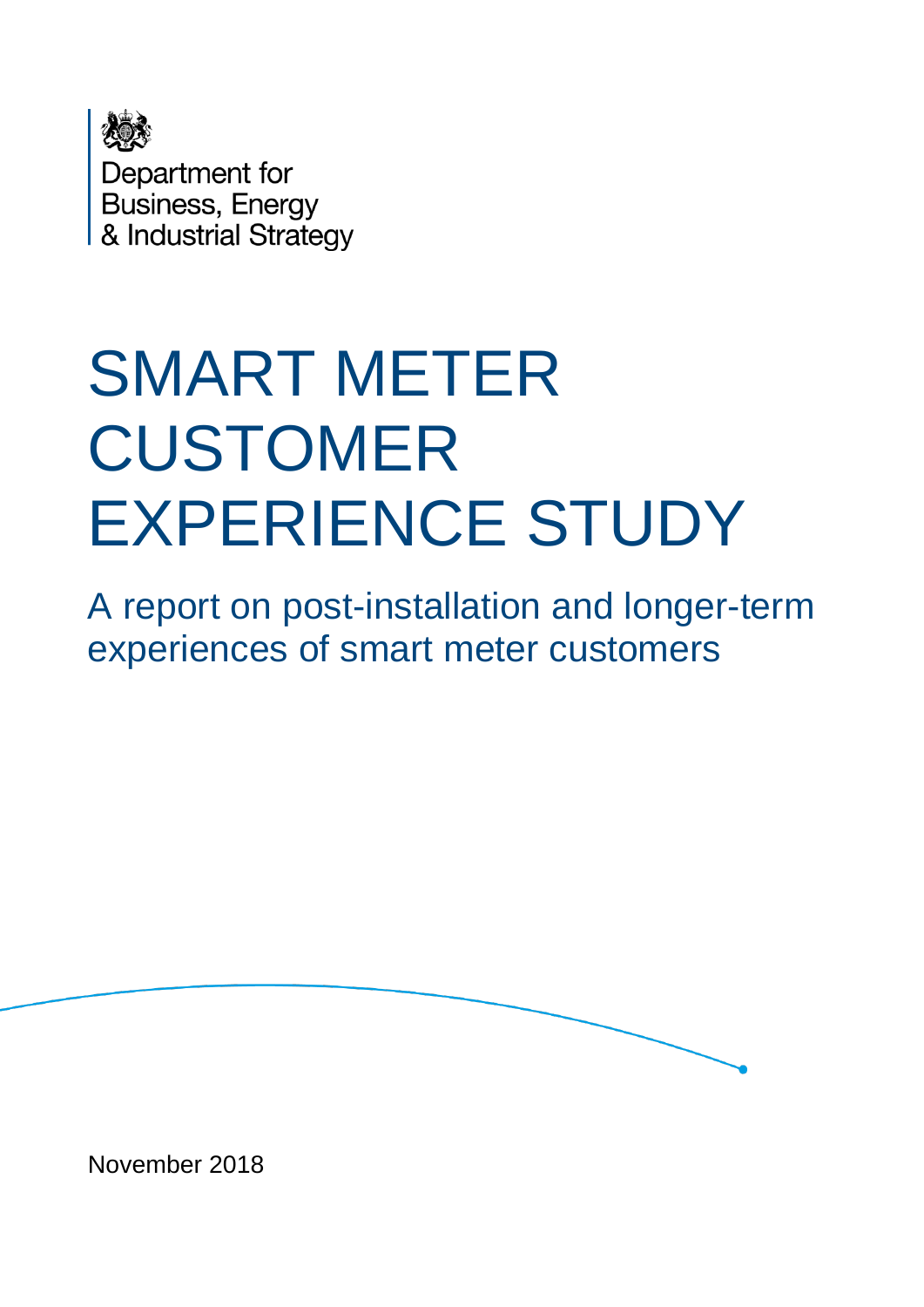This document is available in large print, audio and braille on request. Please email [enquiries@beis.gov.uk](mailto:enquiries@beis.gov.uk) with the version you require.

# Smart Meter Customer Experience Study

Main report

© Crown copyright 2018

You may re-use this information (not including logos) free of charge in any format or medium, under the terms of the Open Government Licence.

To view this licence, visit [www.nationalarchives.gov.uk/doc/open-government](http://www.nationalarchives.gov.uk/doc/open-government-licence/version/3/)[licence/version/3/](http://www.nationalarchives.gov.uk/doc/open-government-licence/version/3/) or write to the Information Policy Team, The National Archives, Kew, London TW9 4DU, or email: [psi@nationalarchives.gsi.gov.uk.](mailto:psi@nationalarchives.gsi.gov.uk)

Any enquiries regarding this publication should be sent to us at [SMIP@beis.gov.uk.](mailto:SMIP@beis.gov.uk)

This publication is available for download at [www.gov.uk/government/publications.](http://www.gov.uk/government/publications)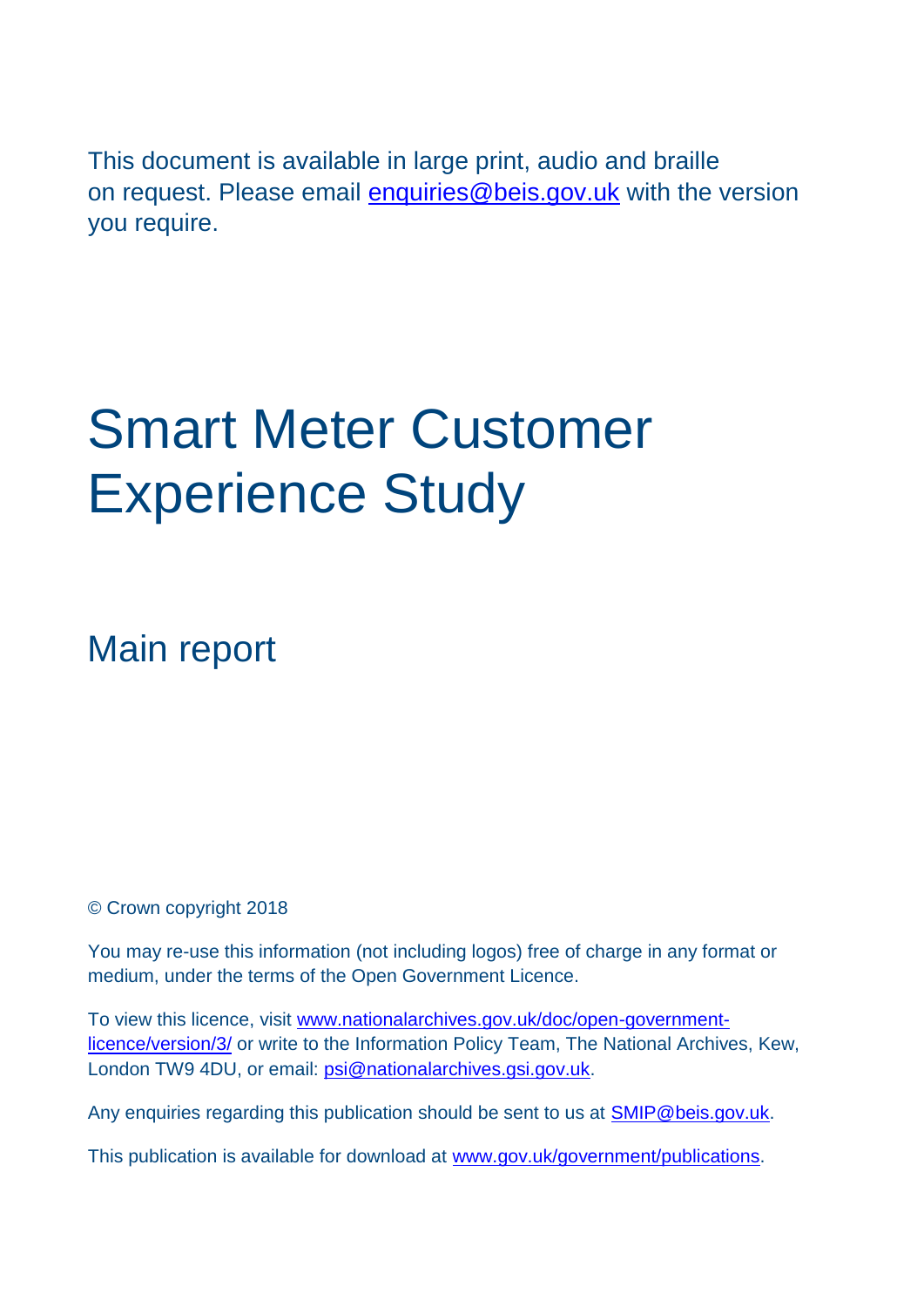# <span id="page-2-0"></span>**Contents**

|                                                                                          | $\overline{2}$ |
|------------------------------------------------------------------------------------------|----------------|
|                                                                                          |                |
| 1.                                                                                       | 6              |
|                                                                                          |                |
|                                                                                          |                |
| 2.                                                                                       |                |
|                                                                                          |                |
|                                                                                          |                |
|                                                                                          |                |
|                                                                                          |                |
| 3. Provision of advice and information during the smart meter customer journey ______ 12 |                |
| Information prior to installation and reasons for getting a smart meter _________        | 13             |
|                                                                                          |                |
|                                                                                          |                |
|                                                                                          |                |
|                                                                                          |                |
|                                                                                          |                |
| Reasons for satisfaction among smart meter customers ____________________________ 25     |                |
|                                                                                          |                |
| Levels of advocacy among smart meter customers _________________________________ 29      |                |
|                                                                                          |                |
|                                                                                          | 35             |
|                                                                                          | 42             |
| Differences in IHD engagement depending on customer journey________________              | 44             |
|                                                                                          | 48             |
|                                                                                          | 49             |
|                                                                                          |                |
|                                                                                          |                |
|                                                                                          | 54             |
| 7. Impact of smart meters on understanding of energy consumption ________________ 56     |                |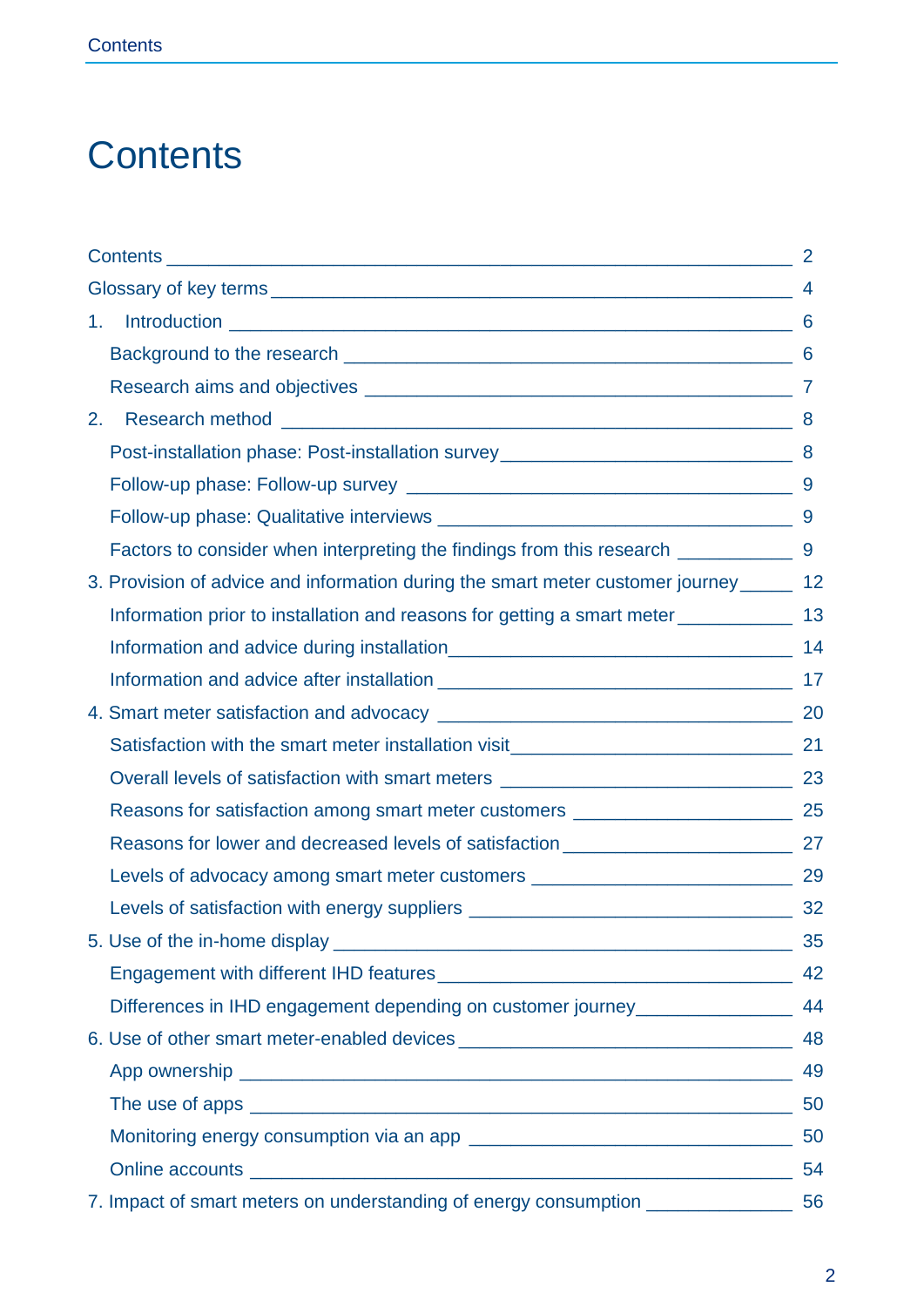| Understanding of energy consumption and impact of smart meters ________________  | 57 |
|----------------------------------------------------------------------------------|----|
| Areas of improved awareness and understanding __________________________________ | 59 |
|                                                                                  | 60 |
| 8. Impact of smart meters on energy consumption behaviour ______________________ | 64 |
| Self-reported impact of smart meter on household energy consumption              | 65 |
| Behaviour changes as a result of a smart meter and/or IHD                        | 66 |
| Perceived impact on household energy consumption _______________________________ | 72 |
| Reasons for limited impact amongst customers ___________________________________ | 75 |
|                                                                                  | 81 |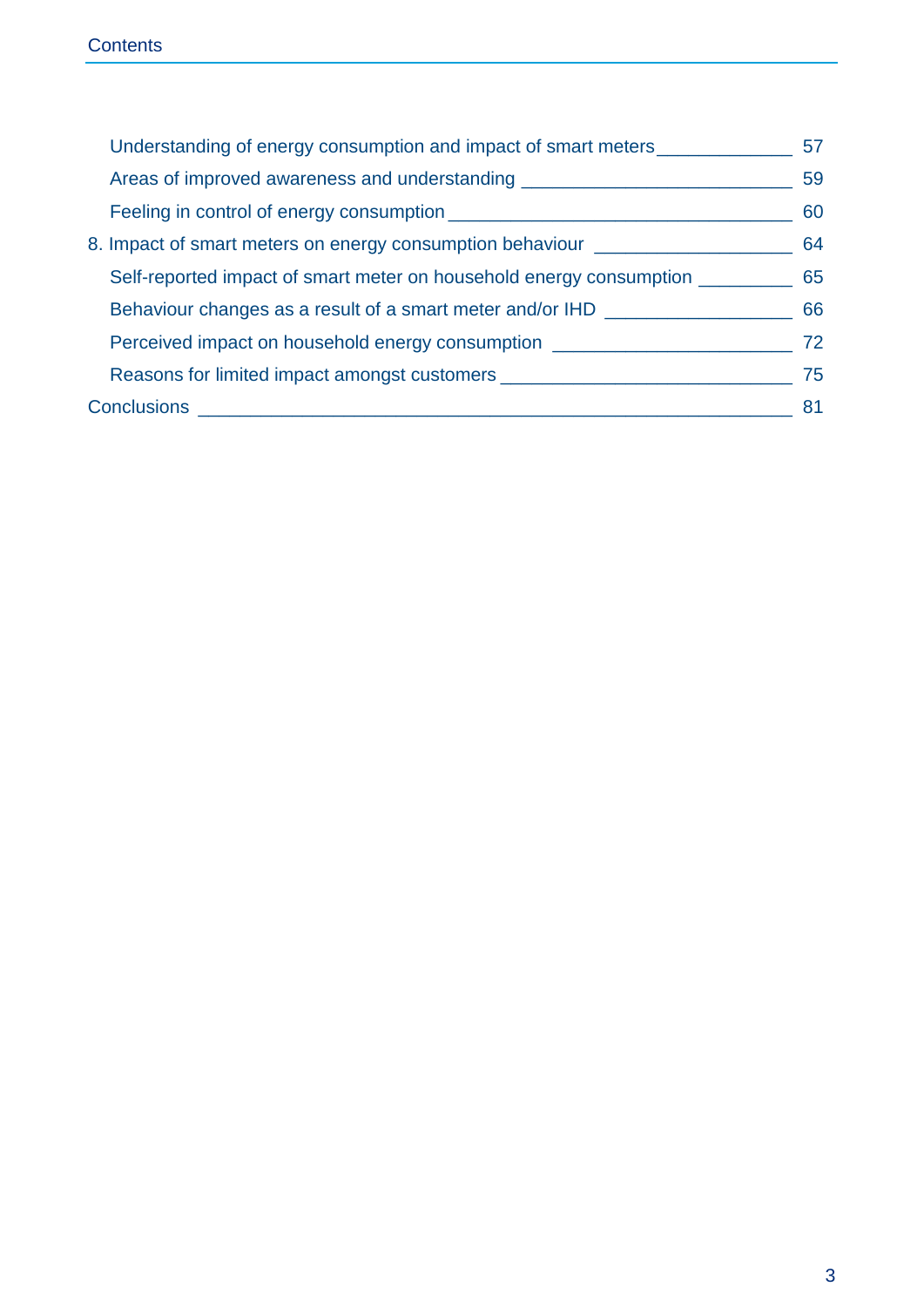# <span id="page-4-0"></span>Glossary of key terms

**Smart meter:** the next generation of gas and electricity meter. Smart meters can communicate directly with energy suppliers by sending and receiving information about the amount of energy being used. Smart meters are installed by a professional engineer representing an energy supplier. Smart meters can work in prepayment or credit mode.

**In-home display (IHD):** a portable device with a digital display that shows current and past energy consumption and how much it is costing or will cost. Smart meter customers are offered an IHD free of charge to accompany their smart meter.

**Smart meter customers:** customers listed by suppliers as having an electricity, or electricity and gas smart meter (there are currently no gas-only smart households).

**Credit customers**: customers who use energy and pay for it through direct debit or on the receipt of a bill, usually on a monthly or quarterly basis (one example of 'payment type').

**Prepay customers**: customers who pay for their energy by using a smart meter in prepayment mode and are therefore required to top-up their credit balance to ensure energy is available to their home before they need to use the energy (the other example of 'payment type' in this report).

**Vulnerable customers:** customers who are considered to be in 'vulnerable circumstances'. Customers may fall under this definition if they: live with a long-term illness, health problem or disability; have limited or no experience of digital technology; live in a low income household; are aged 75 and over and/or alone or live in a rural or off-gas grid household (sometimes in combination with another factor). The surveys recorded these details for all customers. Where the term 'vulnerable' is used in this report further detail is provided about the specific group of respondents being referred to.

**Smart meter customer journey**: the steps taken by an energy supplier and a customer from first raising awareness of smart meters to arranging installation visits, through the installation process (including the provision of information and advice prior to and at the visit) and sometimes involving the receipt of follow-up contact or information postinstallation. The smart meter customer journey is likely to differ from supplier to supplier.

**App**: in this report, this refers to an application which provides account management and potentially information about a customer's energy consumption. It is usually downloaded by the customer to a mobile device.

**Household baseline**: the amount of energy a household uses on a typical day.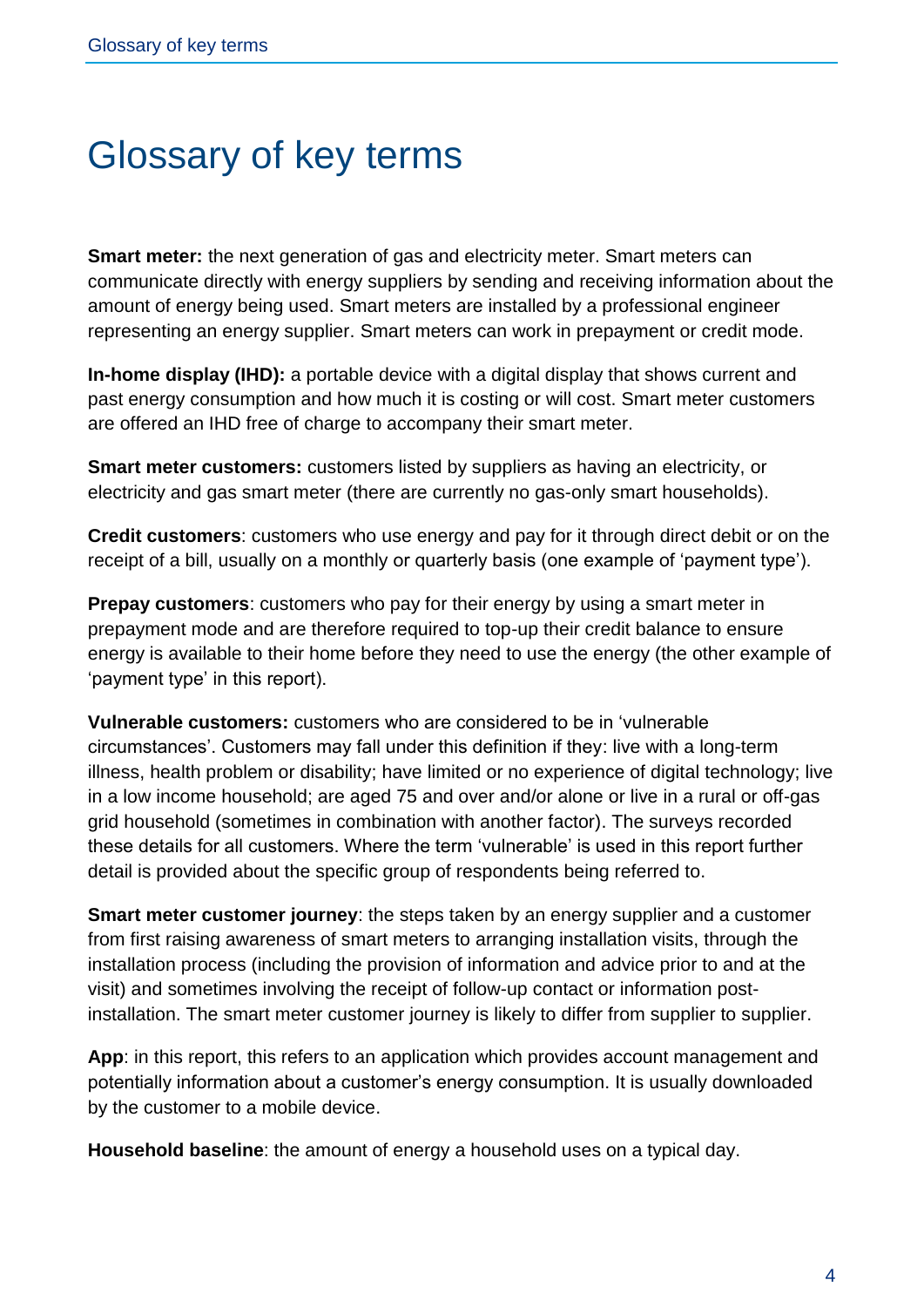**Energy budget:** a target level of energy consumption that a household sets for itself. An energy budget can be set on some IHDs.

**Traffic lights**: an element of the display on most IHDs which indicates changes in the level of (near) real-time electricity use; indicated through a change in the light colour rather than through more detailed information in numeric form.

**Post-installation phase:** the first phase of this research. This consisted only of the **Postinstallation survey,** a telephone survey of 2,015 smart meter customers within 3 months of their smart meter installation.

**Follow-up phase:** the second phase of this research. This consisted of the **Follow-up survey** with 825 first phase participants, and **qualitative interviews** with 50 first phase participants.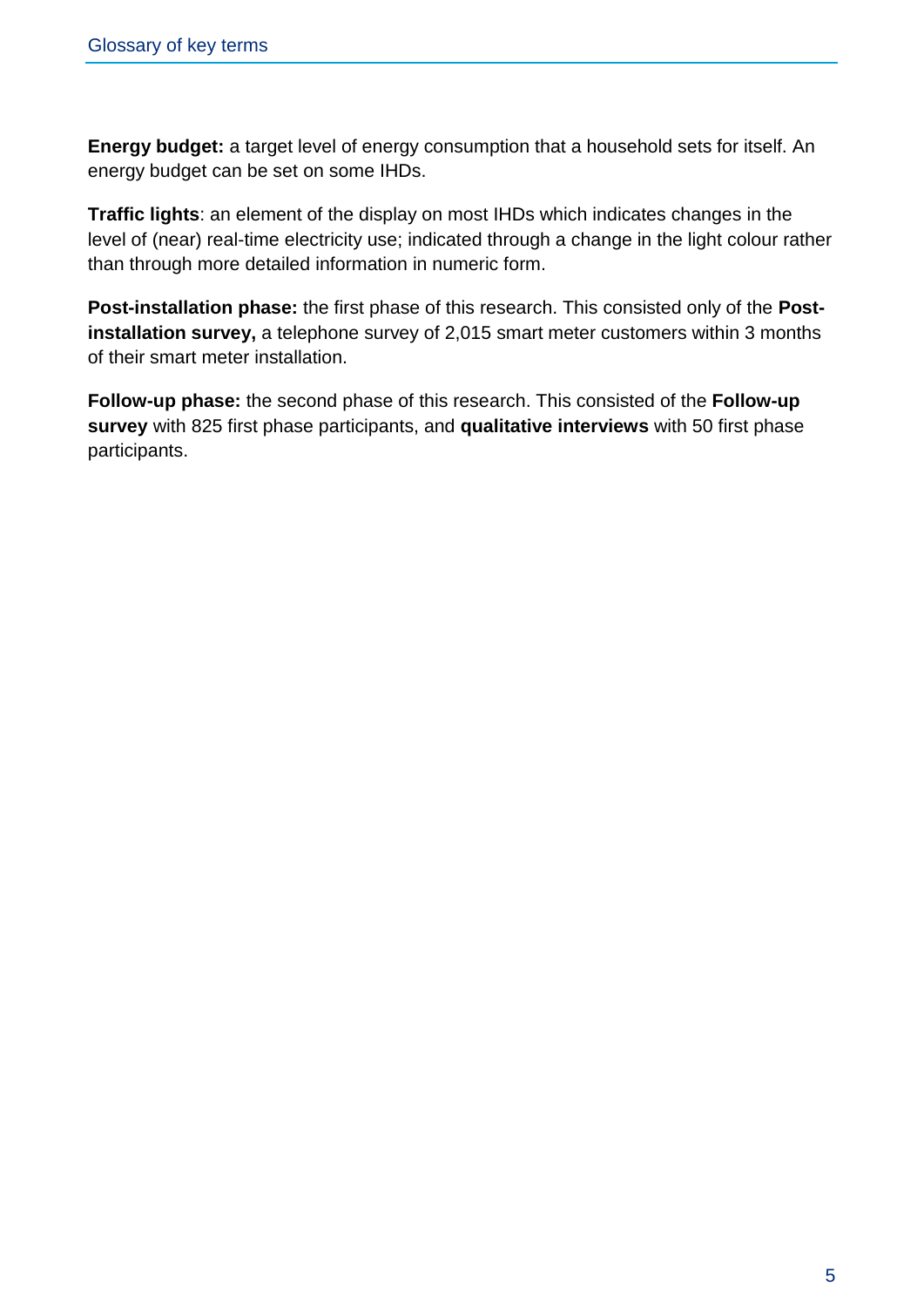# <span id="page-6-0"></span>1. Introduction

# <span id="page-6-1"></span>Background to the research

The Government is committed to ensuring that every home and business in the country is offered a smart meter by the end of 2020. Smart meters are the next generation of gas and electricity meters and communicate directly with energy suppliers. They are consequently expected to deliver a range of benefits for consumers. These include removing the need for manual meter reads, ending estimated billing, making switching between suppliers smoother and faster, and helping consumers take control of their energy consumption by providing them with near real-time information on their energy consumption (via an In-Home Display (IHD)).

The Department for Business, Energy and Industrial Strategy (BEIS) commissioned Ipsos MORI to undertake a longitudinal research study to explore consumer experiences of smart metering over time; beginning with their decision to get a smart meter, through the installation process itself (including demonstration of an in-home display and energy saving advice provided by the installer), to almost one-year after installation.

This research has served to test, update, and further validate, the evidence base on customer experiences and impacts produced earlier in the roll-out by the Early Learning Project (ELP).<sup>1</sup> In particular, the ELP research identified three transition points that consumers must pass through in order to make lasting changes to their energy consumption:

- Engagement with installation of smart meter;
- Engagement with (information generated by) the smart meter;
- Making changes in energy consumption.

Another aim was to capture the impact of developments in the roll-out since the ELP, including the implementation of the Smart Meter Installation Code of Practice (SMICoP)<sup>2</sup>, Smart Energy GB's establishment and communications campaigns, and an expanding smart meter population, with smart prepay meters now being rolled out at scale.

<sup>1</sup> DECC, ['Smart Metering Early Learning Project and Small-Scale Behaviour Trials',](https://www.gov.uk/government/publications/smart-metering-early-learning-project-and-small-scale-behaviour-trials) 2015.

<sup>2</sup> Ofgem, ['Smart Metering Installation Code of Practice \(SMICoP\)'](http://www.smicop.co.uk/SitePages/Home.aspx), 2013 (latest version 2018).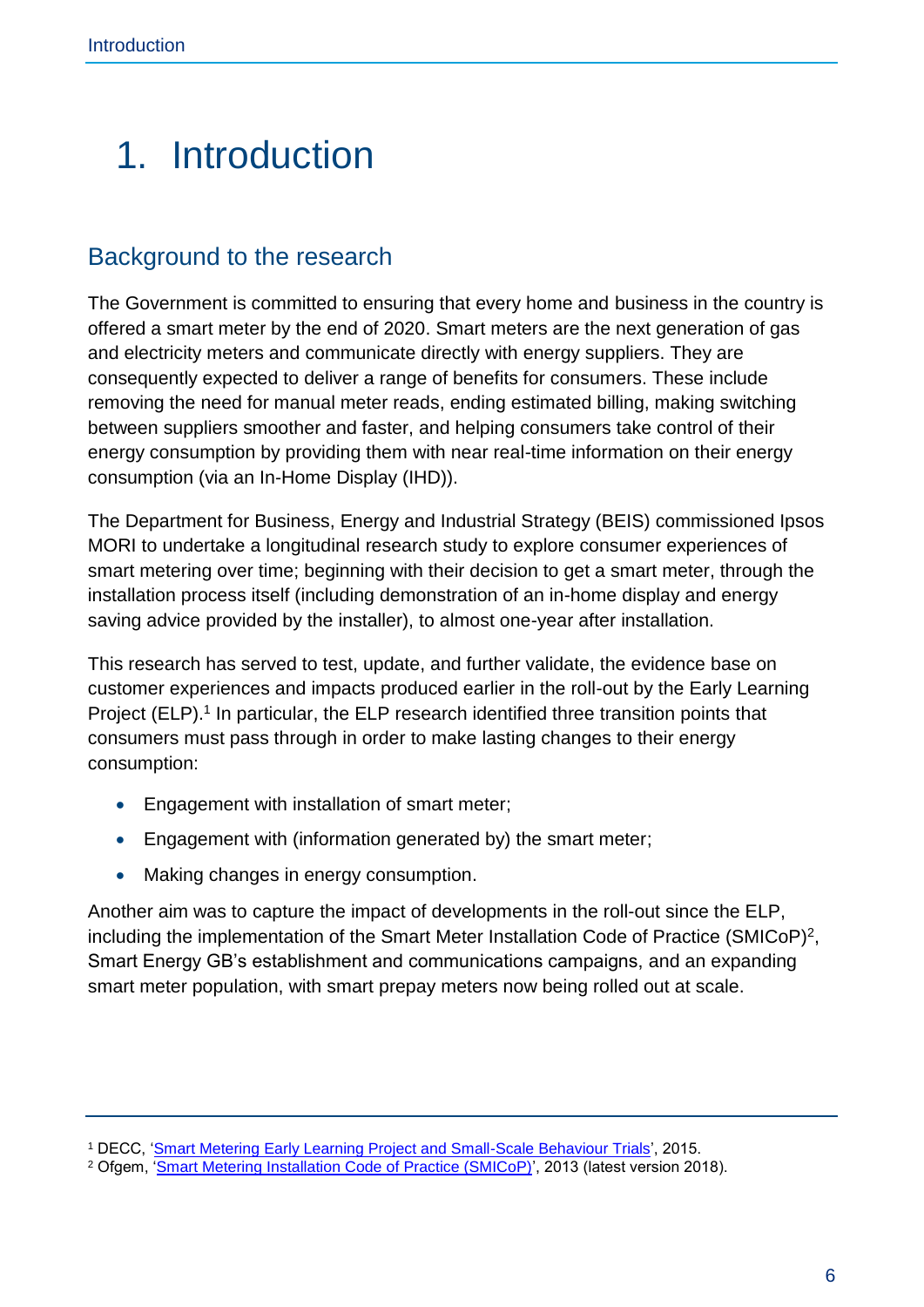# <span id="page-7-0"></span>Research aims and objectives

The following overarching research questions were set for this study:

**RQ1:** How satisfied are smart meter customers with their overall smart meter experience, and why? How and why does this change with time since the installation?

**RQ2:** How frequently and for what purpose do smart meter customers with an IHD use it, and how does this vary over time?

**RQ3**: Are customers making use of other smart meter-enabled energy consumption feedback devices, and for what purpose?

**RQ4:** To what extent, in what circumstances (customer characteristics, household context) and through what mechanisms (information provision through customer journey), do customers report smart metering to have influenced their adoption of more energy efficient behaviours?

Two phases of primary data collection were carried out during the study, including a twowave quantitative survey and qualitative in-depth interviews. While each generated evidence to answer the overarching research questions above, additional objectives and areas of focus were targeted by certain stages. This is explained in more detail below.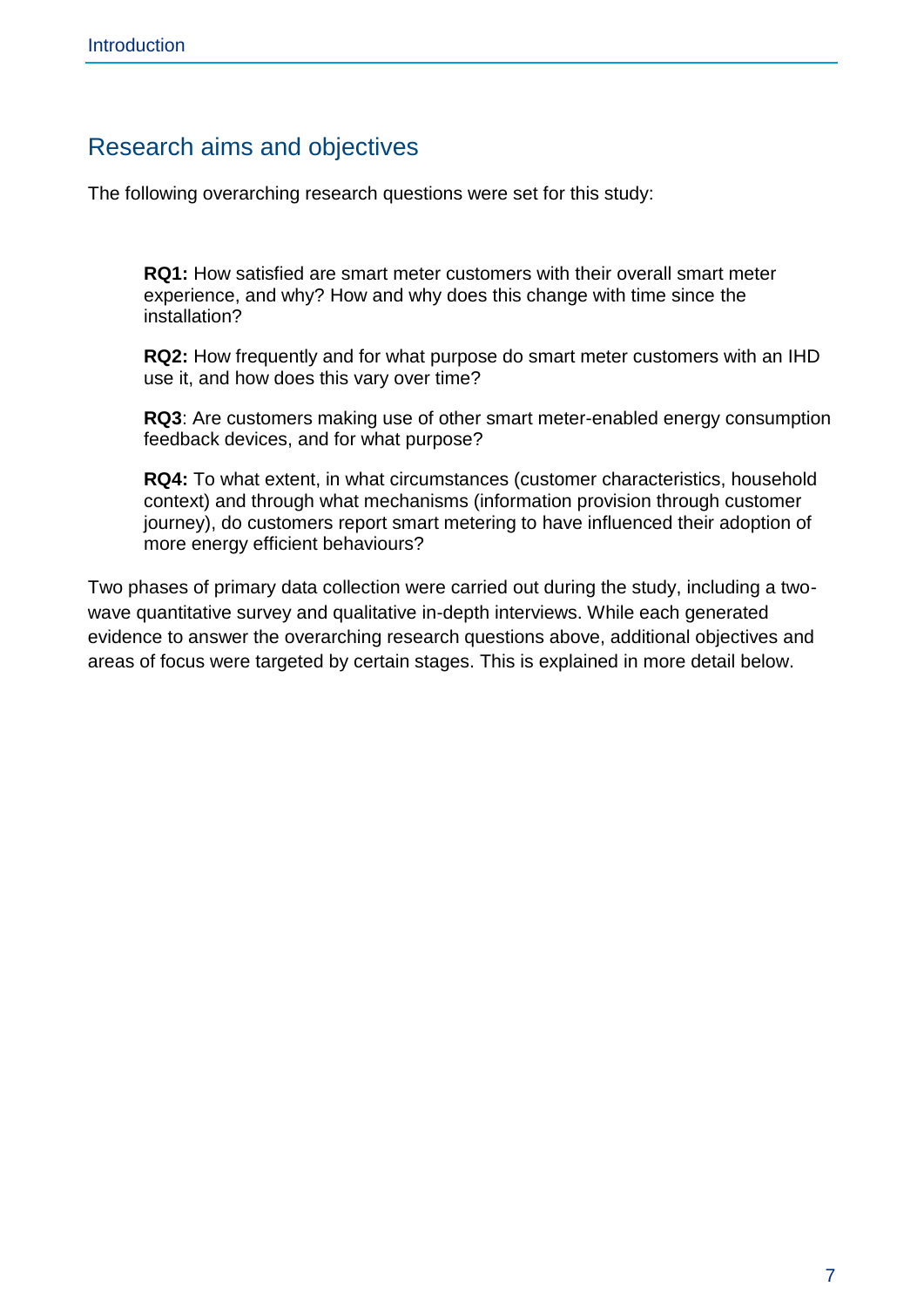# <span id="page-8-0"></span>2. Research method

Data collection was carried out in two phases. The primary data collection method was a representative, two-wave longitudinal telephone survey of customers of two GB energy suppliers. The first wave was carried out within approximately 3 months of a smart meter installation, with the second almost a year post-installation as part of the follow-up phase. The second component of the follow-up phase was a set of qualitative interviews with a selection of the survey respondents.

# <span id="page-8-1"></span>Post-installation phase: Post-installation survey

The first phase of the research (the Post-installation phase) was a quantitative telephone survey of 2,015 smart meter customers of two energy suppliers. These customers had installations over January and early-February 2017 and the respondents were present for their smart meter installation (and aged over 18). The interviews typically lasted around 23 minutes and took place on average 10 weeks after the installation.

#### **Designing the survey**

The survey was designed by Ipsos MORI and BEIS and was cognitively tested and piloted before use. <sup>3</sup> The survey gathered information from respondents about:

- Energy-related attitudes and behaviours;
- Motivations for having a smart meter installed and sources of information about smart metering;
- Experiences of the installation visit, including whether they recalled receiving a demonstration of the IHD and/or energy saving advice from the installer;
- Recall of follow-up information provided by their supplier in the immediate weeks following their installation visit;
- Use of an IHD, app and/or online account.

Details of the approach to sampling, weighting and the full questionnaire can be found in the Technical Report.

<sup>3</sup> Detail on refinements following the pilot can be found in the Technical Report.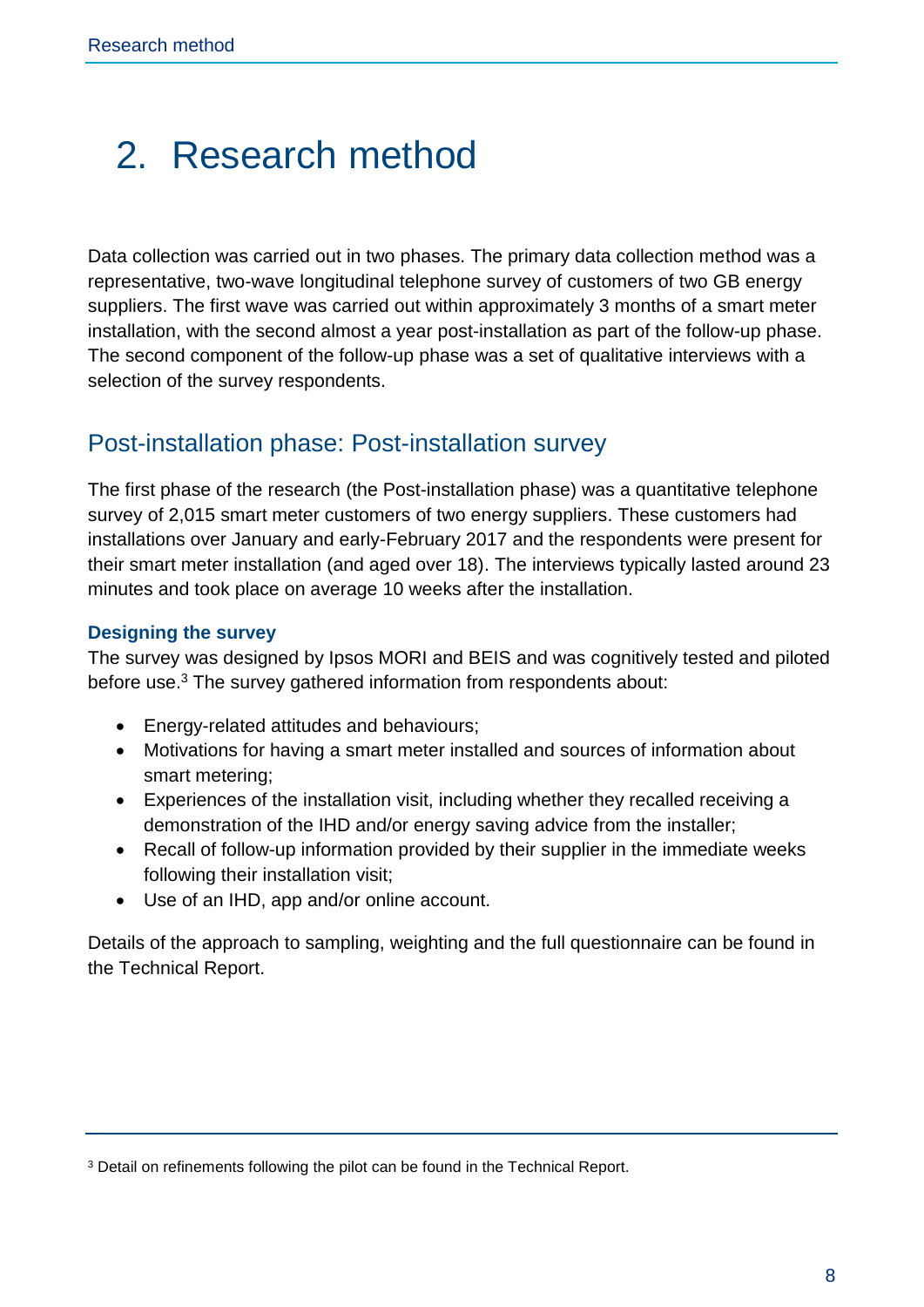# <span id="page-9-0"></span>Follow-up phase: Follow-up survey

The first component of the Follow-up phase was another telephone survey with the same group of smart meter customers, conducted almost a year after the installation visits in late 2017 (mid-November to mid-December).

#### **Designing the survey**

The follow-up survey was again designed by Ipsos MORI and BEIS and covered:

- Energy attitudes and behaviours, tracking these between surveys and across time;
- Reported changes to energy consumption;
- Longer-term follow-up from energy suppliers and information provided to customers at various stages of the process;
- Use of the IHD, apps and online accounts;
- Self-reported impact of smart metering on understanding of energy consumption and energy behaviours.

# <span id="page-9-1"></span>Follow-up phase: Qualitative interviews

The second component of the Follow-up phase was qualitative research via a series of indepth interviews, again carried out between mid-November and mid-December 2017.

The qualitative research sought to complement the quantitative survey data by generating 'deeper' insights, helping to explain trends in the quantitative data and exploring the more complex aspects of customer experiences and impacts. 50 in-depth, face-to-face interviews were conducted with participants from the Post-installation phase.

These interviews covered in detail each aspect of the customer journey, from when participants first heard about smart meters and their motivation to have one installed, through to their experience of the installation process, their subsequent engagement with the smart meter and IHD, and their perceived changes in attitudes towards energy and their energy-related behaviours. Where possible, participants were also asked to demonstrate to the interviewer how they used the IHD and/ or app.

The full discussion guide and details of the approach to analysis and synthesis of the research evidence is included in the Technical Report.

# <span id="page-9-2"></span>Factors to consider when interpreting the findings from this research

#### **Generalising the results to all smart meter customers**

The surveyed sample was representative of the customers of the two energy suppliers who had smart meter installations during January and early-February 2017. While this has enabled the study to gather learning from the experiences of a wide range of customers,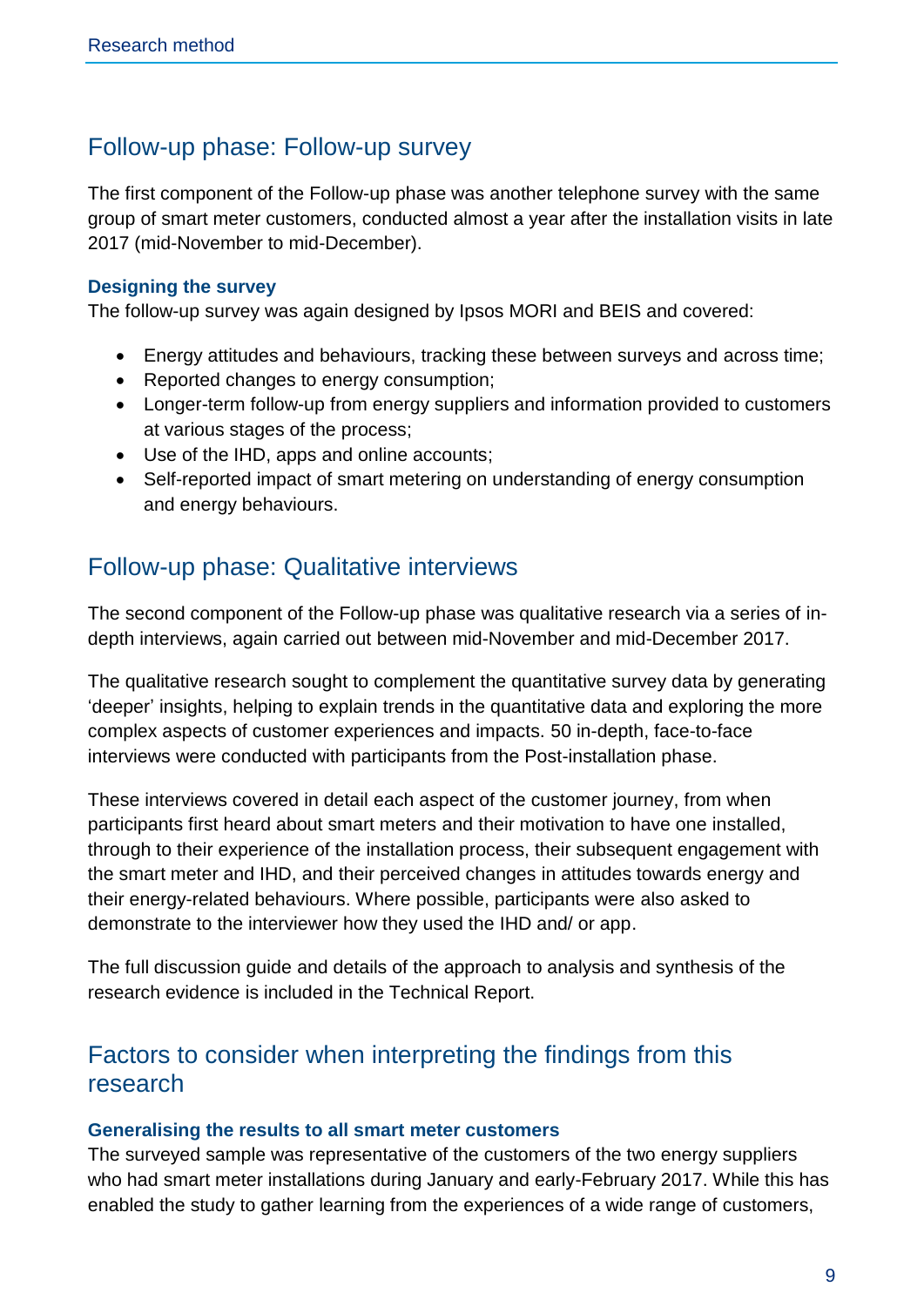including those on different payment types and in different types of household, it should be noted that these customers may not be typical of all smart meter customers. For example, the smart meter customers included in this study:

- Had successful smart meter installations, and so do not represent those whose installations were unsuccessful
- May have been influenced by the targeting and engagement approaches suppliers were using at this time;
- Will have been using the IHD and other smart enabled feedback devices (for example, apps) which were on offer to them from their suppliers at the time; and,
- Will reflect the demographic characteristics of the customer bases of the two suppliers involved.

This means that although the findings are representative of a substantial number of smart meter customers, they may not fully reflect the experiences, attitudes and behaviours of the wider smart meter customer population, or those who are yet to get a smart meter.

#### **Exploring the impacts of the smart meter and/or IHD on energy-related attitudes and behaviours**

The findings presented in this report rely on self-reported changes to attitudes and behaviours, rather than analysis of actual energy consumption data. Data on attribution of changes in behaviour to the smart meter are likely, therefore, to be subject to overclaim or underclaim.

Where Key Driver Analysis (KDA) results are presented it should be recognised that while these provide preliminary evidence on the relationship between drivers and outcomes, it does not confirm the direction of these relationships. Taken on its own, it cannot explain the reasons why a relationship has been observed. The KDA is also only able to measure the relative importance of elements of the customer experience for which data was collected during the survey. It is likely that the outcomes being explored will have been influenced by other factors and the interactions and impacts of these factors on the drivers and outcomes is unknown.

#### **Reliance on participant recall**

As with all survey and interview-based research, the findings are subject to the accuracy of participant recall, known as 'recall bias'. Many factors influence the extent and impact of recall bias. Examples in this context could include the saliency of information and the mode by which it was communicated, the participant's level of interest in the subject of the question or the length of time between the event (i.e. a smart meter installation) and being asked to recall it in a survey.

#### **Impact of participation in research on findings**

Most qualitative interview participants said that participation in the survey or interview had not affected their behaviour, but for some it seemed to have prompted customers to think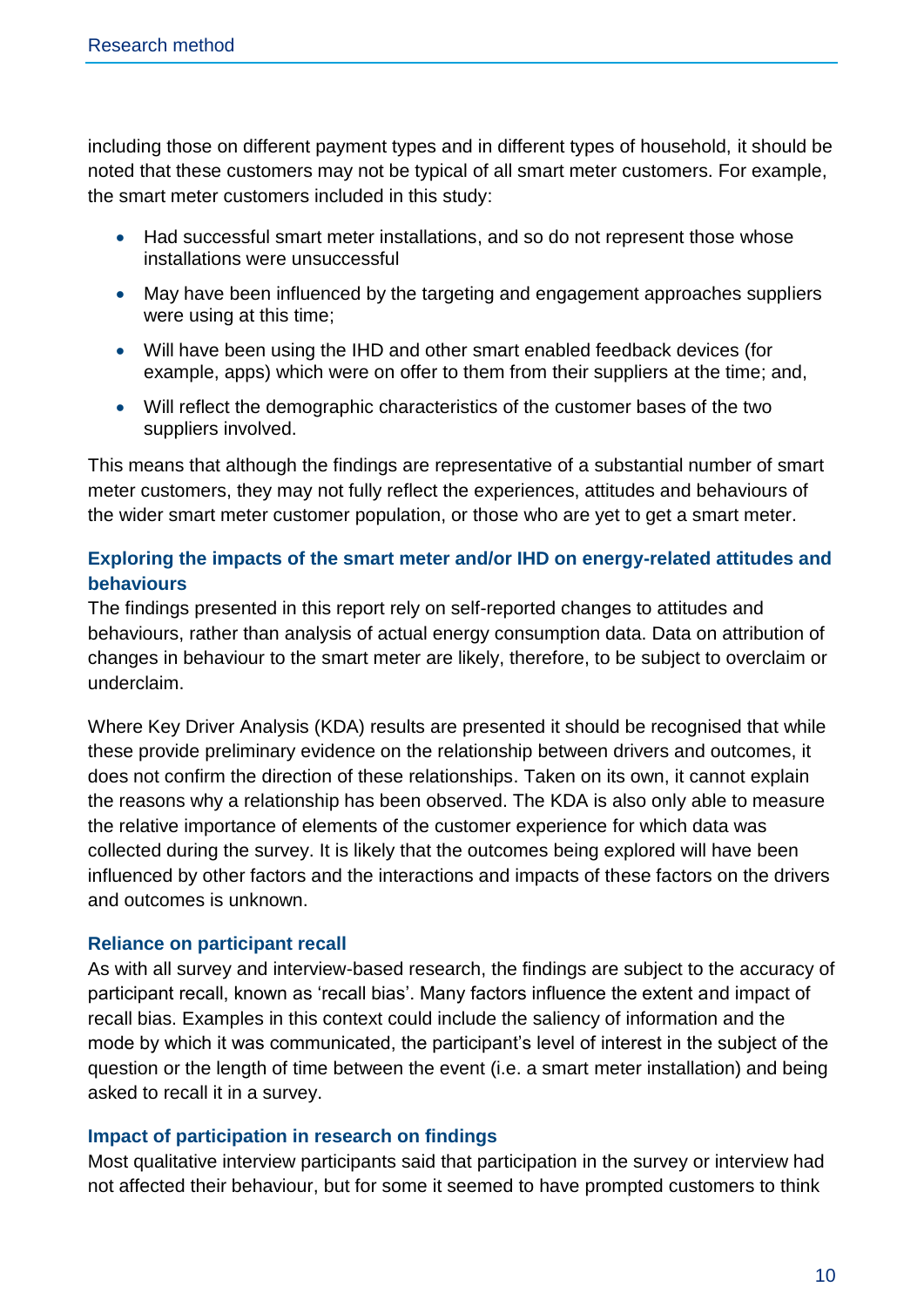more about their energy consumption or interact differently with their smart meters or IHDs. For example, some participants said the survey caused them to become more aware of their energy consumption or renewed their interest in using the IHD.

#### **Statistical significance for survey findings**

Findings from any survey have a margin of error when a sample of the population is interviewed, as opposed to the entire population. Confidence intervals for various sample sizes related to this survey are provided in the Technical Report.

Where views varied either between the quantitative and qualitative research strands, or between different groups of customers, this is clearly stated. This report only highlights differences in the reported behaviours and attitudes between specific groups of customers where the difference is statistically significant at the 95% confidence level. However, not all statistically significant differences have been reported – only those which are relevant to the research questions and hypotheses, have a plausible theoretical explanation or are of high magnitude are included.

Percentages are presented as whole numbers therefore on occasion percentages may sum to more or less than 100% due to rounding.

The full survey dataset is published alongside this study in the data archive, and more information on statistically significant differences can be found in the survey data tables published alongside this report at [https://www.gov.uk/government/publications/smart](https://www.gov.uk/government/publications/smart-meter-customer-experience-study-2016-18)[meter-customer-experience-study-2016-18.](https://www.gov.uk/government/publications/smart-meter-customer-experience-study-2016-18)

#### **Nomenclature**

This report refers to the findings from the two phases of the research, including two surveys and qualitative interviews, as described above. 'Survey respondents' is used to refer to findings from the quantitative surveys. Unless otherwise stated, the survey results refer to the Follow-up survey, which took place almost a year after installation. Any survey results from the first survey are described as pertaining to the Post-installation survey. Findings from the qualitative in-depth interviews are referred to as being from the qualitative interviews, or 'qualitative interview participants'.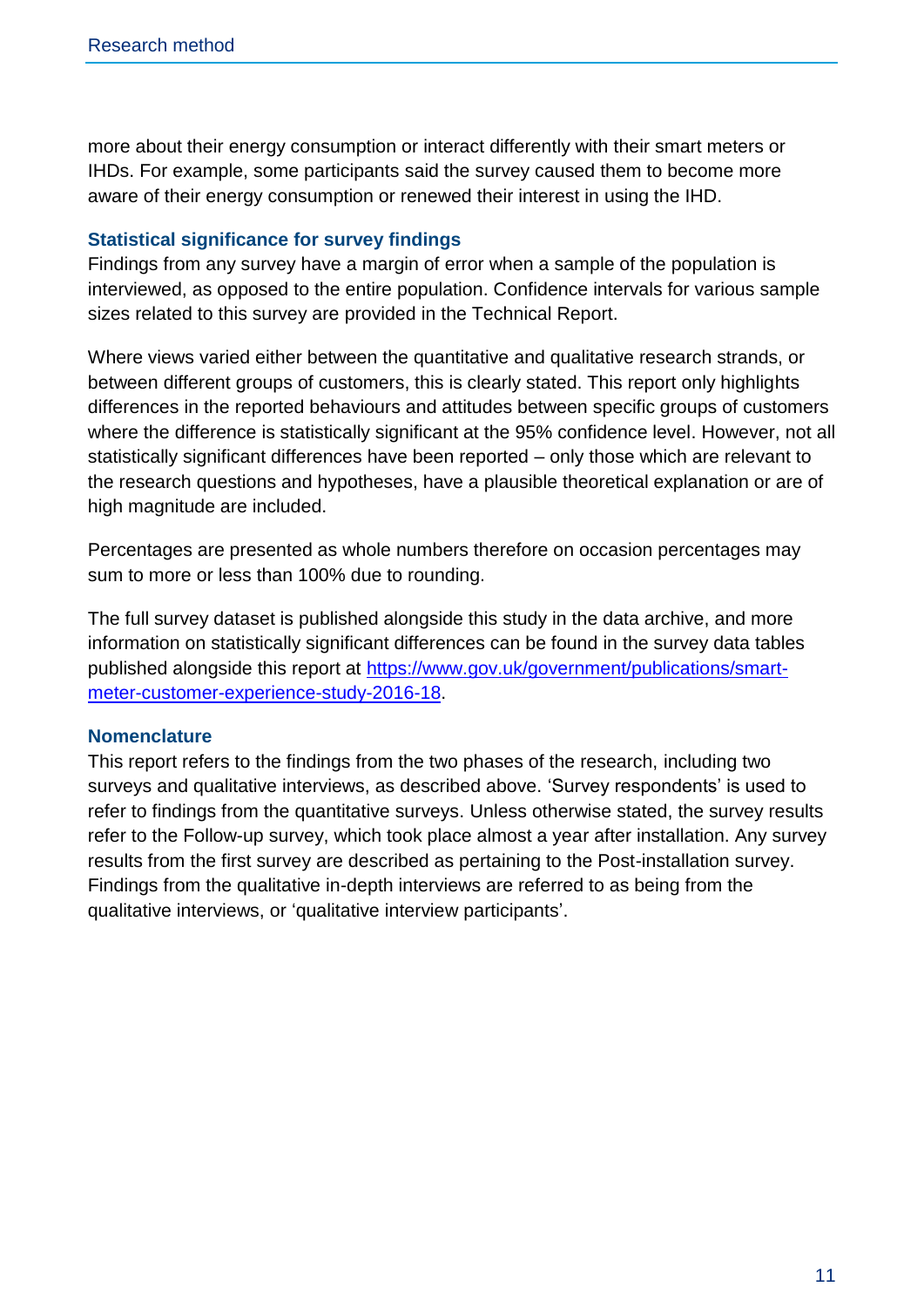# <span id="page-12-0"></span>3. Provision of advice and information during the smart meter customer journey

This chapter explores the prevalence and format of information and advice provision to respondents at different stages of the smart meter customer journey. Later chapters of this report explore levels of satisfaction with, and the impact of, these experiences.

# Summary of information and advice provision

- Most respondents said their supplier had initiated the installation process (73%), as opposed to the respondents initiating it themselves (24%)
- Energy suppliers were the most commonly recalled source of information about smart meters (66%), followed by word-of-mouth sources (33%) and Smart Energy GB (29%)
- Uptake of the In-Home Display (IHD) offer was near universal; 92% recalled the offer and 95% accepted it
- Almost all (97%) recalled receiving some form of guidance on how to use their IHD, and 76% reported receiving a demonstration
- Half (51%) of survey respondents recalled receiving advice during their installation on how they could save energy - around two-thirds (63%) of these reported that they were given general advice, and just over half (53%) reported receiving printed advice to keep
- A minority recalled receiving information about how their energy consumption data would be used and stored (16%) – although this question was particularly susceptible to recall bias
- Suppliers can ask to collect half-hourly consumption data a third (33%) recalled being asked to share this data, and 94% of those agreed
- 38% recalled receiving follow-up contact from their supplier in the year since their installation – mostly to give further information about energy consumption and how to reduce it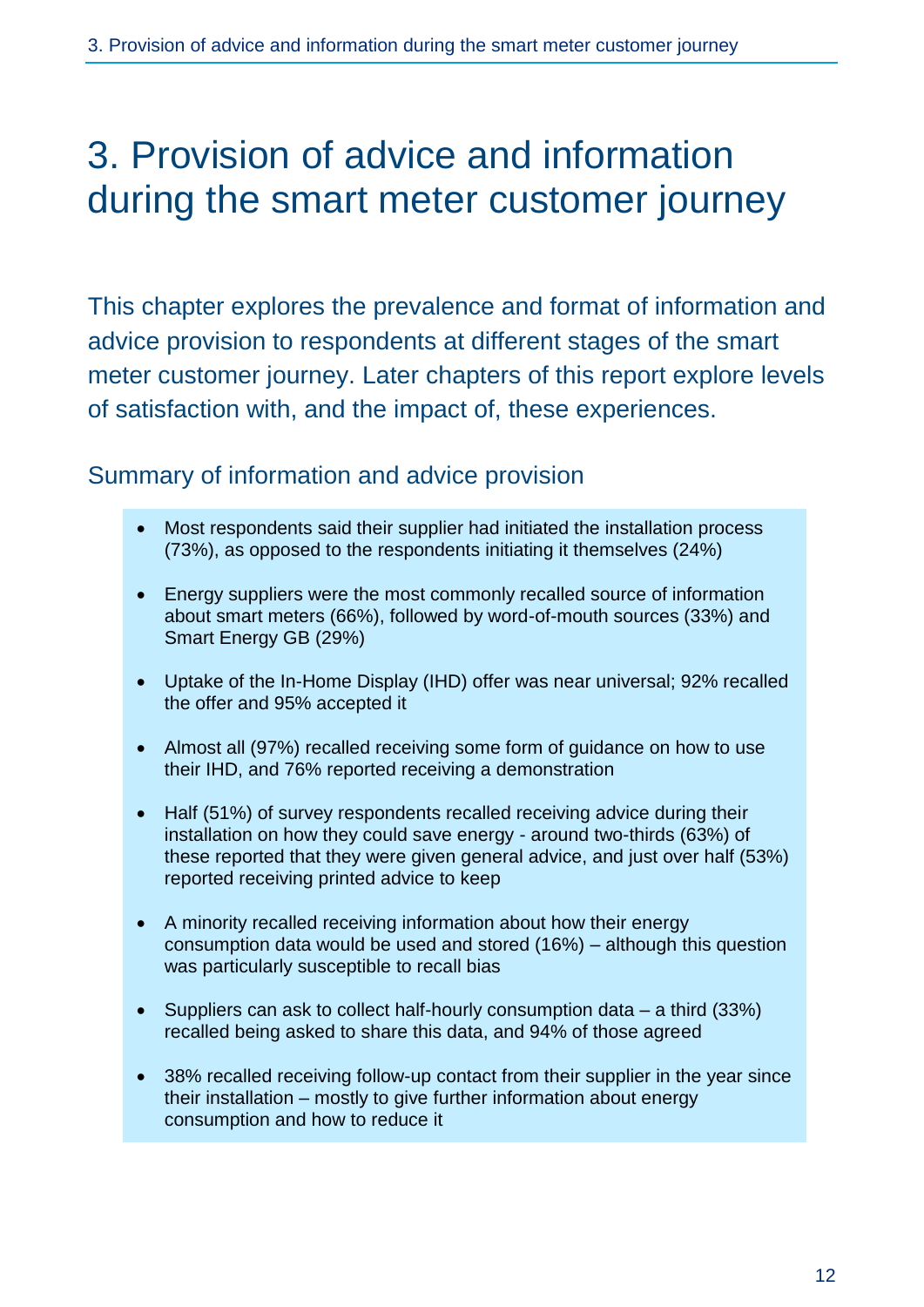# <span id="page-13-0"></span>Information prior to installation and reasons for getting a smart meter

Most survey respondents reported being contacted by their energy supplier about getting a smart meter installed (73% supplier-led), rather than contacting the supplier themselves to request one (24% customer-led).

Many more prepay respondents than credit respondents had initiated the installation themselves (57% compared to 19%). This disparity may have reflected varying supplier marketing strategies to prepay and credit customers in late 2016. The qualitative interviews found that some prepay customers contacted suppliers about a smart meter with a view to getting a cheaper tariff after seeing advertisements.

Younger respondents were also more likely to have initiated the installation themselves – for example, four in ten 18-34 year olds had done so (40%), compared with one in six aged 65 and over (16%).

The most commonly recalled source of information about smart meters before the installation was energy suppliers (66%). Word-of-mouth (through friends, family or colleagues) was another commonly cited source, as well as Smart Energy GB (when prompted) and TV adverts in general, as shown in Figure 1 below.



#### **Figure 1: From which people or organisation did you hear anything about smart meters in advance of your installation?**

#### **Base: all Post-installation survey respondents – 2,015**

*Note: 'energy supplier', 'friends/family/neighbour/colleagues' and 'Smart Energy GB' shows both prompted and prompted responses. The other sources were not prompted for.*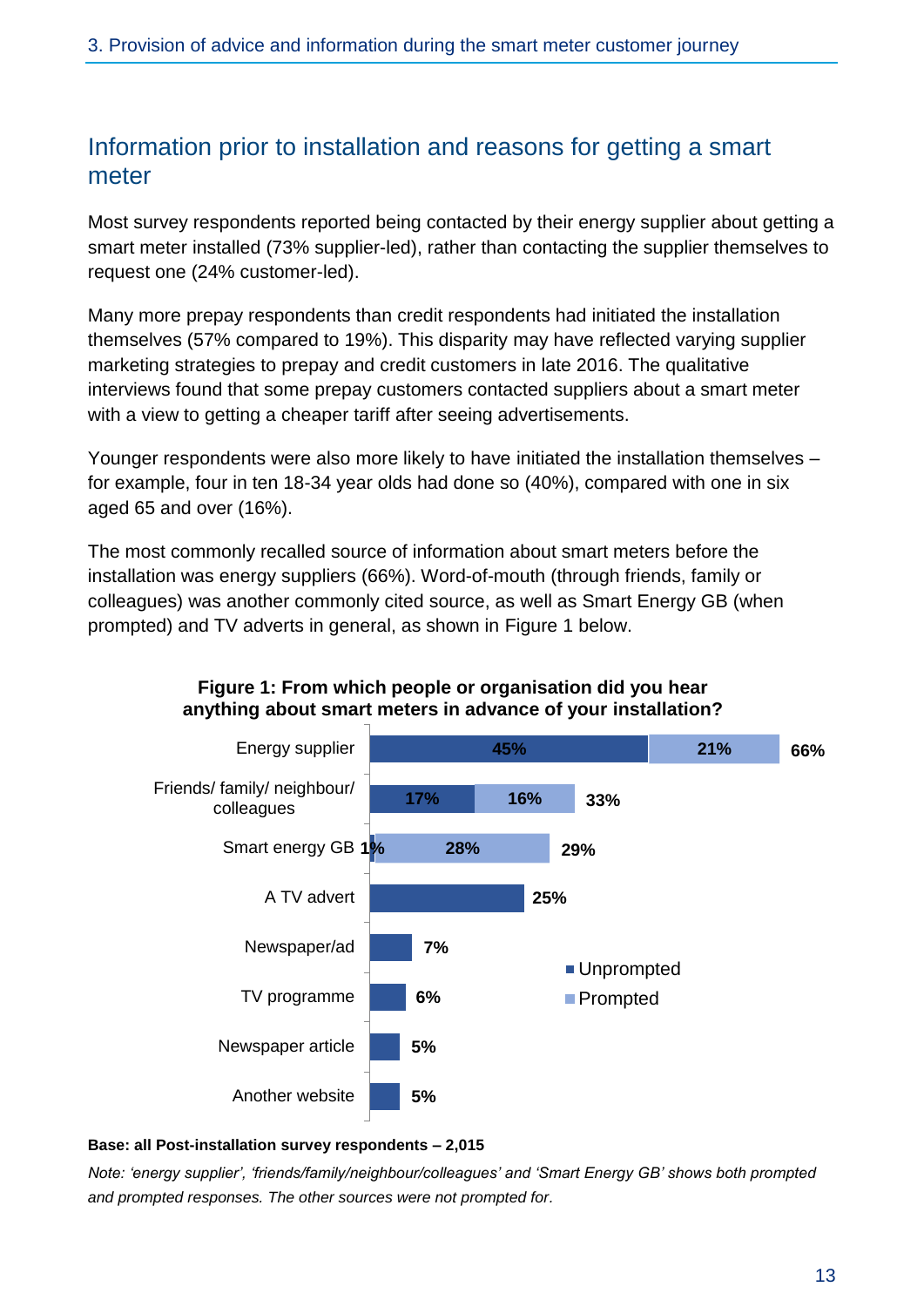Prepay respondents were more likely to have heard anything about smart meters from friends, family, neighbours or colleagues (43%) and less likely to have heard from their supplier (54%). This may help explain the finding that they were more likely to have initiated the installation themselves. Vulnerable respondents were also among the most likely to have heard about smart meters via word of mouth (40%). The qualitative interviews found that in some cases the friends, family and neighbours of vulnerable participants had recognised the potential benefits of smart metering and had helped raise their awareness of them (particularly if they already had a smart meter themselves).

Qualitative interview participants who were private renters tended not to have involved their landlord in their decision to have a smart meter, and this was not raised by any of these participants as an issue at any stage of their smart meter customer journey to date. Instead, similarly to owner occupiers, renters reported being contacted by their supplier, or seeing an advert for a smart meter, and followed the usual route of agreeing to and booking the install. However, it should be noted that the private renters involved in this study were all bill payers due to the way the survey sample was accessed via supplier customer databases - the study did not contact customers whose energy bills were paid by their landlord, who may have had a different experience.

Motivations for having a smart meter installed were also similar to those of owner occupiers, for example, wanting to have an IHD that would help them to see their usage, to feel more in control of their usage and spending, and to access more flexible top-up options (among prepay private renters).

# <span id="page-14-0"></span>Information and advice during installation

#### **Information and advice relating to the IHD**

Nine in ten respondents (92%) recalled being offered an in-home display (IHD), and 95% of these said they accepted the offer (meaning 88% of all respondents reported having an IHD, henceforth referred to as 'IHD owners'). The majority recalled being told about the offer of an IHD in advance of the installation visit (59%).

Almost all IHD owners recalled receiving guidance of some kind on how to use their IHD (97%). The majority recalled being given a booklet to read during their demonstration (87%), being given general advice on how to use it (81%) and being shown through each screen of the IHD (77%). Overall, three quarters (76%) of respondents with an IHD reported receiving a demonstration from the installer, with a demonstration of the 'traffic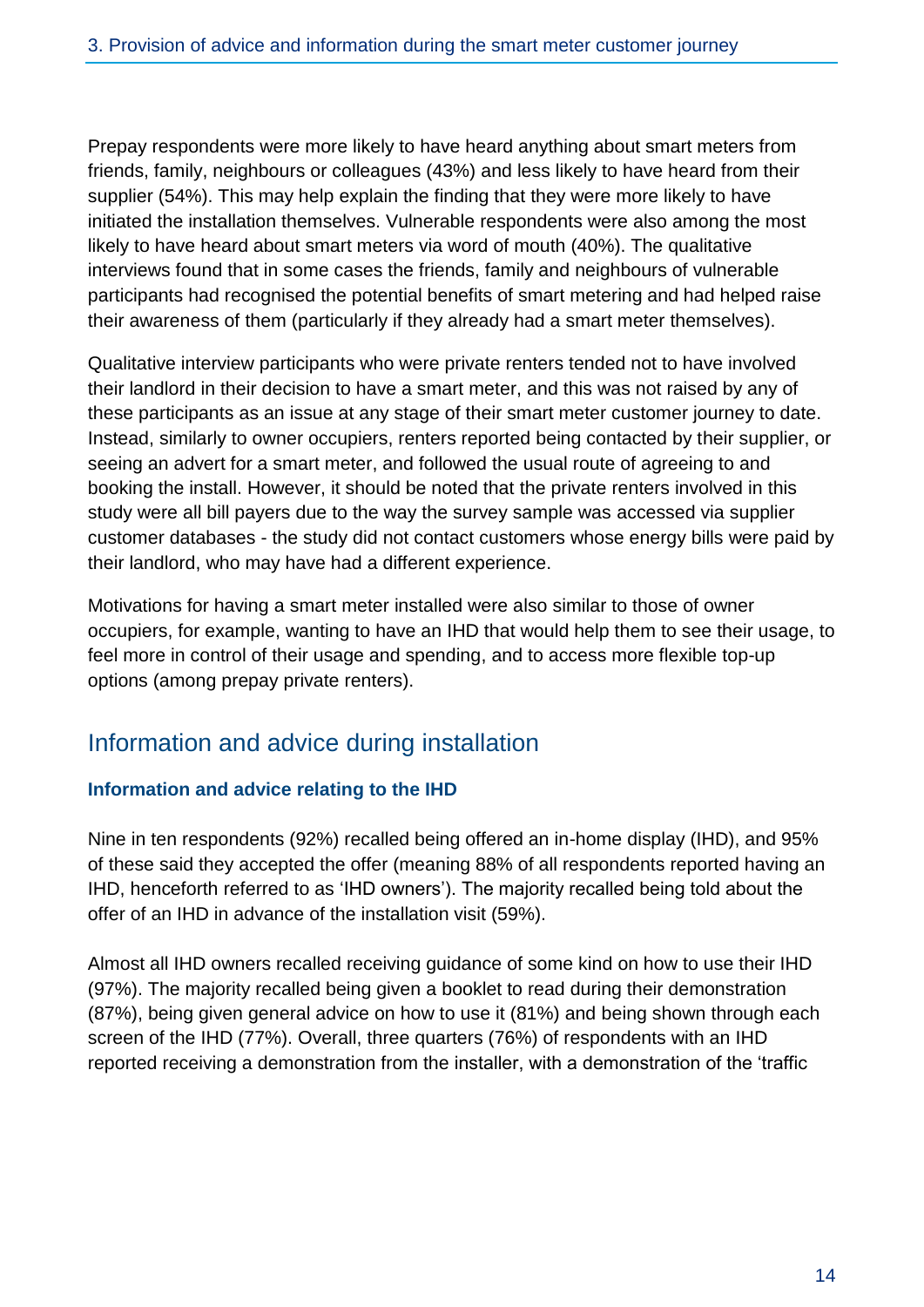lights' most commonly recalled (57%). Four in ten (40%) recalled being shown how to set a baseline<sup>4</sup>, and three in ten (30%) how to set a budget.





#### **Base: all Post-installation survey IHD owners – 1,763**

Survey respondents aged 65 or over, and those in households of three or more, were more likely to recall receiving these demonstrations. More prepay respondents recalled being shown how to set a baseline ('a normal level of energy consumption' – 47%) and budget (30%), although they were no more likely to ultimately have done either of these things.

#### **Information and advice relating to energy saving**

Half (51%) of survey respondents recalled receiving advice or information from the installer about a range of energy efficiency measures and/or low or zero-cost changes that could be made to their home or habits (referred to overall in this report as 'energy saving advice'). One in ten (10%) recalled being given all four types of advice asked about in the survey, while one in four (27%) did not recall receiving any energy saving advice (shown in Figure 3 below).

<sup>4</sup> Setting a baseline refers to a customer using the IHD to work out how much energy their household uses in a typical day, week, or month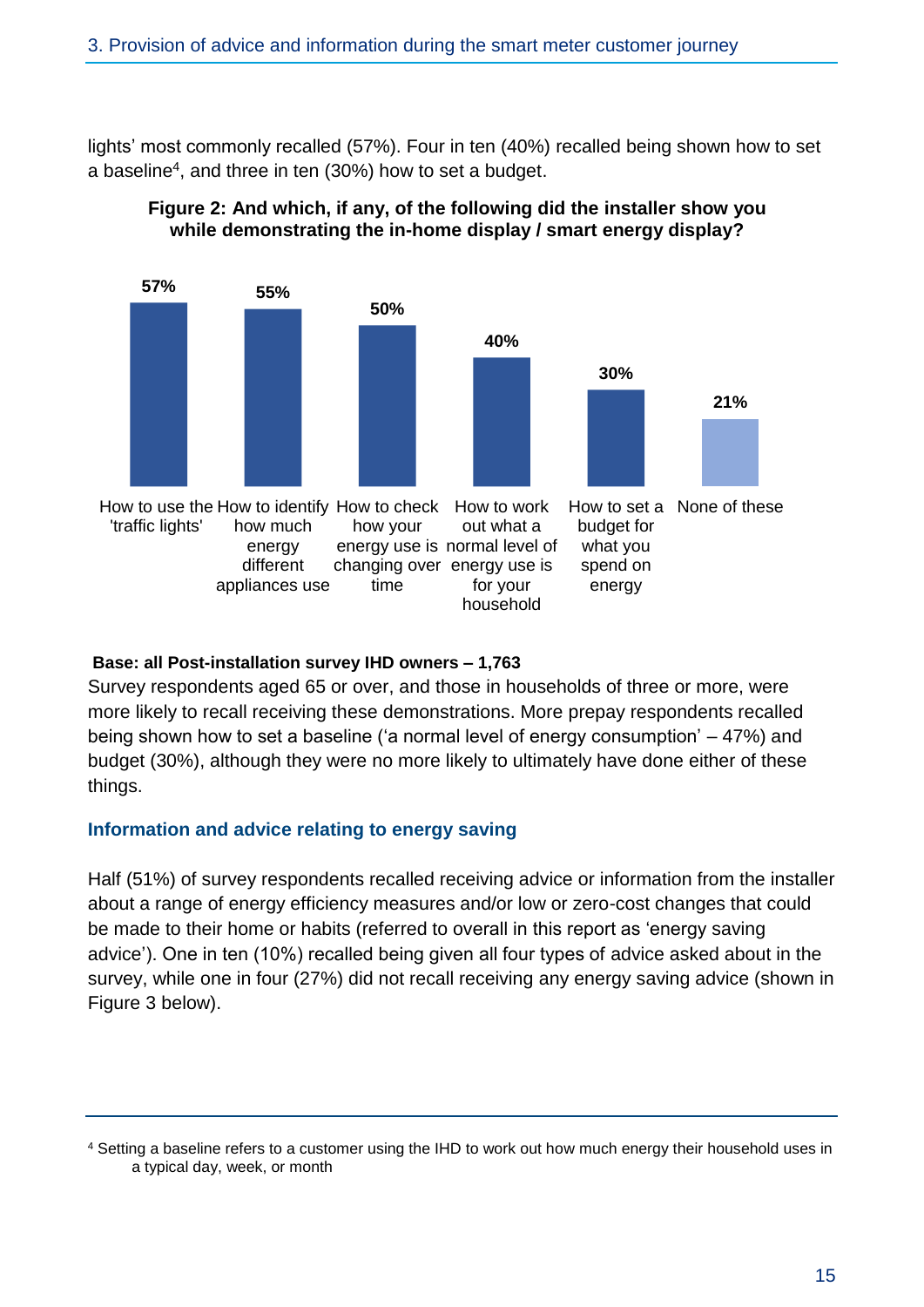#### **Figure 3: Which, if any, of the following did you receive advice or information about from the installer who fitted your smart meter?**



#### **Base: all Post-installation survey respondents – 2,015**

Those who recalled receiving energy saving advice reported receiving this in the following ways:

#### Given some general advice verbally (63%)

Some qualitative interview participants recalled being given energy saving advice at the time of installation, such as being advised to use central heating over portable gas heaters, reducing the amount of water boiled in the kettle or switching electrical appliances off standby when they were not in use.

Several qualitative interview participants did not recall receiving any advice, saying the installer completed the installation quickly and left. The interviews suggested wide variation in how often and how the advice was delivered by installers, even when they were from the same supplier.

#### Given printed information to keep (53%)

A number of qualitative interview participants recalled being given a leaflet to keep. Some read the material, and used it as a reference, while others said they had not engaged with it. Vulnerable respondents (62%) were more likely to recall receiving this type of advice than others (52%).

#### Tailored advice, following questions about their home and habits (29%)

Prepay respondents (36%) were more likely to recall receiving this type of advice than credit respondents (28%).

A handful of respondents were shown a video (1%).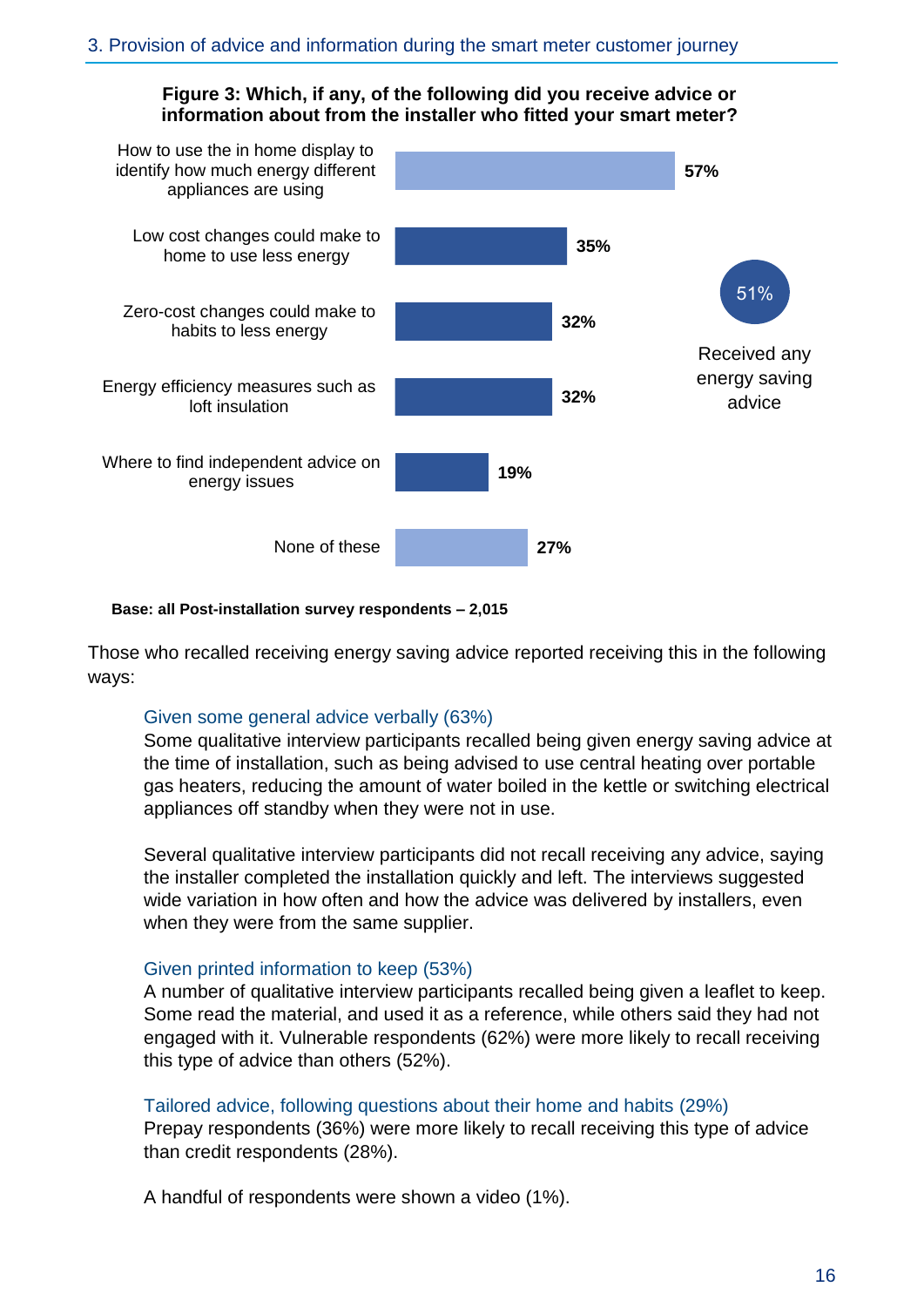#### **Information and advice relating to energy consumption data usage and storage**

A minority (16%) recalled being given information about how their energy supplier uses and stores their energy consumption data over time, with recall higher amongst younger survey respondents (26%). 73% did not recall receiving this information, whilst one in ten (11%) said they did not know if they had received it. It is important to note that this finding is particularly susceptible to recall bias, as this information is likely given in advance of installation and may be provided via documentation or a 'data guide'.

Of those who did recall this information, the majority either didn't have any queries about it (44%) or felt the information answered any queries they had (25%). A further one in four felt it answered some of their queries (24%), with only a very small minority feeling it did not answer any of their queries (3%).

Just over a third of respondents (36%) said they would like to receive more information on how their data is stored and who can access it.

Suppliers can also ask customers for permission to collect half-hourly consumption data from their smart meter if they so wish**.** A third (33%) recalled being asked to share halfhourly data with their supplier. Almost all of these agreed to do so (94%). 42% reported that their supplier did not ask them this, and one in four (26%) did not know if they were asked or not.

### <span id="page-17-0"></span>Information and advice after installation

#### **Follow-up contact made in the weeks following installation**

Nearly half of survey respondents (47%) recalled receiving some form of follow-up contact from their supplier when spoken to in the weeks following installation – most commonly to check that the installation had taken place (37%) or a customer satisfaction survey (29%). A minority of respondents recalled being contacted with the offer of further information about their smart meter (12%), IHD (11%) and energy saving advice (8%). Follow-up contact was recalled mostly to be via phone or email, with some energy saving advice received via direct mail.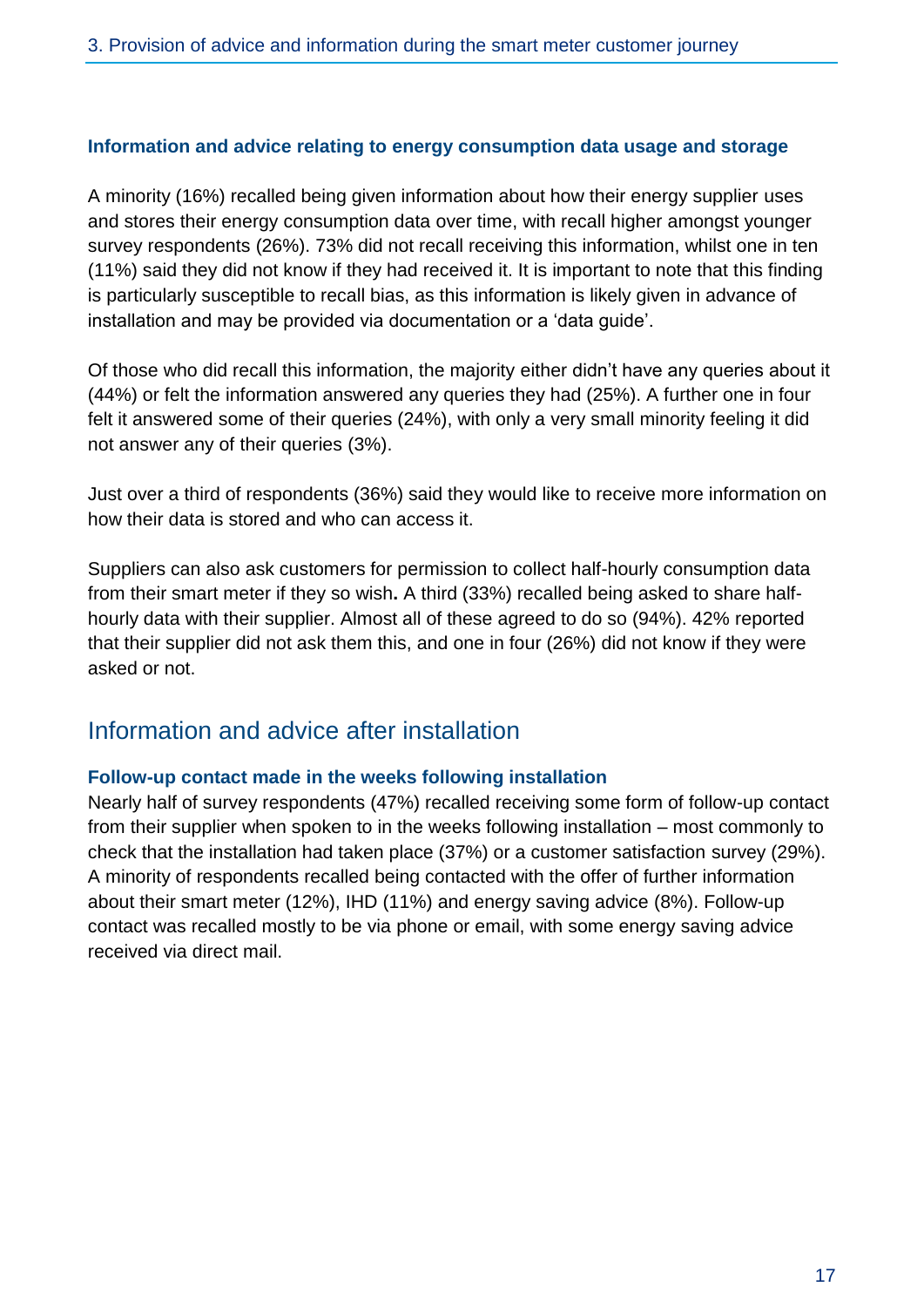#### **Figure 4: Has your energy supplier contacted you since your installation visit about any of the following, or not? Please say yes to all that apply**





**Base: all Post-installation survey respondents – 2,015**

#### **Follow-up contact made up to a year following installation**

Just over a third (38%) recalled receiving follow-up contact throughout the year, excluding initial contact made to organise installation. <sup>5</sup> This was mostly to offer more information about how much energy they use and how they could reduce their consumption. The chart below shows which type of energy advice was given by suppliers via follow-up contact – one in five Follow-up survey respondents (22%) were contacted with some form of energy saving advice.

<sup>5</sup> This question asked respondents about any contact received since installation. In theory it should include all contact mentioned at the first survey, plus any contact more than 3 months after installation. However, this question may be particularly susceptible to recall bias if contact was received long before the Follow-up survey.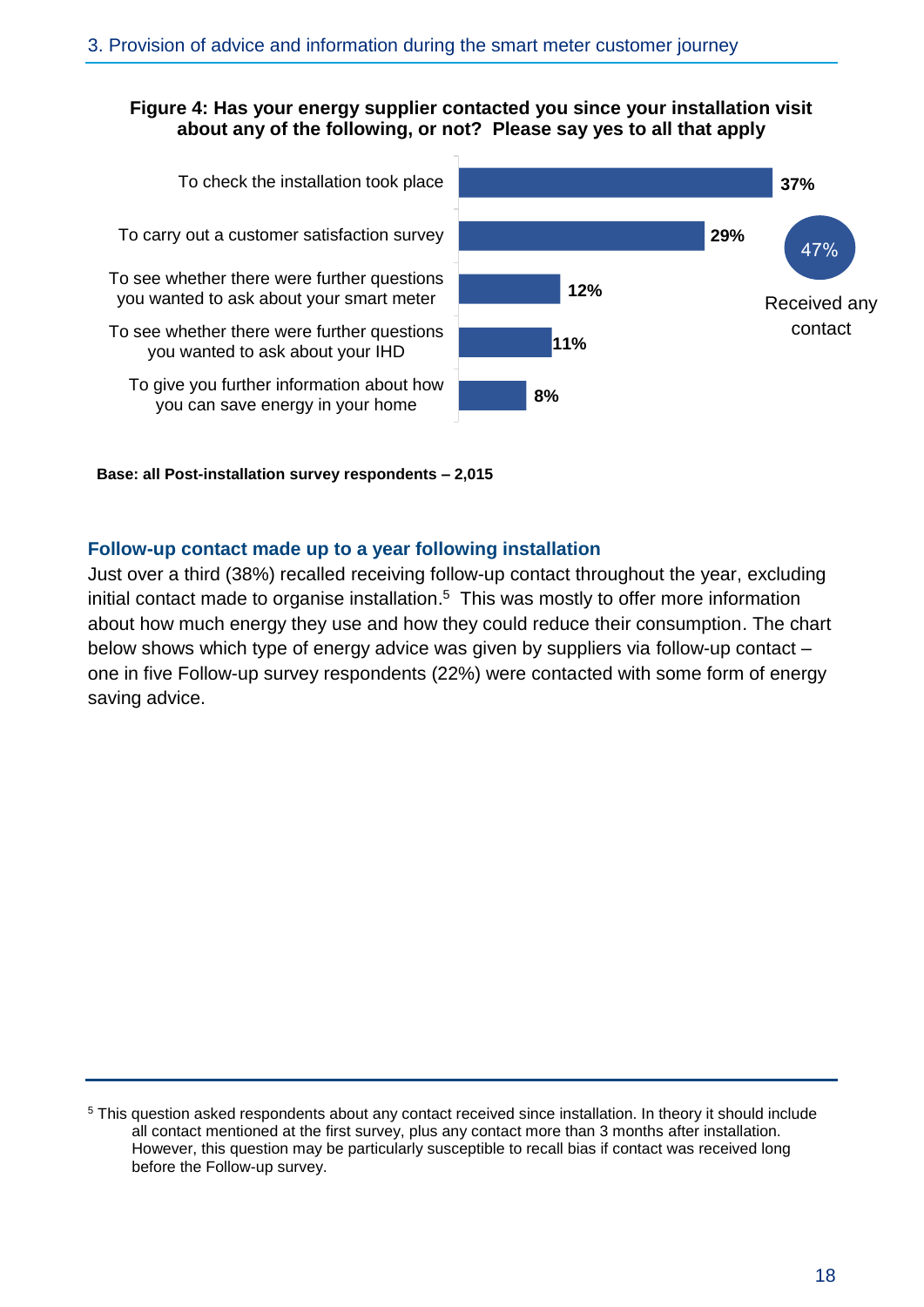#### **Figure 5: Has your energy supplier contacted you since your installation visit about any of the following, or not?**



#### **Base: all Follow-up survey respondents – 825**

The impact of information and advice at different points of the customer journey is explored in later chapters.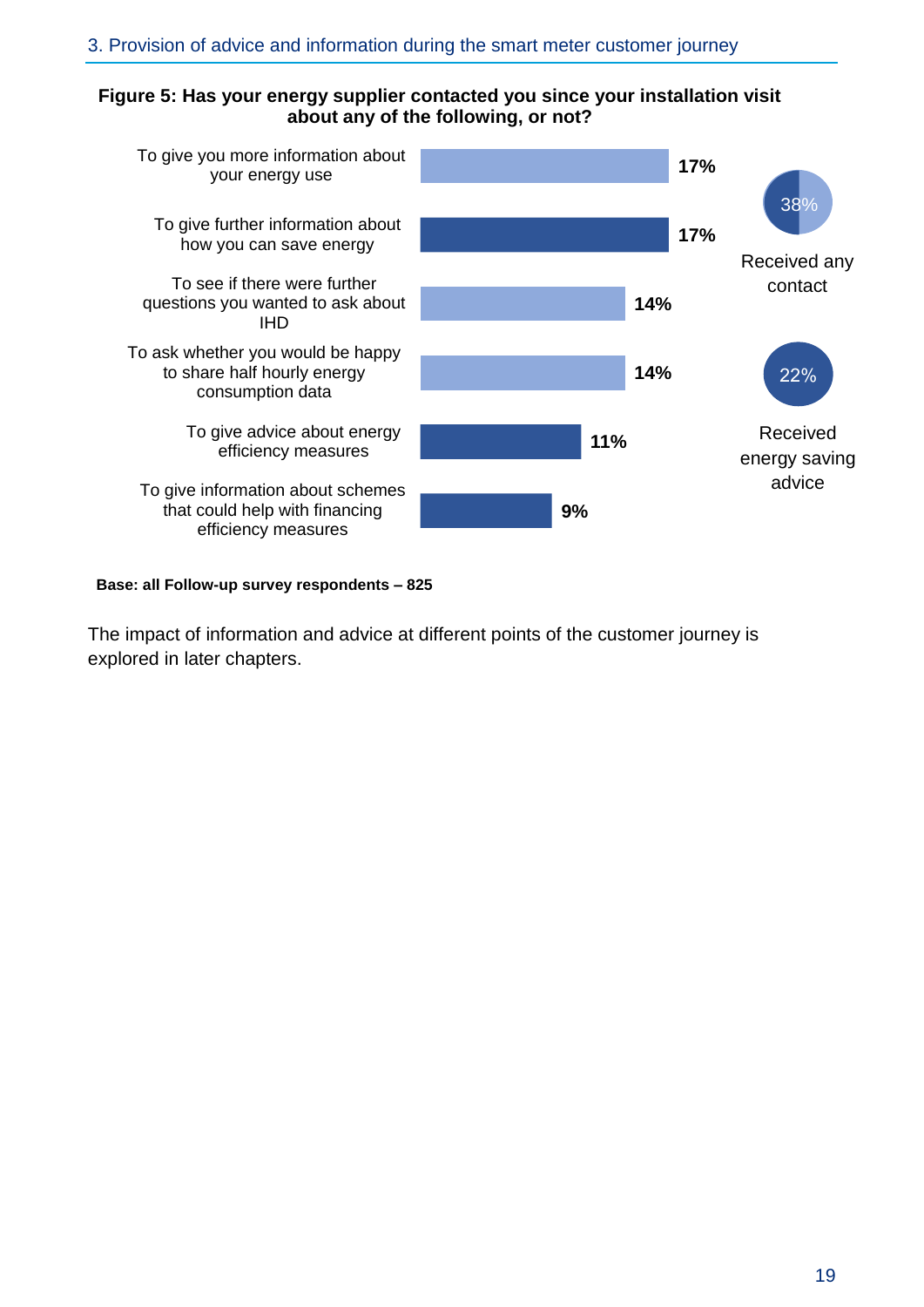# <span id="page-20-0"></span>4. Smart meter satisfaction and advocacy

This chapter outlines smart meter customer satisfaction and advocacy levels and explores the reasons for this.

### Summary of satisfaction among smart meter customers

- Nine in ten (89%) respondents were satisfied with their smart meter installation
- Satisfaction with smart meters was high and sustained across the year three-quarters (74%) of Follow-up survey respondents said they were satisfied with their smart meter (and IHD), whilst eight in ten (80%) said the same just after installation
- Prepay respondents were particularly more likely to say they were satisfied with their smart meter (84% Post-installation, 80% Follow-up)
- The most common reasons given for satisfaction were visibility of energy consumption and increased convenience - especially for prepay customers, of which 88% said topping up had become easier since getting a smart meter
- Lower levels or falls in satisfaction often reflected low or reduced interest in the smart meter and/or IHD – although for some it related to technical issues, or a lack of information on how they could get the most out of their smart meter and/or IHD
- Eight in ten (80%) of Post-installation survey respondents gave a score of 6 or above for likelihood to recommend a smart meter to a friend, family or colleague<sup>6</sup> - three-quarters (76%) said the same nearly a year later
- Prepay respondents were particularly more likely to say they would recommend a smart meter – 83% gave a score of 6 or above (compared to 74% of credit respondents), and 60% gave a score of 10 out of 10 (compared to 35% of credit respondents)
- Eight in ten (81%) Follow-up survey respondents reported satisfaction with their energy supplier – this compares which compares favourably to

<sup>&</sup>lt;sup>6</sup> On a scale of 1 (definitely would not recommend) to 10 (definitely would recommend).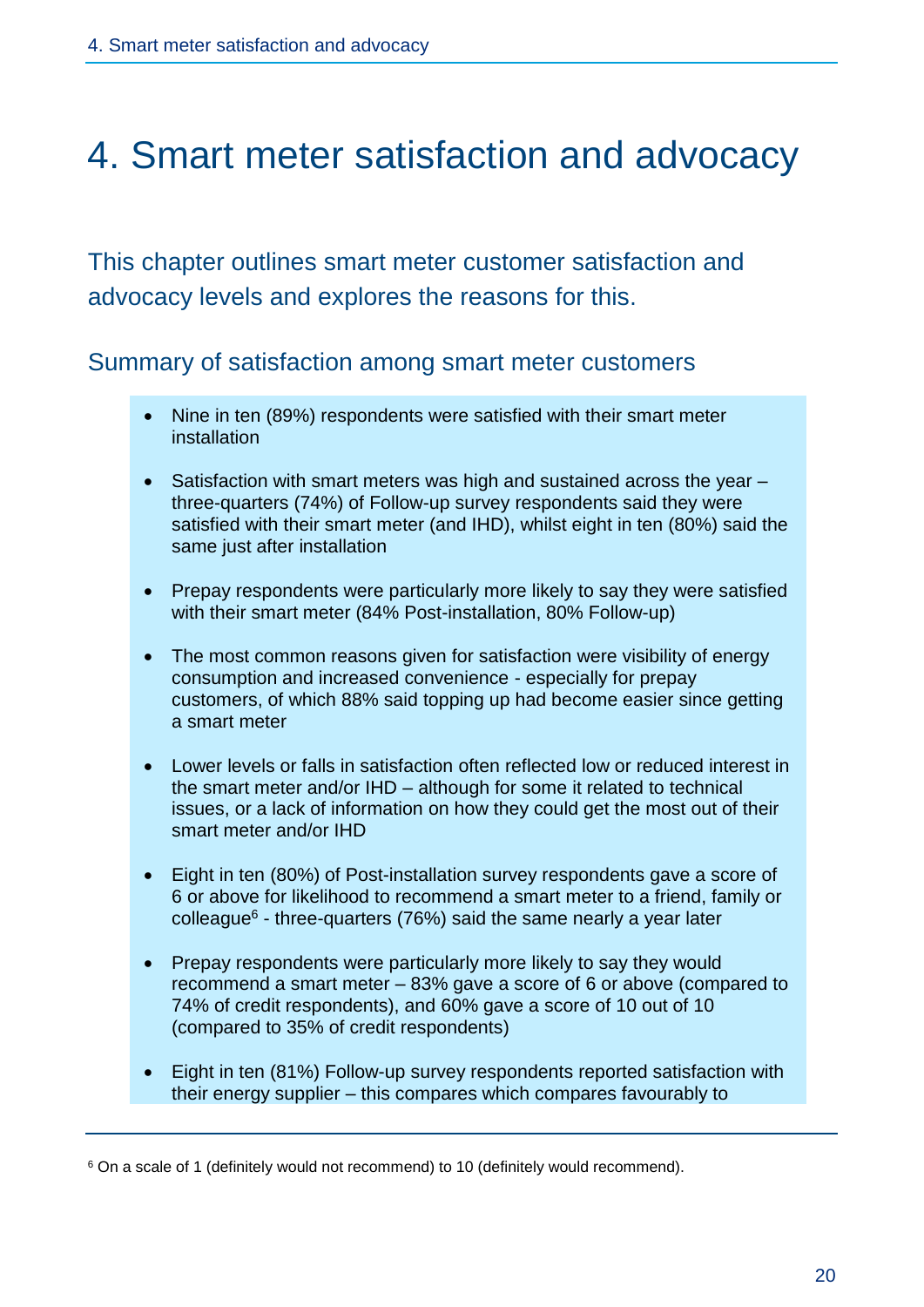measures amongst non-smart meter customers (75%, Ofgem Consumer Engagement Survey 2018)

### <span id="page-21-0"></span>Satisfaction with the smart meter installation visit

Nine in ten respondents (89%) were satisfied with the overall installation of their smart meter, whilst only 6% reported they were dissatisfied. Two thirds (62%) said they were very satisfied.



Very satisfied Fairly satisfied Neither satisfied not dissatisfied Fairly dissatisfied Very dissatisfied

#### **Base: all Post-installation survey respondents – 2,015 (unless otherwise stated)**

As shown in Figure 6, nearly all respondents were satisfied that the installation took place without any major difficulties (93%). This is in the context that 90% reported their smart meter installation to have been successful on the first attempt. Nearly nine in ten were satisfied with the explanation provided by the installer about how the smart meter worked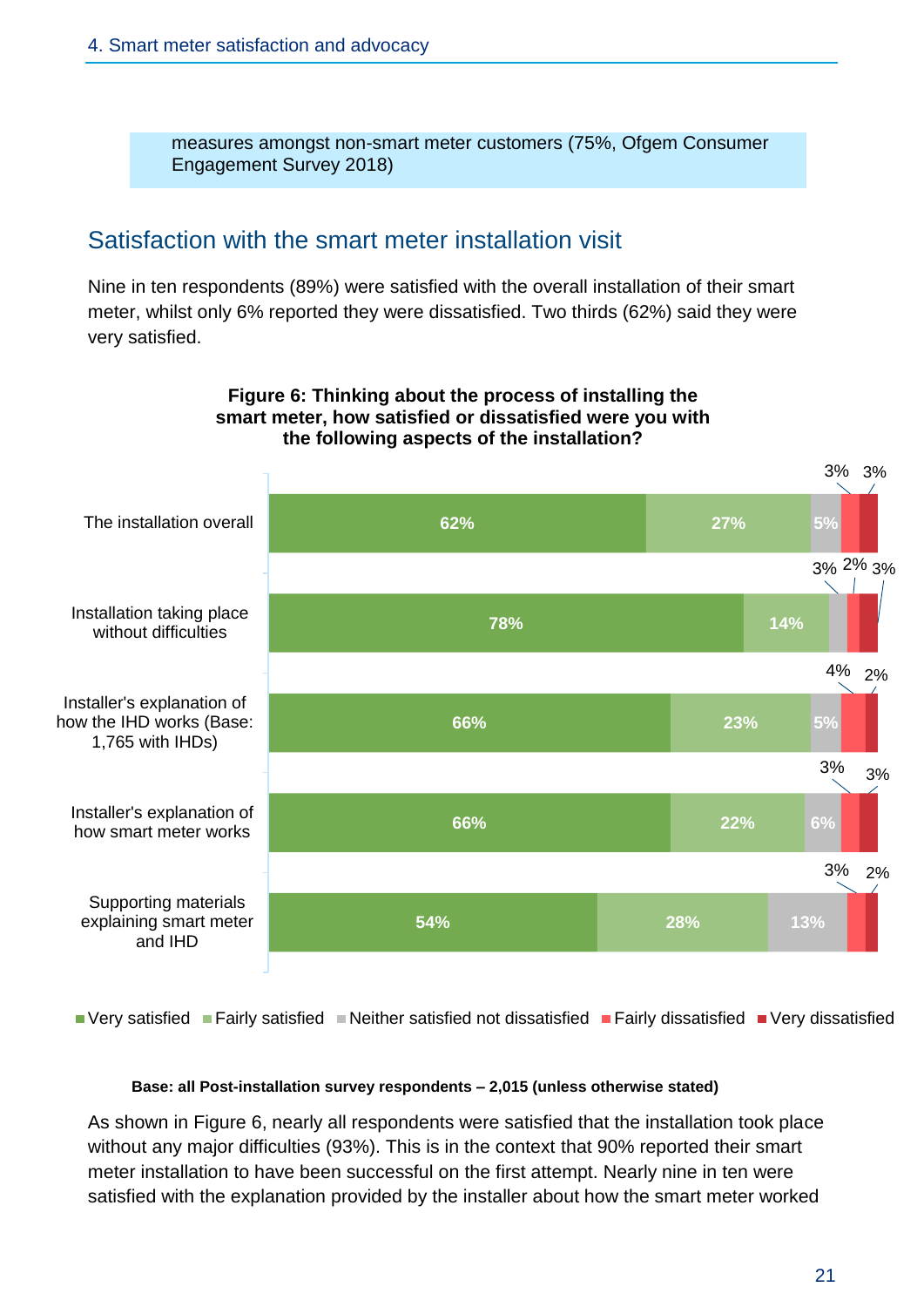(88%) and how the IHD worked (88%), and over four-fifths were satisfied with the supporting materials given at this time (81%). These experiences were generally consistent across different customer groups.

Many of the qualitative interview participants attributed their satisfaction with the installation to feeling that the technical installation of the meter had gone smoothly. Some attributed it to the visit had taking less time than they expected. In most cases, participants also reported having received the information they felt they needed from the installer, for example about how the smart meter worked or how to use the IHD if they received one.

#### *"It was brilliant. Really informative, answered any questions I had… It made loads of sense and he made sure I understood it before he left."* (Female, 18-24, credit customer, working full time, private renter)

Though in some cases it was evident to the research team that - based on participant recall of the experience - some participants had not been provided with the full range of available information, such as energy saving advice or a full demonstration of the IHD. As some of these respondents were satisfied overall with the installation experience, this suggested they were unaware of the breadth of advice and information they should be provided with. In a few cases, qualitative interview participants themselves described being less satisfied with the information received, and this was most commonly in relation to the explanation or demonstration of the IHD.

Satisfaction with installation was high across survey respondents, although prepay respondents were slightly less likely to be satisfied (86% compared to 90% of credit respondents). This is interesting, considering prepay respondents reported higher satisfaction with their smart meters overall (discussed below). A few of the prepay qualitative interview participants said they were less satisfied with the information and explanation received at the installation visit (for example, around how-to top-up as a smart prepay customer, or how to interpret the IHD). In a few cases these participants described the installation visit as feeling rushed, which contrasted with the experience of most other participants.

#### *"He wanted to get out as fast as possible."*

(Female, 45-59, prepay customer, working part time, social renter)

As outlined above, 90% of installations were reported to have been successful on the first attempt. Qualitative interview participants whose installation was not successful first time indicated that this was because of technical difficulties, such as connecting the smart meter or IHD to one or both energy sources within the home or issues successfully installing a meter at the existing meter location, or logistical difficulties, where the appointment was missed due to the customer or engineers becoming unavailable.

Reasons for dissatisfaction are discussed later in this chapter.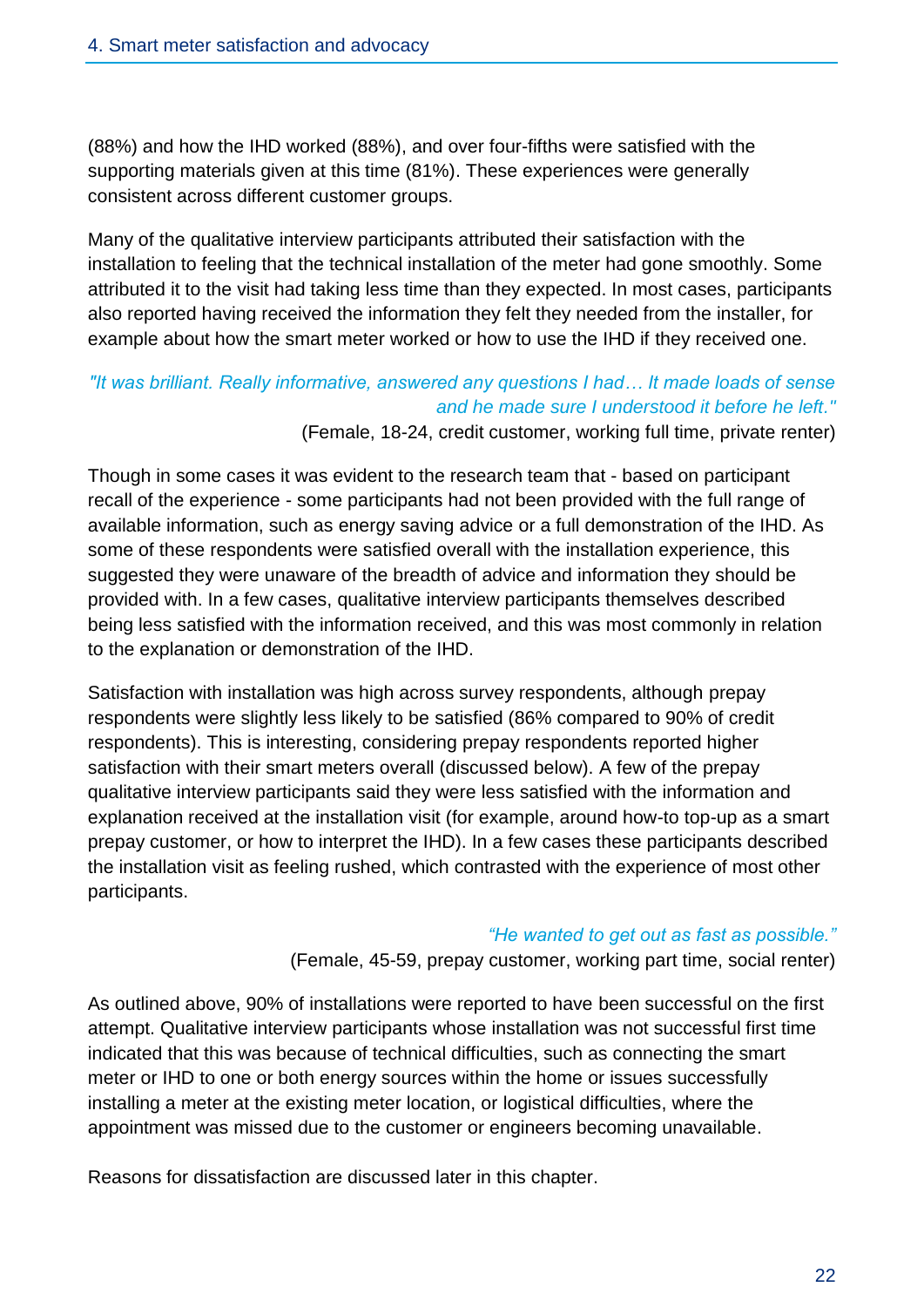#### **Satisfaction with follow-up contact**

Survey respondents reported high satisfaction with any follow-up contact from their energy supplier, but this was notably lower than satisfaction with the installation and information and advice provided at that time. Excluding those who said this question was not applicable to them (44%) or did not know if it was (12%), three in four (75%) were satisfied with the follow-up contact they received.

### <span id="page-23-0"></span>Overall levels of satisfaction with smart meters

Four in five (80%) Post-installation survey respondents said they were satisfied with their smart meter, with half (50%) saying they were very satisfied. Nearly a year later, these satisfaction levels were largely sustained. Three-quarters (74%) of Follow-up survey respondents said they were satisfied, with 41% saying they were very satisfied.

#### **Figure 7: Overall how satisfied or dissatisfied are you with your smart meter, including the in-home display/smart energy display?**



■ Very satisfied ■ Fairly satisfied ■ Neither satisfied not dissatisfied ■ Fairly dissatisfied ■ Very dissatisfied ■ Don't know

#### **Bases: all Post-installation survey respondents - 2,015, all Follow-up survey respondents – 825**

As shown in Figure 8 below, prepay respondents were among the most likely to be satisfied in both phases of the research. Satisfaction levels were not found to differ across demographic groups (aside from those overlapping with the profile of prepay customers), but there were differences depending on factors in the customer journey.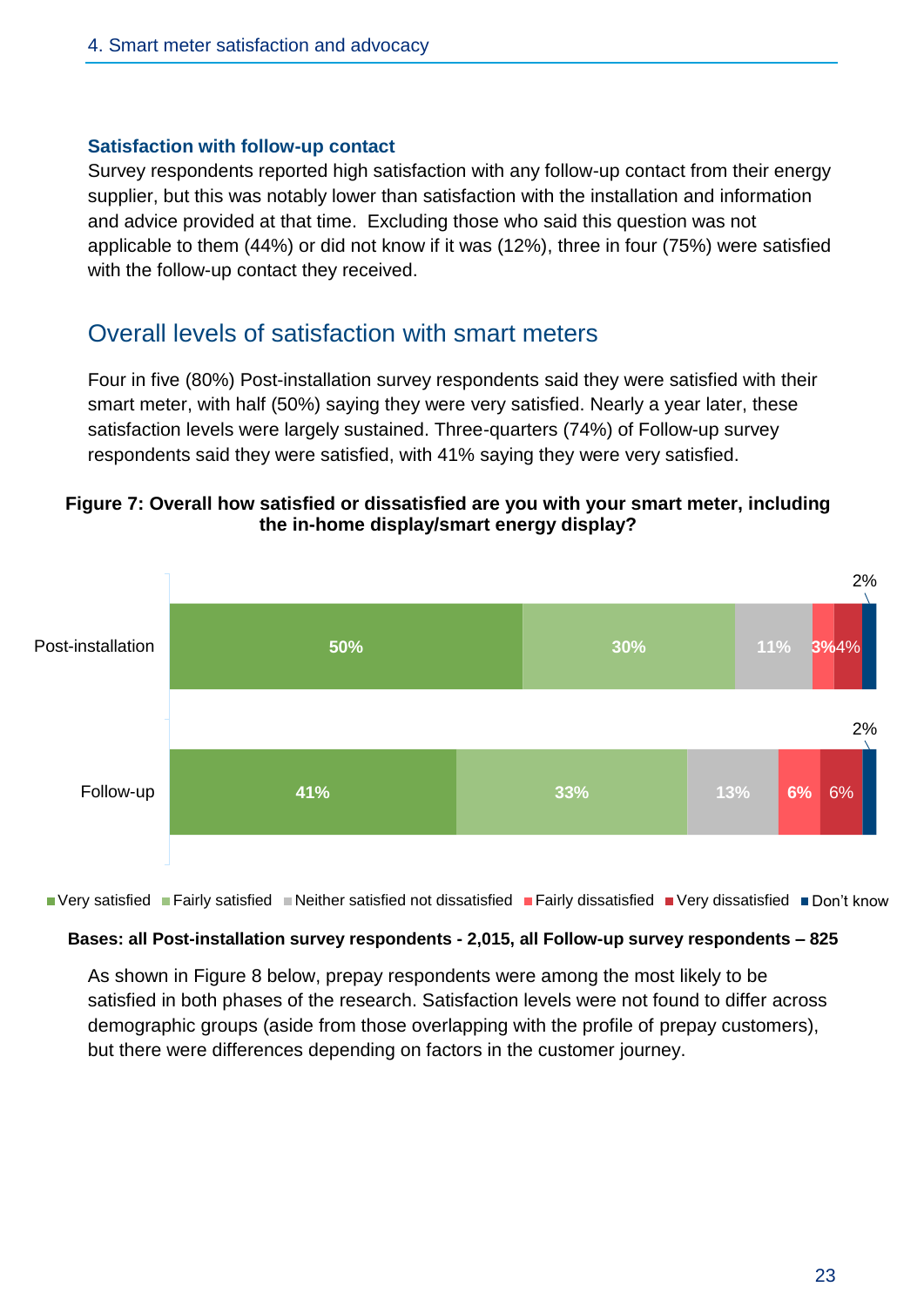



 $\blacksquare$  Very satisfied  $\blacksquare$  Fairly satisfied  $\blacksquare$  Neither satisfied not dissatisfied  $\blacksquare$  Fairly dissatisfied  $\blacksquare$  Very dissatisfied  $\blacksquare$  Don't know

#### **Bases:**

#### **all Post-installation survey respondents - 2,015, PP respondents - 469, Credit respondents - 1,546 all Follow-up survey respondents – 825, PP respondents – 145, Credit respondents – 680**

Key Drivers Analysis was used to explore the factors (amongst those for which data was gathered by the survey) most strongly associated with the high levels of overall satisfaction recorded. As shown in Figure 9 below, Key Drivers Analysis found that frequent use of the IHD and satisfaction with the installation visit, were found to have the strongest association with overall satisfaction (amongst the explanatory drivers tested)<sup>7</sup>. The analysis also found that recalling provision of energy saving advice, either through follow-up contact from the supplier or during the installation of the smart meter, was related to satisfaction levels.

<sup>7</sup> In addition to the seven drivers shown in Figure 9, other potential drivers were tested for association with the outcome (satisfaction with smart meter). These were the respondent having requested the installation themselves and the respondent having received follow up advice about installing energy efficiency measures, or schemes to help with financing such measures. These additional variables were tested but were not included in the model either due to weak association with the outcome, or multicollinearity with potential drivers that were included.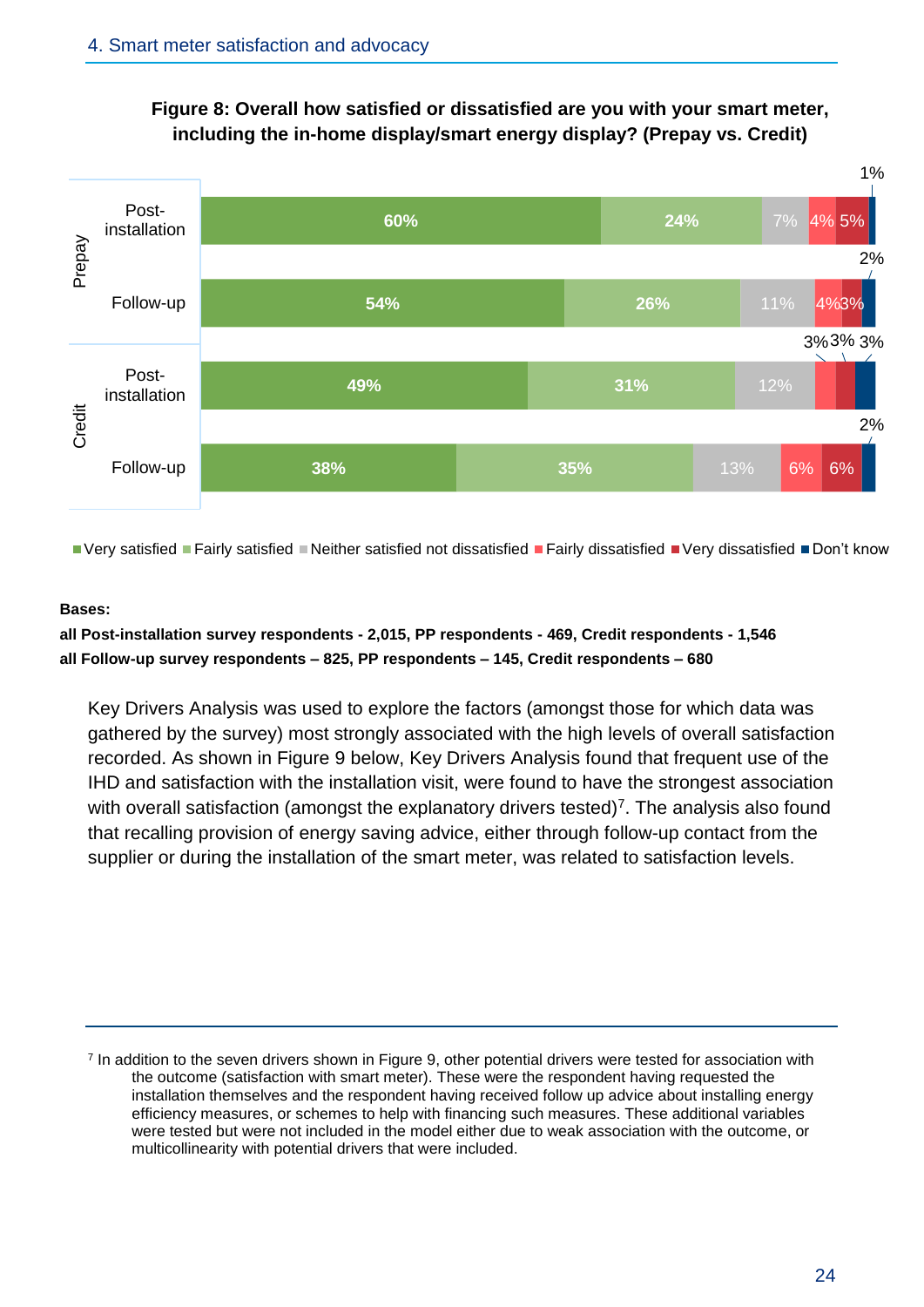

#### **Figure 9: Key driver analysis of overall satisfaction**

**Base: all Follow-up survey respondents - 825**

The findings of this analysis were corroborated by the qualitative interviews, where participants often referred to their satisfaction with the installation visit, and the installer's conduct (for example, being professional and friendly), when they were discussing their overall satisfaction with their smart meter experience. Visualisation of their consumption through the IHD was also a key reason for satisfaction among the customers engaged in this study, as the next chapter will discuss.

# <span id="page-25-0"></span>Reasons for satisfaction among smart meter customers

Qualitative interview participants tended to attribute their satisfaction to two main benefits of having a smart meter:

- The convenience it brought to them by removing the need to submit meter readings or, for those on smart prepayment, that it provided easier and more flexible ways of topping up.
- The ability to see and track their energy consumption and spend which was felt to provide reassurance that they were being billed accurately, as well as inform them about their energy consumption and what drives it.

The reasons for being satisfied with having a smart meter matched closely with reasons given by the survey respondents about what motivated them to have a smart meter installed. A third of respondents (33%) said they had a smart meter installed so that they would be able to see how much energy they were using and a similar proportion (30%)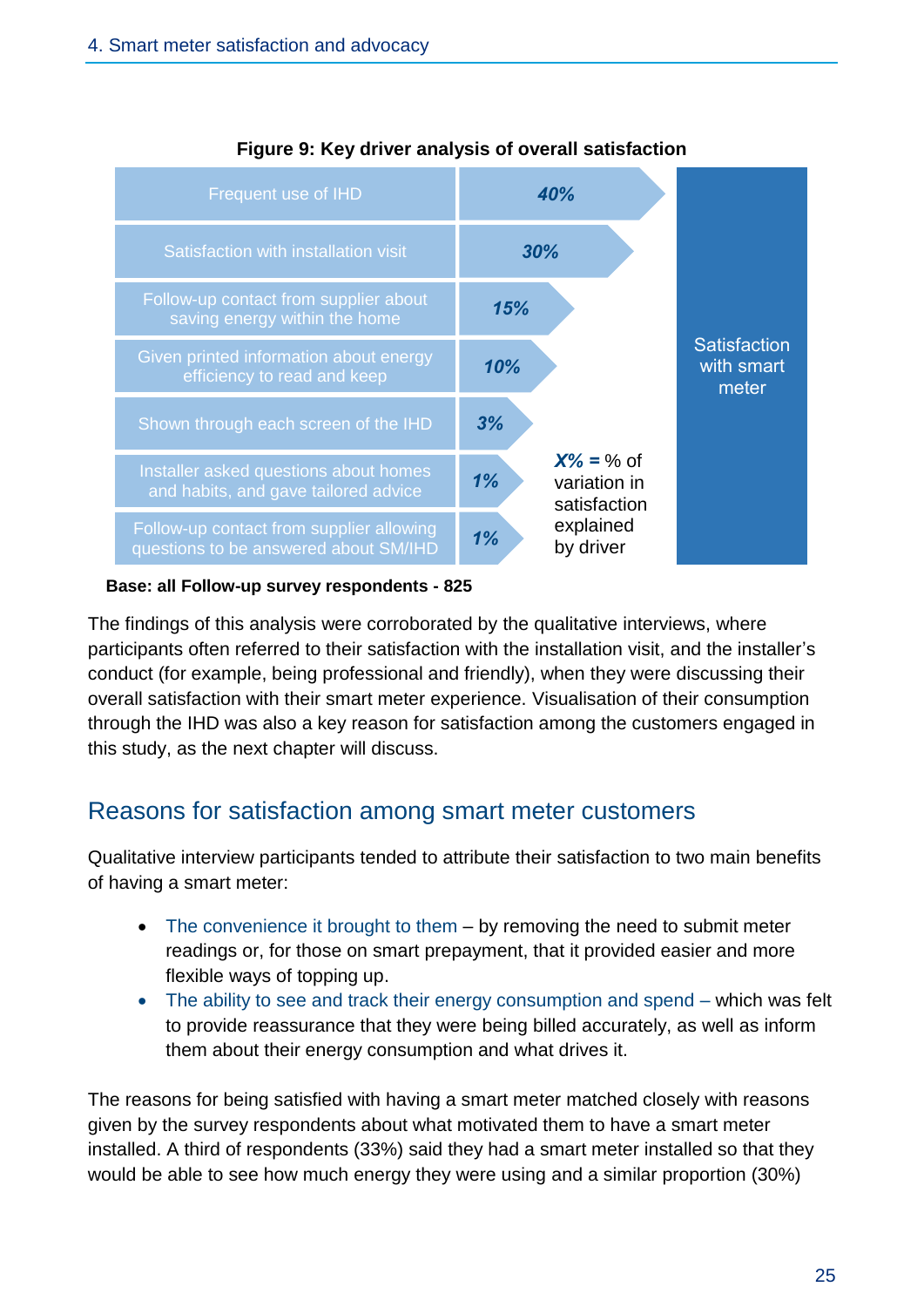said it was so they no longer needed to provide meter readings, suggesting that in many cases expectations were met.

#### **Reasons for satisfaction among credit participants**

Satisfaction was most commonly described by credit qualitative interview participants in terms of the smart meter-enabled consumption feedback they were being provided, either through their IHD or, in a smaller number of cases, through an app or an online account. These participants mentioned the convenience of not having to submit meter readings as part of why their reasons for being satisfied, but this seemed to be less important than the consumption feedback.

#### **Reasons for satisfaction among prepay customers**

In contrast, prepay qualitative interview participants were highly enthusiastic about the convenience benefits of smart prepay. This was largely driven by them finding topping up much easier and more convenient, with many now topping up via a mobile application (the use of apps, including for top-up, is discussed in more detail in Chapter 6). Increased ease of topping up was also described by those who continued to do so at a local shop.

This was strongly corroborated by the Follow-up survey, in which nearly nine in ten prepay survey respondents (88%) said topping up had become easier, and 86% said it had become *a lot* easier. 57% of all prepay Follow-up survey respondents said the app was what they used most often to top-up, followed by topping up at a shop/PayPoint outlet (26%) and online (13%). See Chapter 6 on the use of other smart-meter enabled devices for more detail about experiences of smart top-up.

> *"I love the fact that I can literally be in London and top-up my central heating."* (Female, 25-34, prepay customer, working full time, private renter)

Prepay qualitative interview participants also often said they felt reassured and more in control because of having information about how much they were spending on energy throughout the day.

Some also linked having a smart meter (and an associated IHD or app) with less frequently requiring emergency credit and cited this as a key reason for their satisfaction. The smart meter (and IHD or app) made it easier for them to keep track of their credit balance (helping them to avoid unintentionally letting it run too low), provided them with low credit alerts and gave them more flexible top-up options to keep their meter in balance. These top-up options included the use of an app, online account or over the phone, which could all be used from at home or outside of the home when they didn't have their key or key card, which they would have needed in the past.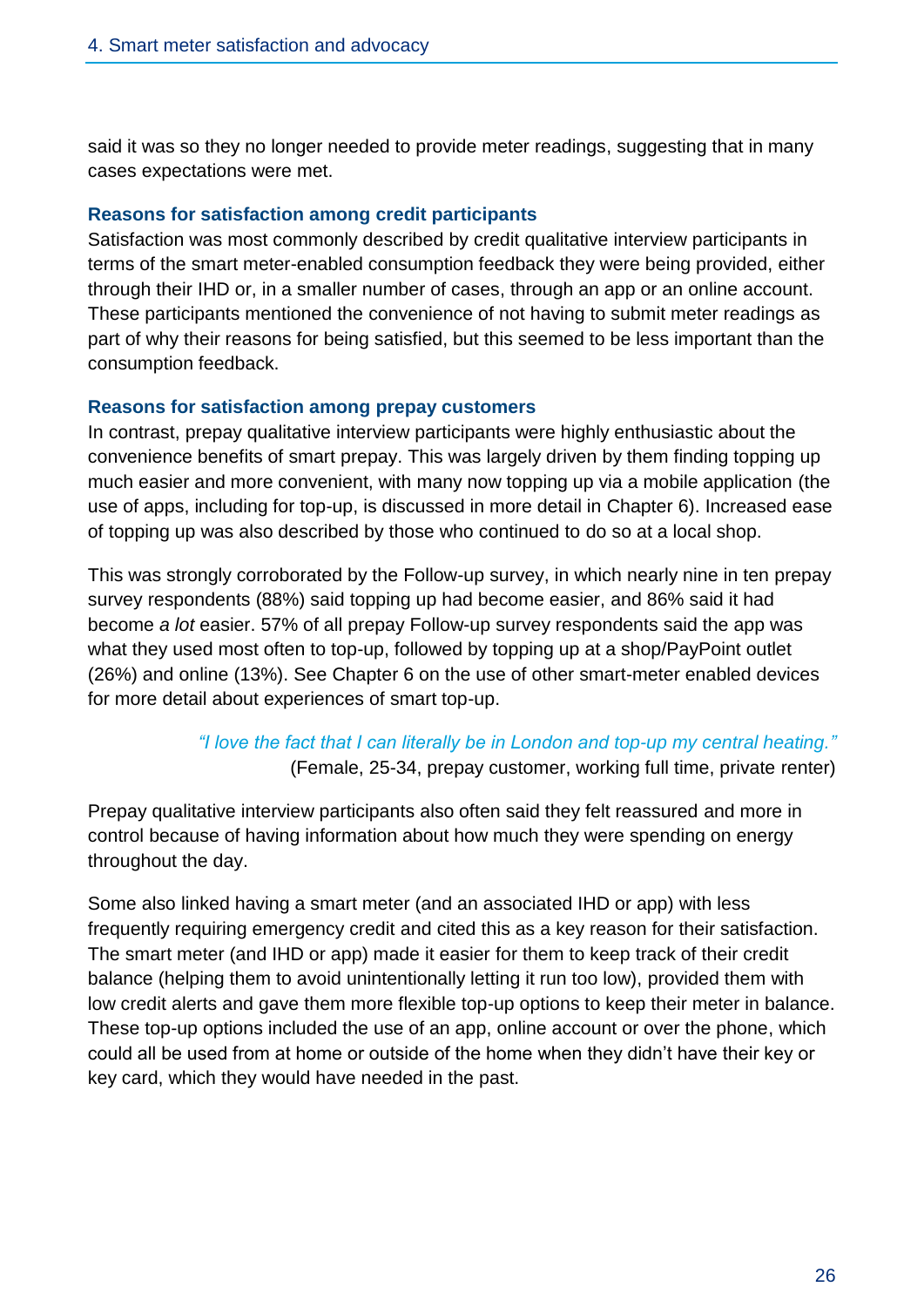#### **Case study: Highly satisfied prepay customer, using IHD to feel more in control**

Jean (46) is unemployed and lives in social housing with her grown-up daughter, Anita. Jean and Anita share the responsibility for energy costs in their house and they have both tried, together, to make changes to their household and their behaviour to reduce their bills.

Jean and Anita are highly satisfied with having a smart meter because it helps them feel much more in control of their credit balance.

They have been able to top-up "in time" much more often since having a smart meter as it is much easier to see how balance they have left. They frequently look at the IHD to check their credit balance and to watch out for low credit alerts. As a result, they have not gone into emergency credit as often as they had in the past.

Jean and Anita also use their IHD to help them keep track of their spending, budget and think about changes they could make to consume less energy.

Anita feels "closer to reality" as she can see their energy consumption in pounds and pence. Anita said the IHD has "brought a little bit more joy because we are not having to worry about the electric or gas going down a lot quicker than before".

### <span id="page-27-0"></span>Reasons for lower and decreased levels of satisfaction

Just 7% of Post-installation survey respondents reported they were dissatisfied with their smart meter. This rose slightly to 11% when surveyed almost a year later. Analysis of individual responses found that nine in ten (89%) respondents reported the same level of satisfaction in the follow-up phase. One in ten (11%) reported a fall in their satisfaction  $level<sup>8</sup>$ 

The most common reason given by these respondents for a fall in their level of satisfaction over time was technical difficulties. 26% of those who reported a lower level of satisfaction said they had experienced technical issues with their IHD, and 24% reported their meter was not working as expected. Issues highlighted by qualitative interviews included gas data not displaying properly (which could have been due to this data not meeting customer expectations, as gas data is updated every 30 minutes unlike electricity data, or a genuine issue with the smart meter or IHD), or a discrepancy between the total spend amount shown on their IHD when compared against their statement or online account.

<sup>8</sup> Based on a 2-point fall in satisfaction within a 5-point scale of: very satisfied, fairly satisfied, neither satisfied nor dissatisfied, fairly dissatisfied, and very dissatisfied.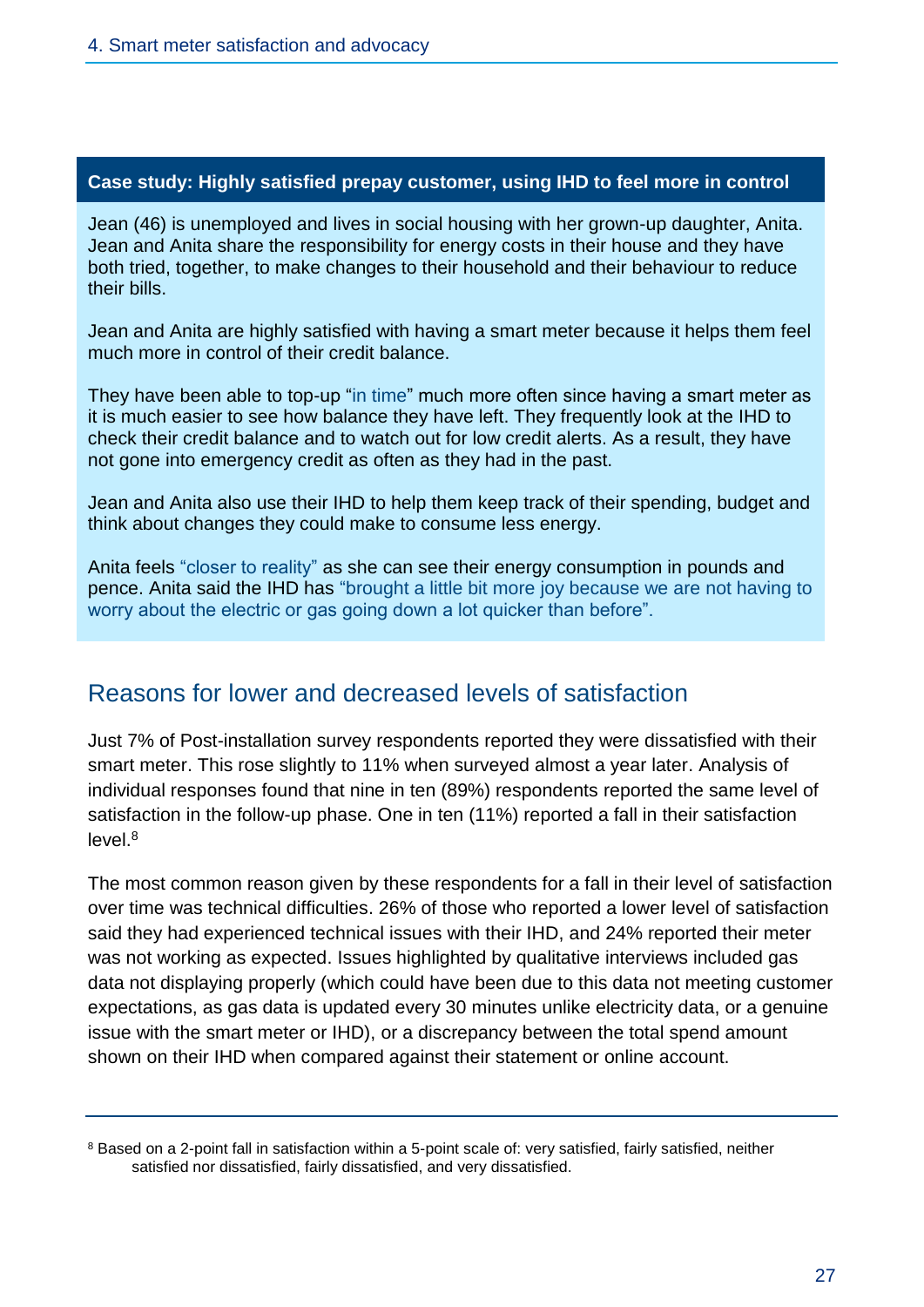A few participants noted issues with the accuracy of their consumption feedback as the seasons changed; a few prepay participants reported that the 'estimated days until top-up' was inaccurate heading into winter (which likely reflects the way this is calculated by the smart meter or IHD).

In some cases, the IHD did not match expectations in terms of its look and feel or the granularity of information it provided. One participant compared the IHD they had received with the IHD they had seen in advertising and felt the display type featured in TV adverts had a more attractive and engaging presentation of information. A few also felt the IHD showed them less granular information than they had expected, with some expecting appliance level energy consumption information. In a couple of cases, participants were also expecting to be able to view their energy consumption data from before their smart meter installation for easy year-on-year comparison. Chapter 5 discusses engagement with the IHD in more detail.

When asked if they had any concerns about smart meters in the Post-installation survey, the most common concerns were that it would be expensive to the individual (3%), the smart meter wouldn't provide accurate readings (2%), and that the smart meter might not be compatible with other suppliers (2%). These initial concerns held true for a few Followup survey and qualitative interview participants, who reported nearly a year later that they had been dissatisfied to find out that they may be unable to maintain 'smart' capabilities if they switch energy supplier (implying they were not aware of this issue with first generation smart meters beforehand).

*"I didn't know until afterwards that your equipment changes, depending which energy supplier you have. Which was really, really annoying. The idea that if I do change my energy supplier, I have to have it taken out and then another one put it is really annoying.<sup>9</sup> And to be honest, if I had known that before it was installed, I don't think I probably would have installed it".*

(Female, 25-34, credit customer, working full time, owner-occupier)

Nearly a year later, follow-up survey respondents were again asked whether they had any concerns. <sup>10</sup> The list of the most prominent concerns below shows a significant increase in the number concerned about losing 'smart' capabilities compared to earlier in the year. This may reflect increased media coverage of this issue throughout 2017:

• Should they want to switch supplier, they may lose 'smart' capabilities (9%)

<sup>&</sup>lt;sup>9</sup> It should be noted that it is a common misconception that the first generation of smart meters must be replaced to maintain smart services after switching supplier. The Data and Communications Company (DCC) is developing a solution that will remotely move first generation smart meters into the national communications infrastructure to enable consumers to retain their smart services upon switching.  $10$  This was an open-question inviting a spontaneous response (meaning that respondents could answer in

any way they choose and were not limited to set responses).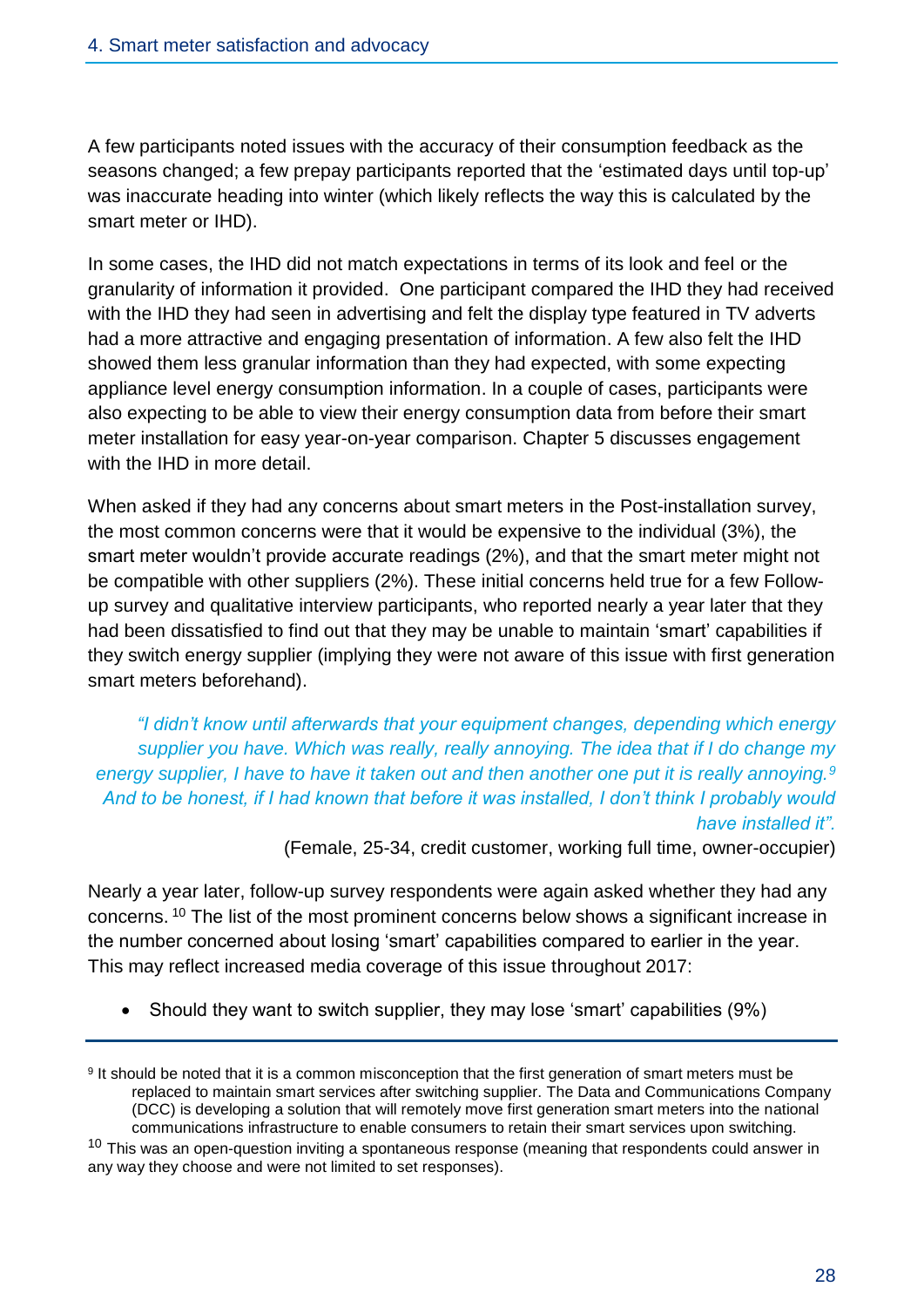- Inaccurate readings provided by the smart meter (4%)
- The smart meter was not installed properly or was not working correctly (4%)
- The smart meter was difficult to use or understand (4%)
- The cost of having the smart meter has added to their bill (4%)
- The smart meter was viewed as an invasion of privacy or the supplier would know exactly what they were doing (3%)
- Paying too much attention to the display or checking it too much (3%)

Follow-up survey respondents who reported having a concern were less likely to say they were satisfied with their smart meter than those that said they didn't have any concerns (61% satisfied, compared to 81% of those who did not report a concern). Fewer prepay respondents had a concern about their smart meter (21%, compared with 36% of credit customers), perhaps reflecting the higher levels of overall satisfaction amongst this group. Those from households with lower incomes were also less likely to express a concern (30% of those from households with a total annual income of £30,000 or less had a concern, compared with 42% from households with annual incomes above £30,000).

### <span id="page-29-0"></span>Levels of advocacy among smart meter customers

When asked just after installation how likely they were to recommend a smart meter to a friend, colleague or relative on a scale of 1 (definitely would not recommend) to 10 (definitely would recommend), eight in ten (80%) gave a score of 6 or more. 11

This compares favourably with similar measures of consumer advocacy in the energy industry. For example, five in ten energy bill payers (53%) gave a score of 6 or more for how likely they would be to recommend their energy supplier in a survey for Energy UK.<sup>12</sup>

<sup>11</sup> A score of 6 or above represents a positive answer, in that the respondent gave a score higher than the midpoint of 5 which represents a neutral response.

<sup>&</sup>lt;sup>12</sup> Ipsos MORI (on behalf of Energy UK), ['Consumer Experiences of the Energy Market –](https://www.ipsos.com/ipsos-mori/en-uk/consumer-experiences-energy-market) Wave 4', 2015.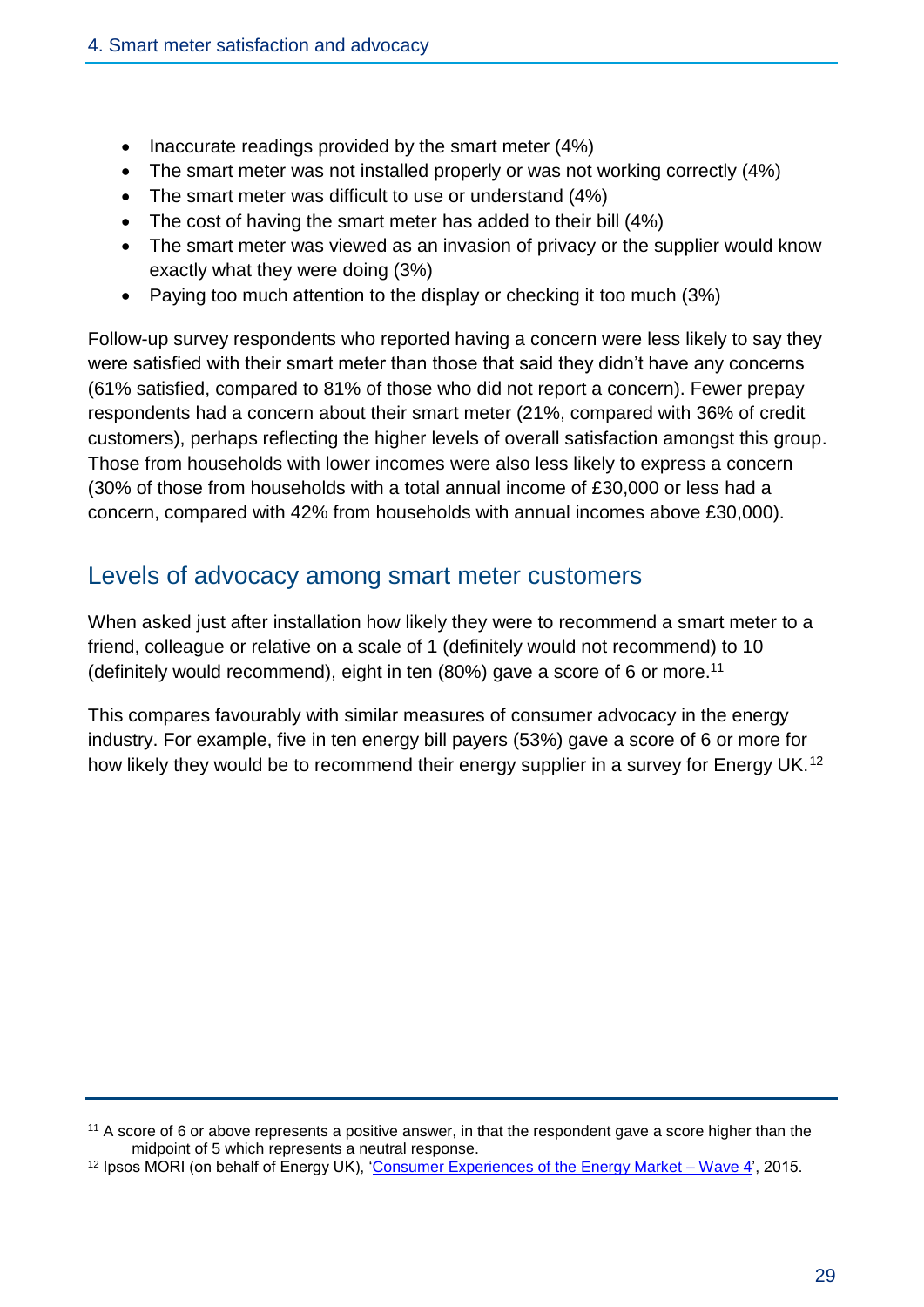

**Figure 10: How likely would you be to recommend a Smart Meter to a friend, colleague or relative?**

#### **Base: all Post-installation survey respondents – 2015, all Follow-up survey respondents - 825**

When asked again a year later, three-quarters (76%) again gave a score of 6 or above. This suggests that, like satisfaction levels, advocacy levels were sustained over time. Analysis of respondent-level change found similar results to that for satisfaction: most reported similar advocacy levels, with only a small number reporting a drop.

While levels of advocacy were high across all respondents, prepay customers were especially more likely to say they would recommend a smart meter; 83% gave a score of 6 or above, compared to 74% of credit respondents. They were also nearly twice as likely to give the maximum score of 10 out of 10 for likelihood to recommend. 60% of prepay respondents gave a score of 10, compared to 35% of credit respondents.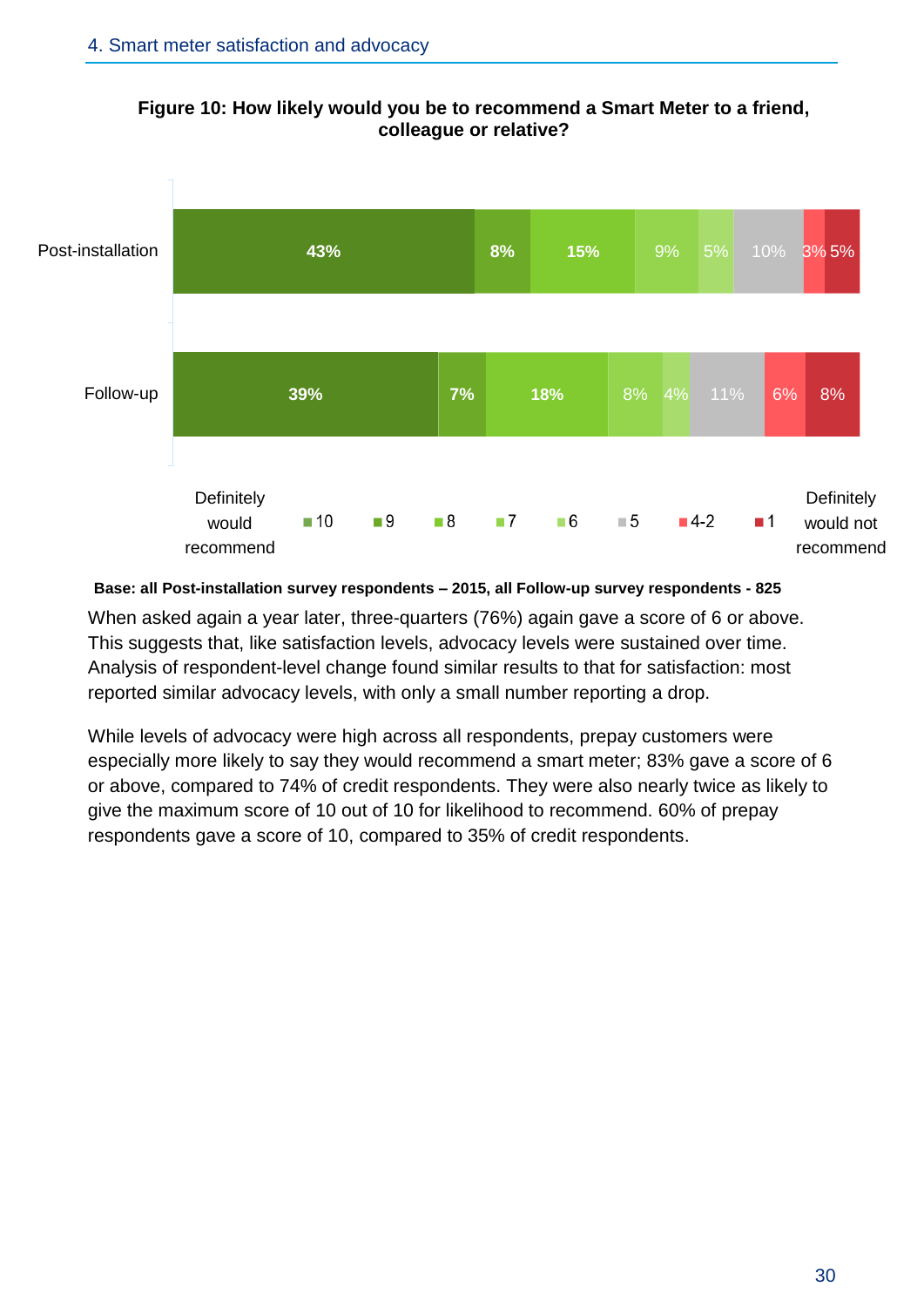

**Figure 11: How likely would you be to recommend a Smart Meter to a friend, colleague or relative? (Prepay vs. Credit)**

#### **Bases:**

#### **all Post-installation survey respondents - 2,015, Prepay respondents - 469, Credit respondents - 1,546 all Follow-up survey respondents – 825, Prepay respondents – 145, Credit respondents – 680**

As shown in Figure 12 below, Key Drivers Analysis found that satisfaction with the installation visit, and frequent use of the IHD, were the drivers most strongly associated (among explanatory drivers tested<sup>13</sup>) with advocacy for smart meters. The respondent having initiated the process of having a smart meter installed themselves was also highly associated with subsequently being an advocate of smart metering to others.

<sup>&</sup>lt;sup>13</sup> In addition to the seven drivers shown in Figure 12, other potential drivers were tested for association with the outcome (smart meter advocacy – defined as score of 9 or above). These were having received follow up contact with information about how to save energy, and information about schemes that can help finance energy efficiency measures. These additional variables were not included in the model either due to weak association with the outcome, or multicollinearity with other explanatory drivers that were included.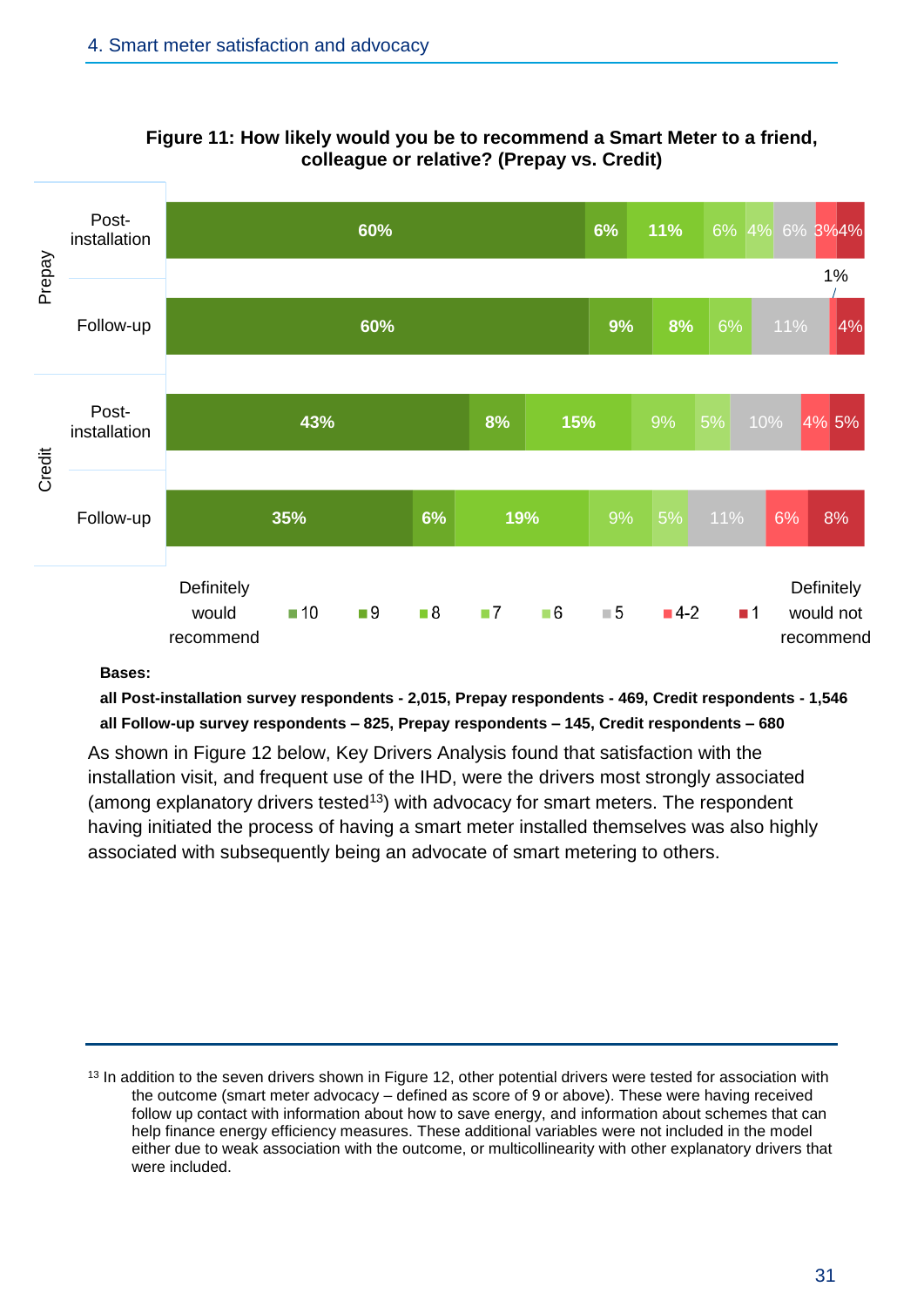

#### **Figure 12: Key driver analysis of smart meter advocacy**

#### **Base: all Follow-up survey respondents - 825**

Some qualitative interview participants said they had already spoken to their friends, family, neighbours and colleagues about their smart meter. The messages being shared were positive, with some trying to spread the word among their local community about the advantages of smart metering, particularly in relation to the improved ease of topping up.

# *"It's something that I've raved about. Whenever I hear people that don't have a smart meter, I always end up getting my app out."*

(Female, 25-34, prepay customer, working full time, private renter)

# <span id="page-32-0"></span>Levels of satisfaction with energy suppliers

Respondents were asked to rate their level of satisfaction with their energy supplier. 85% of Post-installation survey respondents said they were satisfied with their energy supplier. Nearly a year later, this had decreased slightly to 81%. Again, only small number of respondents said they were dissatisfied with their energy supplier, and this was consistent across both surveys (6% Post-installation, 7% Follow-up).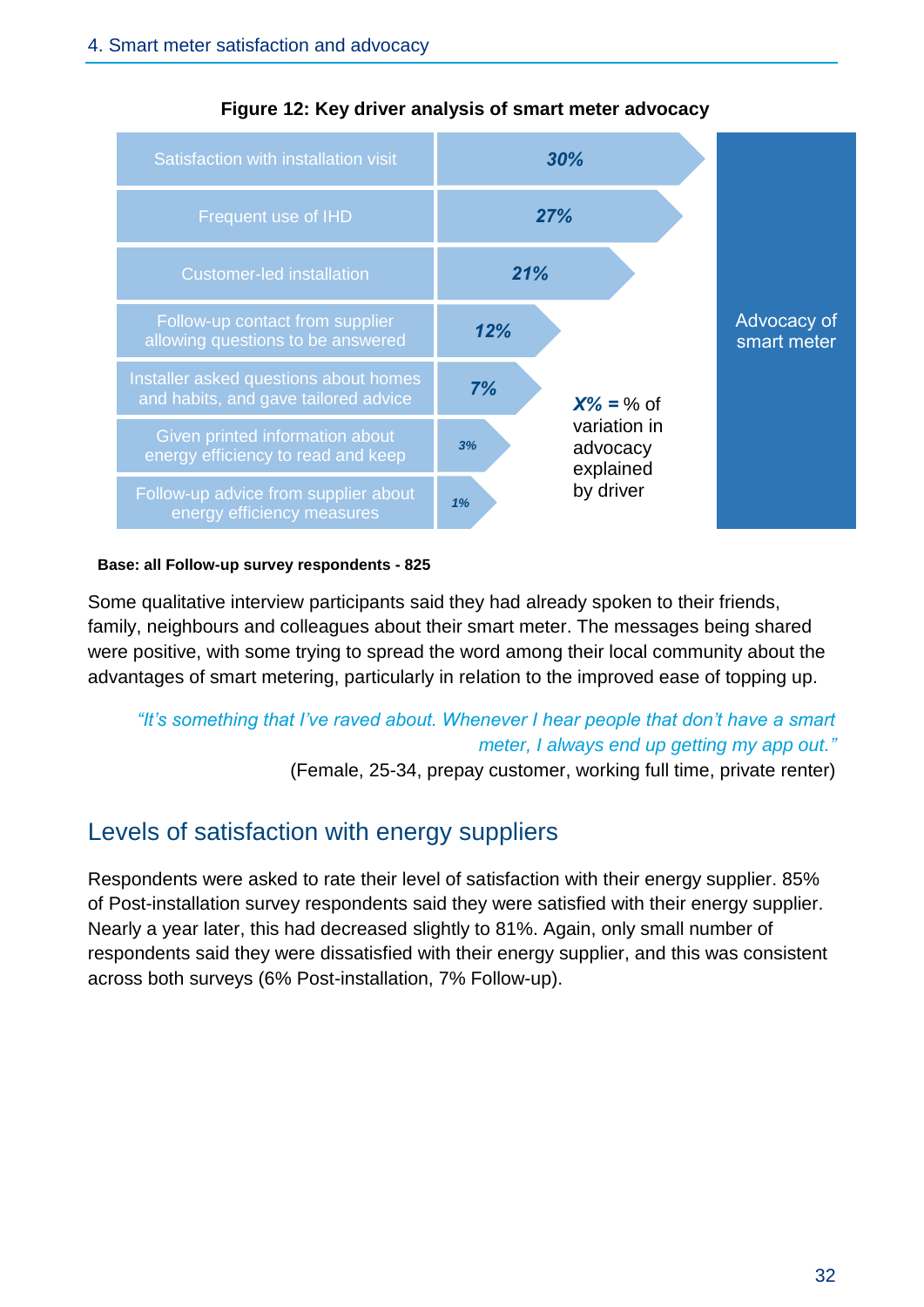This compares favourably with measures of supplier satisfaction amongst non-smart meter customers. Ofgem's Consumer Engagement Survey 2018 found that 75% of non-smart meter customers were satisfied with their supplier (and 83% of smart meter customers were satisfied).<sup>14</sup>





■ Very satisfied ■ Fairly satisfied ■ Neither satisfied not dissatisfied ■ Fairly dissatisfied ■ Very dissatisfied ■ Don't know

#### **Bases: all Post-installation survey respondents - 2,015, all Follow-up survey respondents – 825**

Since getting their smart meter, some qualitative interview participants felt more positive about their supplier than before. In a few instances, participants had used their smart meter data (on their IHD or on their app) to check the figures against their bill or to check their direct debit amount. This was found to be accurate and had led to feelings of increased trust and transparency. In a couple of cases, smart meter data had also enabled them to more quickly resolve bill disputes.

However, issues with consumption and spend data were linked to dissatisfaction with suppliers in some other cases. For instance, some participants said they were dissatisfied with their supplier because of the issues they had matching up their cost data their IHD, online account and/or bill (as mentioned previously). Similarly, participants that felt that the smart meter (or particularly, the IHD) did not meet their expectations (in terms of look, feel or granularity of data) and sometimes this reflected in their attitude towards their supplier.

Some also expected a greater level of engagement from their supplier with their smart meter customers, including more follow-up to find out about the experiences of these customers and the impact of the installation.

<sup>14</sup> Ofgem, ['Consumer Engagement Survey 2018'](https://www.ofgem.gov.uk/publications-and-updates/consumer-engagement-survey-2018), 2018.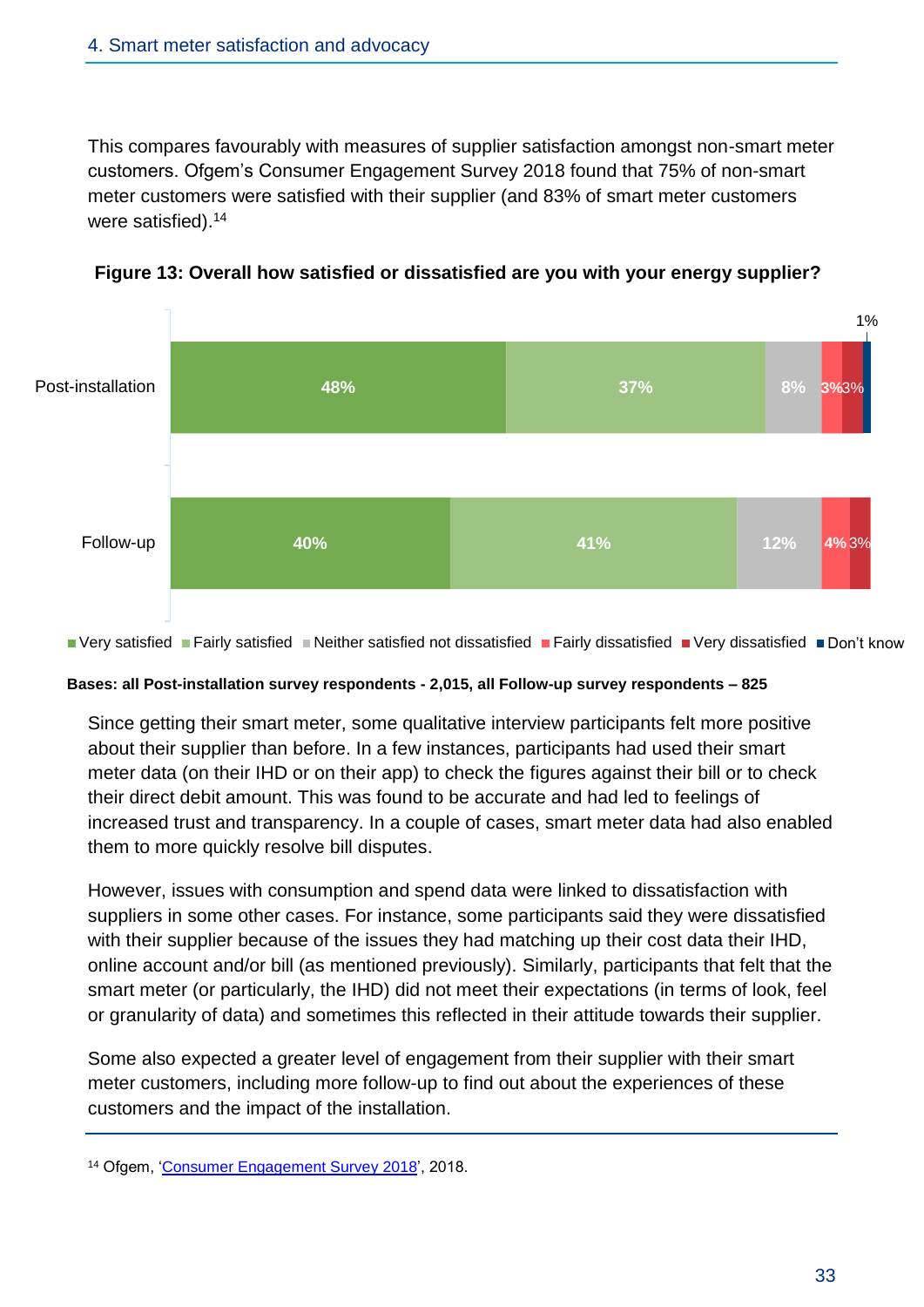*"I think [the supplier] should have been proactive in asking those questions; is this changing your energy consumption? Did it meet your expectations? I would have thought they'd want to know that information from their customer base, just as a customer service point of view."*

(Female, 25-34, credit customer, working full time, owner-occupier)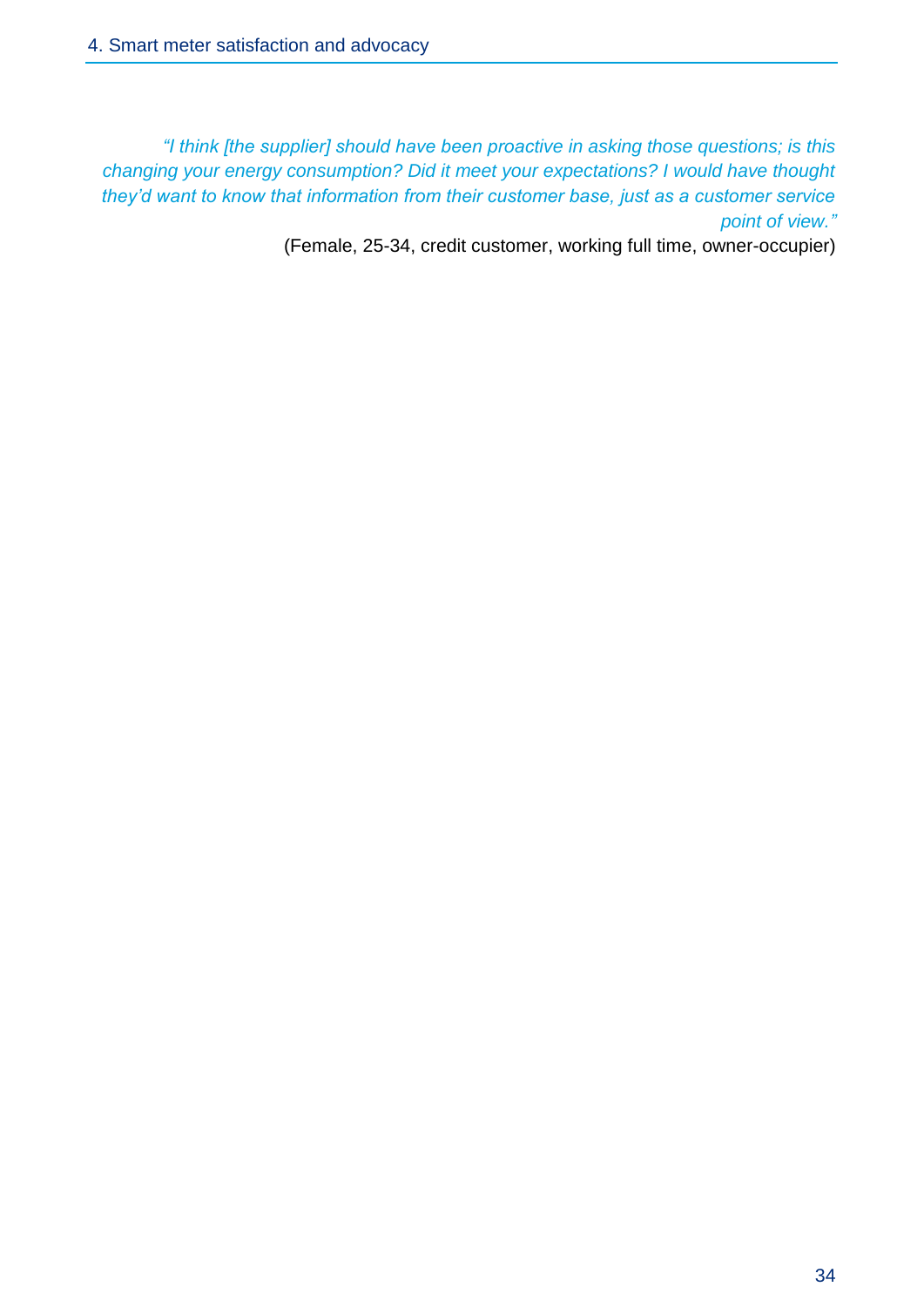# <span id="page-35-0"></span>5. Use of the in-home display

The ELP provided substantial evidence on the value of In-Home Displays (IHDs) to consumers as the core element of customer engagement with energy consumption data, describing them as 'the first and most visible element of smart metering for the customer'. **15**

This chapter provides new evidence to help validate the findings of the ELP regarding the IHD by exploring the extent of IHD engagement amongst the customers who took part in this research.

### Summary of in-home display use

- IHD acceptance was near universal; 92% recalled the offer of an IHD, and 95% accepted it
- Nearly a year after installation, eight in ten (80%) IHD owners still had their IHD plugged in and in use – a modest decrease from nine in ten (88%) just after installation
- There was a fairly modest decrease in the number of IHD owners who still engaged with their IHD – seven in ten (70%) still engaged with their IHD in some way, down from eight in ten (82%) just after installation
- Frequency of IHD engagement reduced over the year the number saying they looked at their IHD at least weekly fell to 45% from 67%
- Key Drivers Analysis found that recalling receipt of printed information and tailored advice at installation were most strongly associated with frequent IHD engagement in the long-term, as well as receipt of follow-up advice on energy saving and the respondent setting a consumption baseline
- Current consumption information was viewed more than historical information - the traffic light display was one of the most used features,

<sup>15</sup> DECC, ['DECC's Policy Conclusions: Smart Metering Early Learning Project and Small-Scale Behaviour](https://www.gov.uk/government/uploads/system/uploads/attachment_data/file/407539/1_Early_Learning_Project_and_Behaviour_Change_Trials_Policy_Conclusions_FINAL.pdf)  [Trials'](https://www.gov.uk/government/uploads/system/uploads/attachment_data/file/407539/1_Early_Learning_Project_and_Behaviour_Change_Trials_Policy_Conclusions_FINAL.pdf), 2015, page 17.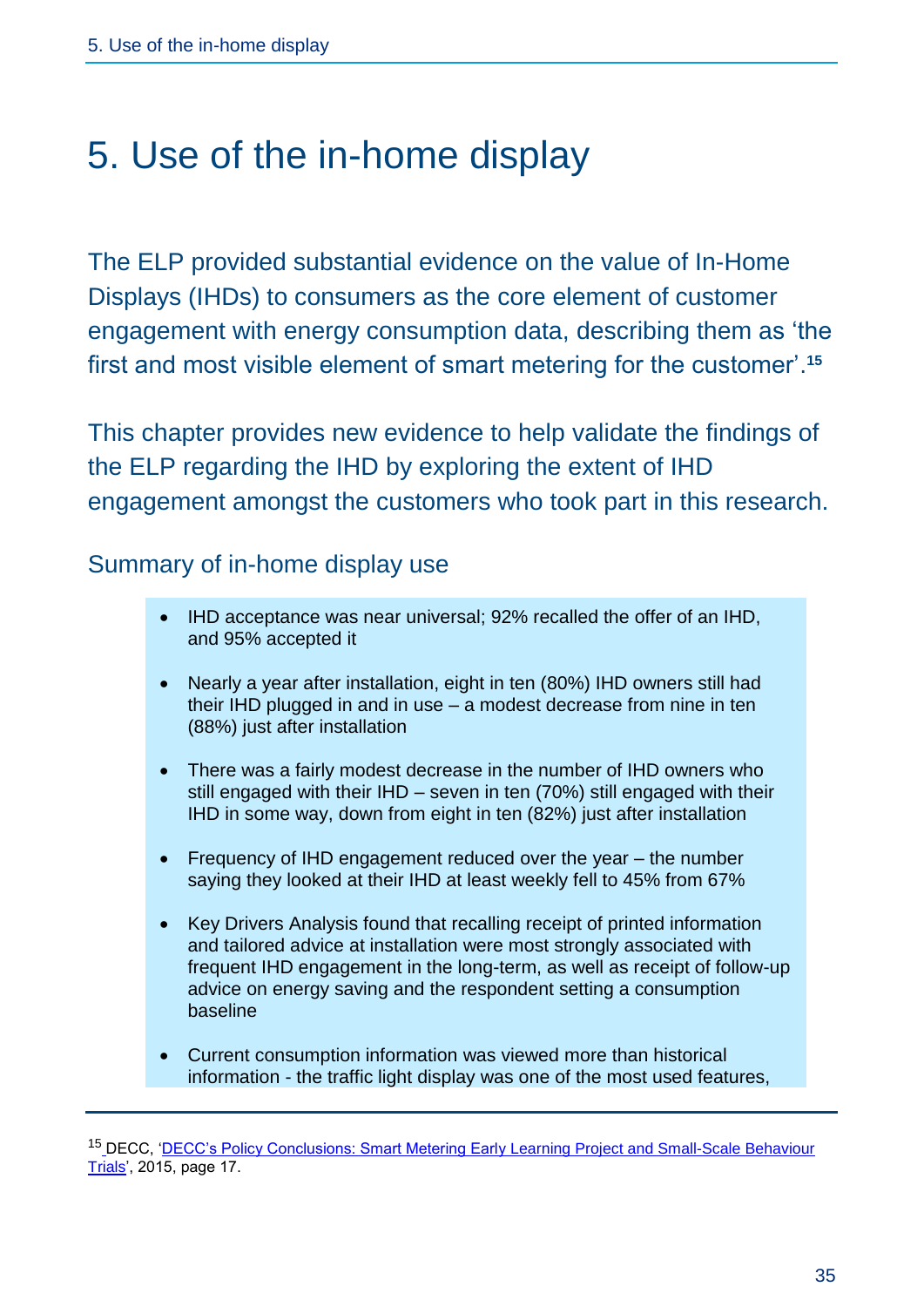and often mentioned by interview participants as a quick way to assess their current electricity usage

• A perceived lack of ongoing need for the information shown on the IHD was the most common reason for disengagement – although not understanding how to use the IHD, believing it not to be working or using an app were also given as reasons

# Engagement with IHDs

# **Uptake of IHDs**

Nine in ten respondents (92%) recalled being offered an in-home display (IHD), and 95% of these said they accepted the offer (meaning 88% of all respondents reported having an IHD, henceforth referred to as 'IHD owners'). The majority recalled being told about the offer of an IHD in advance of the installation visit (59%).

Nearly a year after installation, around eight in ten (80%) IHD owners said their IHD was still plugged in and in-use; a modest decrease from the nine in ten (88%) who said the same just after installation.<sup>16</sup>

Prepay respondents with IHDs were more likely to have said their IHD was still plugged in and in-use nearly a year after installation. 85% of prepay respondents reported this, compared to 79% of credit respondents.

## **Changes in IHD interactions over time**

Nearly a year after installation, just under half of IHD owners reported that they looked how much energy they were consuming at least weekly (45%), a decrease from two-thirds earlier in the year (67%). Similarly, three in ten (29%) said they looked at it most days, down from just over four in ten (43%).

Again, prepay respondents with IHDs were more likely to report frequent IHD engagement. looking at how much energy they were consuming at least weekly on their IHD (54%, compared to 44% of credit respondents).

<sup>16</sup> 'IHD owners' refers to all survey respondents who accepted an IHD as part of their smart meter installation. All figures related to IHD engagement are based on group to present findings that represent the population who received an IHD.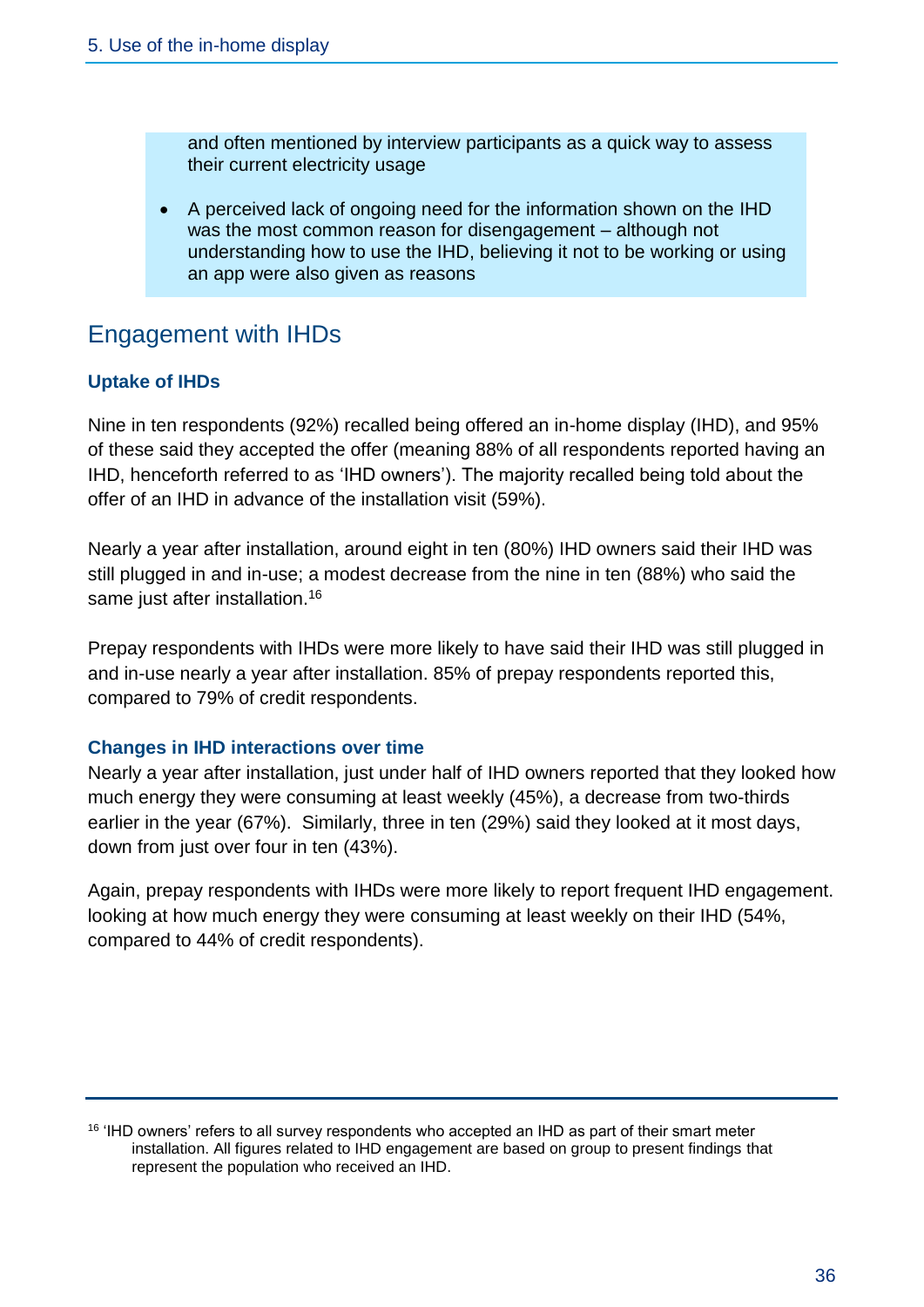**Figure 14: Thinking about the last couple of months, how often, if at all, have you looked at information about how much energy you are using (either in pounds and pence or kilowatts) through your in-home display?**



**Base: all Post-installation survey IHD owners – 1,763, all Follow-up survey IHD owners – 755**

In line with what previous research has suggested (such as the Early Learning Project), Figure 14 shows that, overall, the number who engaged with their IHD to check their energy consumption decreased over the course of the year. However, this decrease was arguably modest, with a substantial proportion of respondents continuing to engage with their IHDs. Seven in ten  $(70\%)$ <sup>17</sup> continued to engage with their IHD in some way nearly a year after their installation, down from eight in ten (82%) just after it.

#### **Reasons for varying frequency of engagement with the IHD over time**

As discussed later in this chapter, some IHD owners continued to use their display frequently over the year because, for example, it remained important to them to ensure their credit balance did not run too low or enabled them to track their consumption against a budget or baseline. However, on the whole, the frequency with which IHD owners checked their consumption had decreased by the end of the year, as shown in Figure 14. Just under half of IHD owners reported that they looked at how much energy they were consuming at least weekly (45%), a decrease of 22 percentage points from earlier in the year (67%).

Correspondingly, there was an increase of 9 percentage points in those reporting less frequent engagement (as well as an increase of 12 percentage points in the number saying they never look at their IHD to check their consumption). This is in line with findings from the Early Learning Project's qualitative research, which found that IHD users tended

<sup>17</sup> This remaining 30% includes the 20% who said their IHD was unplugged and 10% of IHD owners who said they do not look at how much energy they are consuming on their IHD, despite it being plugged in.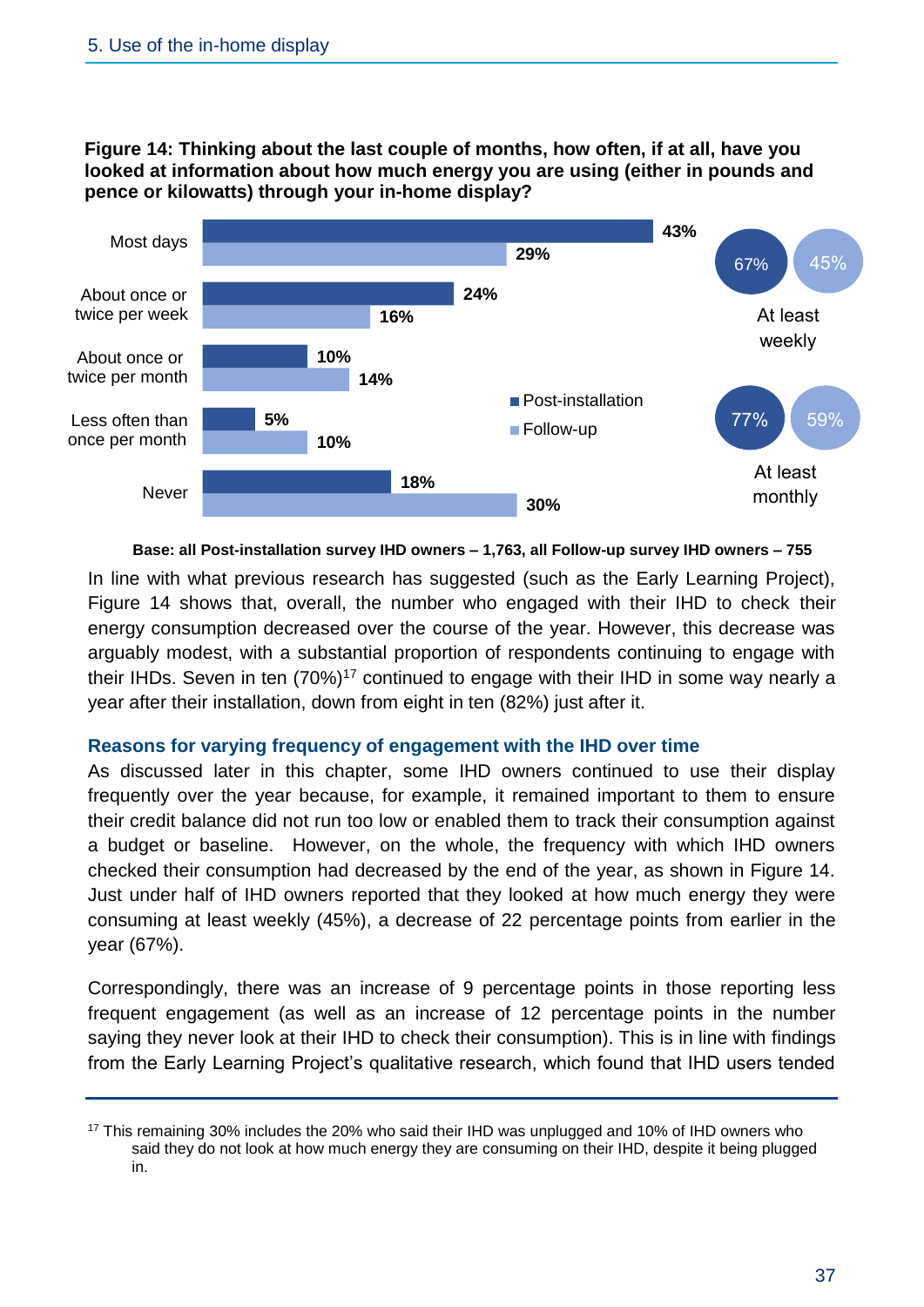to move from a more intensive 'information-driven' phase of engagement, in which users learn about what consumes energy in their home, to a less-intensive 'monitoring' phase, keeping an eye on day-to-day consumption, by, for example, monitoring the colour of the traffic lights.

This was also suggested by some qualitative interview participants, who felt there was limited long-term benefit to use of the more detailed information available on an IHD on an ongoing basis as they moved to a more 'monitoring' approach. For example:

#### Using the IHD to estimate appliance-level usage

In some cases, the IHD had been used initially as a tool to help IHD owners understand which appliances were most energy-intensive and therefore costly to run (using the traffic lights and daily cost information). However, once this initial education-role for the IHD had taken place, some saw less need to keep looking at this information.

#### Using the IHD to provide reassurance around billing

Similarly, a few participants had initially used the IHD as a cross-checking tool against their billing information. Once reassured that the information was accurate on their bills, referring to the IHD for this purpose reduced.

#### **Reasons for disengagement with the IHD**

As above, nearly a year after installation, three in ten (30%) said that they never look at their consumption on their IHD. Two in ten (22%) IHD owners had unplugged their IHD, and just under one in ten (8%) said they never look at their consumption on it, despite it being plugged in. Figure 15 shows the length of time the IHD that the former said their IHD was plugged in for before they unplugged it:

### **Figure 15: How long did you have your in-home generally turned on and in use for before you unplugged it?**



**Base: all Follow-up survey IHD owners who had unplugged their device - 157**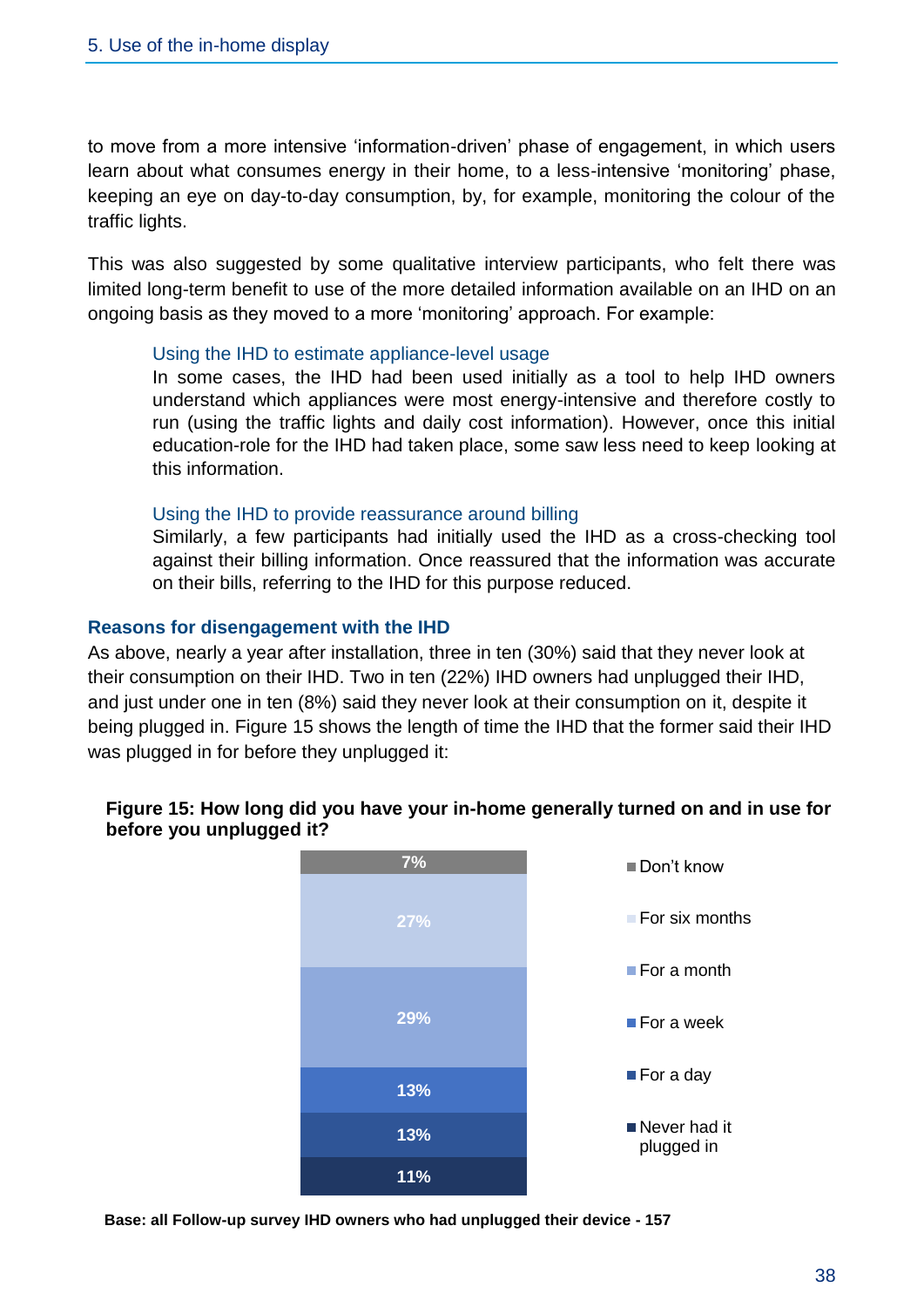### **Figure 16: For what reasons is your in-home display not generally plugged in and in use? Any other reasons?**



#### **Base: all Follow-up survey IHD owners who had unplugged their device - 157**

### Did not think it would be useful

As shown in Figure 16 above, the most common reason given for this was that they did not think it would be useful for them (33%). This was also observed in the qualitative interviews. Some participants were not convinced of the benefit of the IHD to them personally. Reasons given were that they felt they could afford their current energy bills or were not interested in reducing their consumption, they were doing all they could to save energy, or prized comfort over cost-saving.

> *"It didn't mean anything to me...it got on my nerves, it told me I used 71p today, I can't be bothered with that. I took it out and put it in the cupboard. My mum chucked hers away too, don't want to see how much I'm using all day just to save a few pennies."*

> > (Male, 45-59, prepay customer, working part time, social renter)

*"When it comes to keeping ourselves warm, I'm sorry, we just have to keep ourselves warm, I can't really budget on that, I can't freeze."* (Female, 35-44, prepay customer, unemployed, private renter)

Others were dissatisfied with the amount or type of information provided by the IHD. In a few cases participants spontaneously mentioned desired improvements to the IHD that they felt may have kept them engaged with the device over a longer time period, or which would have discouraged them from unplugging it altogether. These recommendations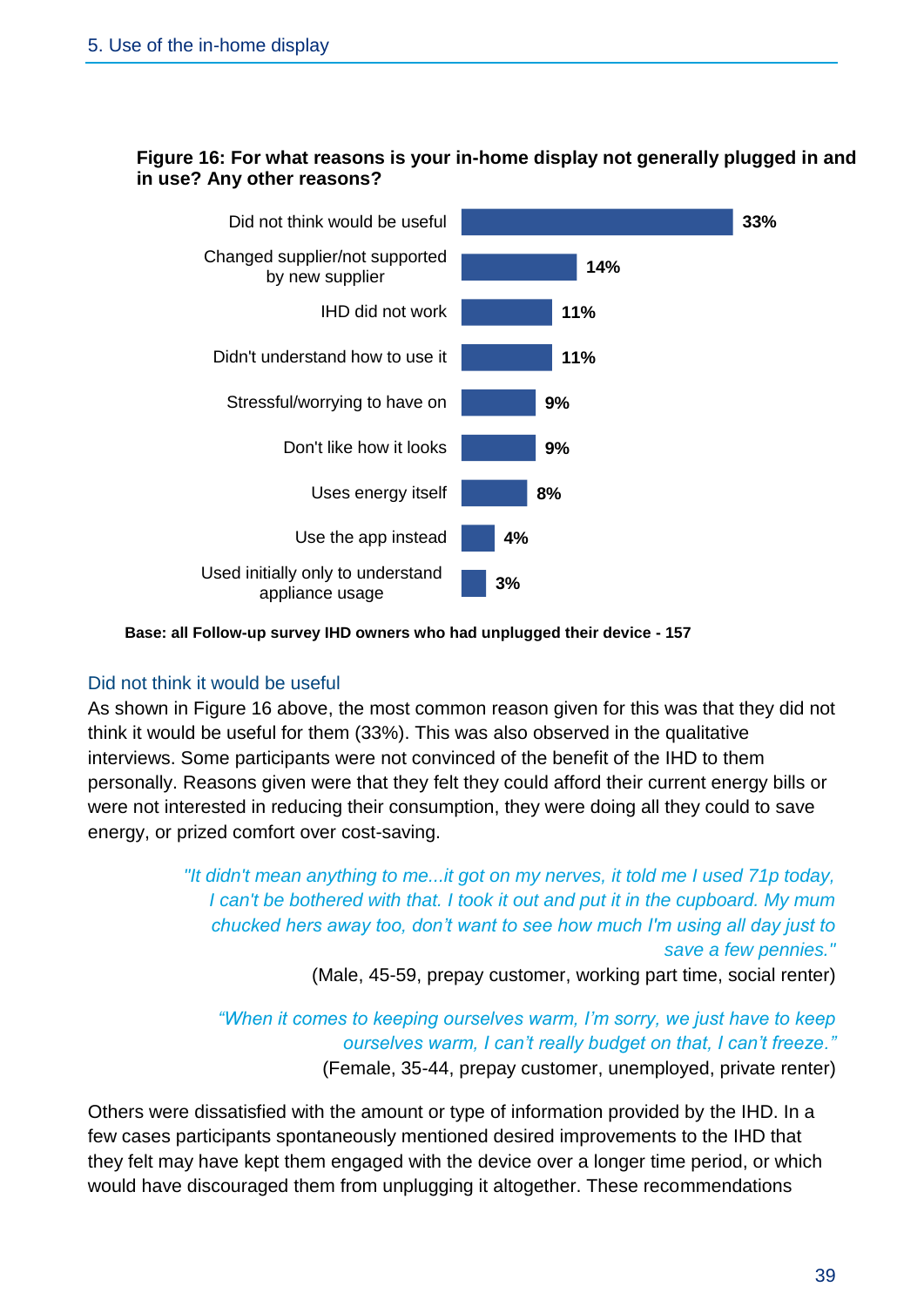included showing appliance-level usage, which some participants felt would make the information more actionable, salient or timely (for example, seeing more clearly the immediate impact of turning an electric heater off).

### *"How can I reduce it if you don't tell me where the money is going?"*

(Male, 32, prepay customer, working part time, social renter, uses IHD and app)

#### Changed supplier/ not supported by new supplier

One in seven (14%) of those who had unplugged their IHD said this was because they had switched supplier and their new supplier was unable to operate the IHD. Unfortunately, responses in the qualitative interviews did not elaborate on this reason for disengaging with the IHD and it is therefore difficult to draw more detailed conclusions about it. At a minimum, though the survey findings suggest that switching had an impact on IHD engagement for some respondents. It should be noted though that IHDs should, for the most part, retain their functionality when consumers switch supplier.<sup>18</sup>

### IHD did not work/stopped working

One in ten (11%) of those who had unplugged their IHD said this was because the IHD did not work. This equates to 3% of all IHD owners in this study. Evidence from the qualitative interviews suggested that the distinction between not understanding how the IHD works and it (technically) not working was not always clear. In some cases where interview participants said they struggled to get the IHD 'working', it was not due to a technical fault, but rather not understanding how to use it.

#### *"There are lots of numbers, kwh, I just don't get it."*

(Female, 25-34, prepay customer, student, owner-occupier, uses app but not IHD)

### Did not understand how to use it

11% of those who had unplugged their IHD said this was because they did not understand how to use it. The qualitative interviews found that some participants felt the installation did not leave them sufficiently equipped to use the device. In some cases, participants reported feeling that the installation visit had been rushed, or that they had not been given as much information as they needed to support them in using the IHD effectively.

# *"They didn't explain it very well…What's the point in having it if it's just all mumbo jumbo?"*

(Female, 60-64, credit customer, working full time, social renter)

<sup>18</sup> When consumers with first generation smart meters switch supplier, the new supplier may temporarily be unable to operate the meter in 'smart' mode. The IHD should continue to accurately display energy consumption information but cost information (e.g. details of current consumption in pounds and pence) may not be accurate because the smart meter will not be updated with the new tariff data, and so the IHD cannot use this to update cost information. Full 'smart' capabilities will be restored for these customers when their first generation meter is enrolled into the national communications infrastructure, or if they switch to a supplier who can operate their smart meter in 'smart' mode.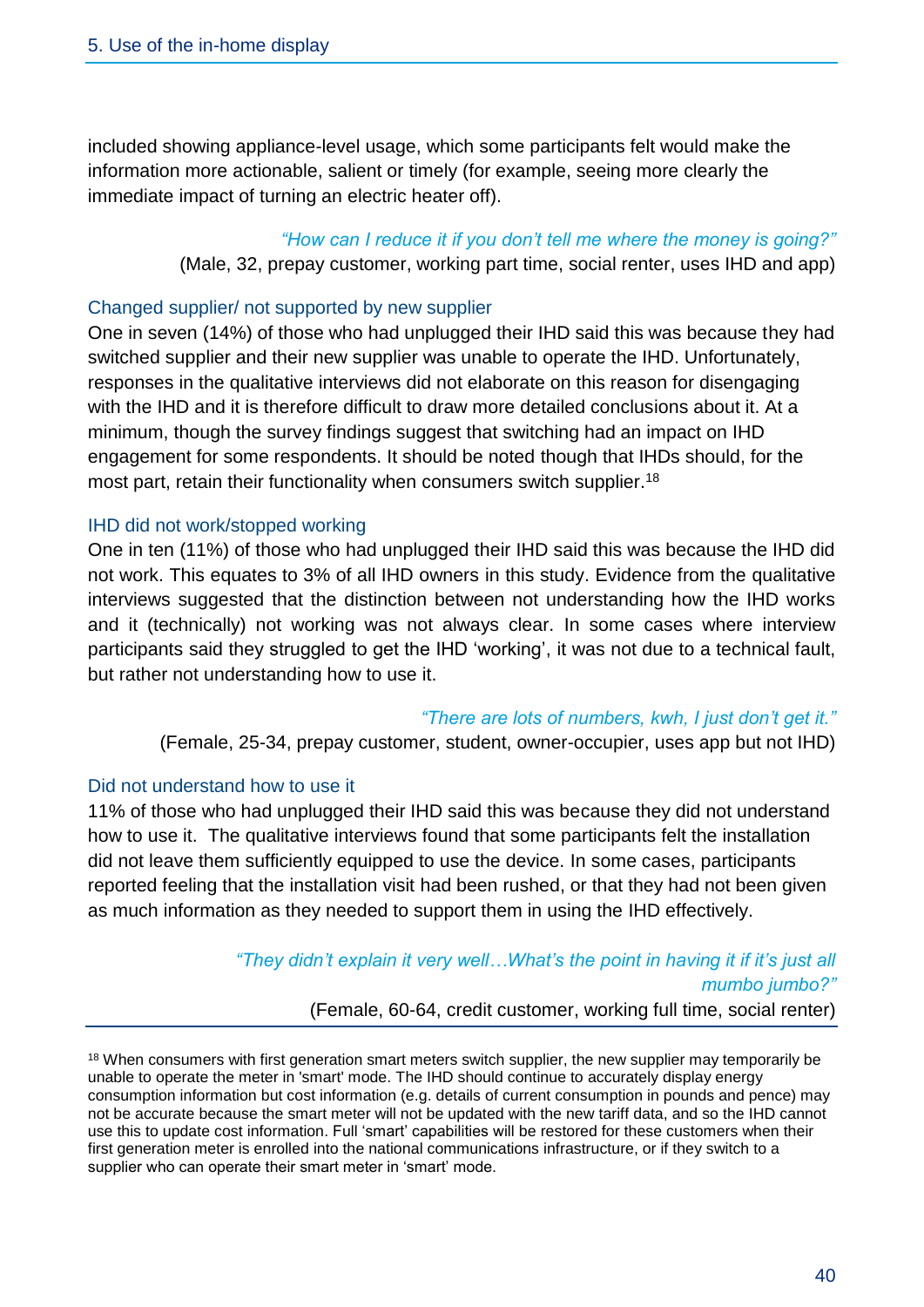A few participants described the information materials that were left with them as too complicated and felt they would have valued more time to discuss the IHD with the installer, or through a follow-up call or visit once they had time to become more familiar with the device themselves.

> *"The display I find unsatisfactory because I've never been able to find out quite exactly what some of the things are."*

(Male, 75 and over, credit customer, retired, owner-occupier)

*"I wanted someone to come and sit down and talk it through."*  (Female, 45-59, prepay customer, unemployed, social renter)

### Stressful/worrying having it on

Stress induced by the information shown on the IHD was also mentioned as a reason for unplugging the device (9% of those who had unplugged it), and there were some isolated examples from prepay participants of the IHD causing, or potentially causing, anxiety.

> *"I checked it 5 times a day- not very helpful as it made me think I daren't have another brew."*

(Female, 60-64, prepay customer, unemployed, private renter, uses IHD not the app)

## Don't like how it looks

A few interviews participants suggested a more visually appealing device may have encouraged them to keep it in use for longer. These participants suggested a 'sleeker design' or something that could be wall-mounted (to avoid cluttering work surfaces). There were also mentions in the qualitative interviews of the design of the IHD not meeting expectations based on adverts for IHDs they had seen on TV, or other types of display that had been seen in other households.

# *"If it looked a bit more exciting. I've seen the one on TV and I thought 'oh that's nothing like mine. Mine's a bit smaller.'"*

(Female, 45-59, prepay customer, working part time, owner-occupier)

## Other reasons

8% said they had unplugged their IHD because it uses energy itself, and somewhat like the reasons for less frequent engagement over time, 3% said they had only used it initially to understand the consumption of appliances in their home. 4% said that they used a smart phone application (apps) instead of their IHD. The use of other smart meter-enabled products and services, like smart phone apps, is discussed further in Chapter 6.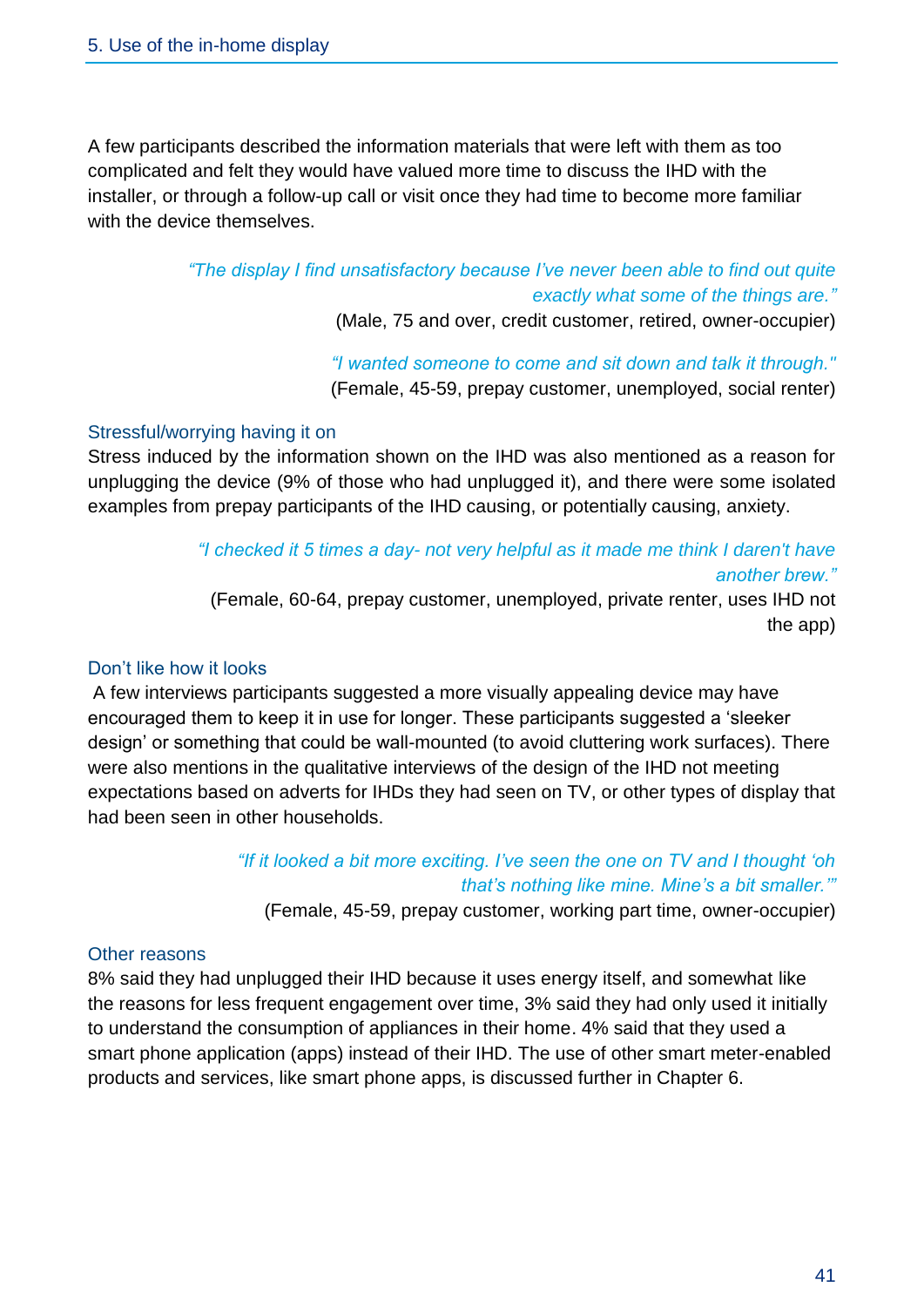# Engagement with different IHD features

Overall, IHD owners were more likely to report that they were using their IHD to look at their current usage information, such as using the traffic light feature, rather than to check their historical usage. They were also more likely to check their electricity consumption over gas consumption. Features less easily accessed via the home screen (such as past usage) were less used and often were not understood.

As shown in Figure 17, half (51%) of IHD owners in the Follow-up survey had looked at the information screen showing their current electricity use in the preceding months, and 46% had looked at the traffic light display that showed whether they were using a high, medium or low amount of electricity at that point in time.

A similar proportion had looked at their electricity use over time (for example, looking at a previous week or month's usage data). Slightly fewer IHD owners had looked at either current or past information on their gas use (44% and 40% respectively). Only a small minority (11%) of IHD owners had looked at information on the amount of carbon emitted. As with frequency of checking energy use or credit balance, these proportions had fallen since the post-installation period.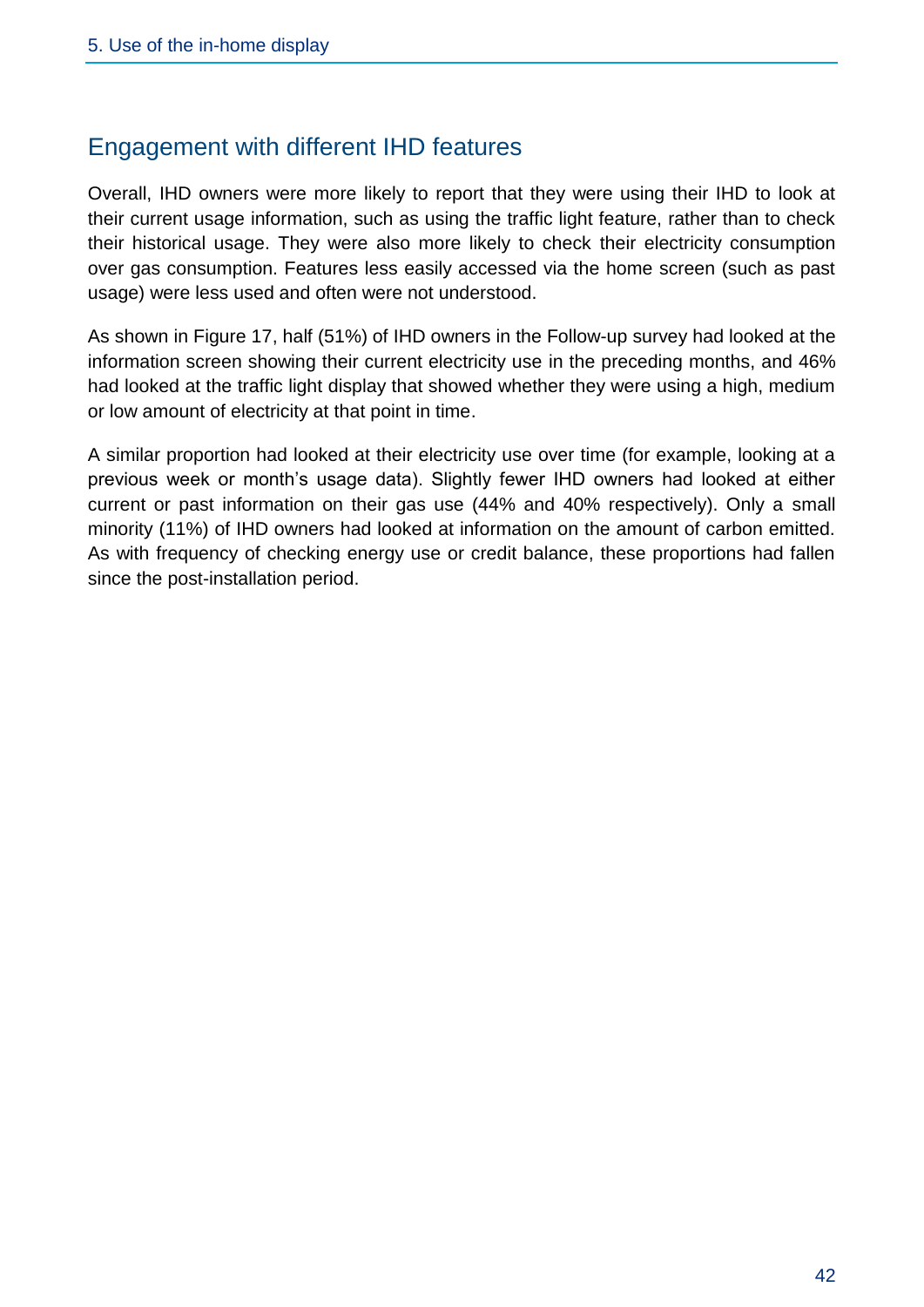## **Figure 17: Within the last couple of months, have you looked at each of the following features on your in-home display, or not?**



**Base: all Post-installation survey IHD owners – 1,763, all Follow-up survey IHD owners – 755**

Many qualitative interview participants had positioned their IHD in a highly visible location (such as on a kitchen surface), and the most frequent way they were engaging with their energy consumption information was through looking the traffic light display.<sup>19</sup> Participants particularly noticed when this display was showing a red light.

> *"I find it very, very useful, because you can see every day how much you use; the light changes colour; one day you use a lot more, the light is blue now but then it can come onto red. You know what you are using more because it comes to red."*  (Male, 75 and over, credit customer, retired, private renter, uses IHD not app)

Among interview participants who looked at information beyond the traffic light display, most reviewed their current (or past) energy consumption in terms of their energy spend (in pounds and pence), rather than their kWh consumption.

> *"I will look at costs mainly because I see no point in looking at the kilowatt hours."* (Male, 75 and over, credit customer, retired, owner-occupier)

 $19$  The qualitative interviews also suggested that those reporting in the survey that they looked at their 'current' electricity use were generally doing so using the traffic lights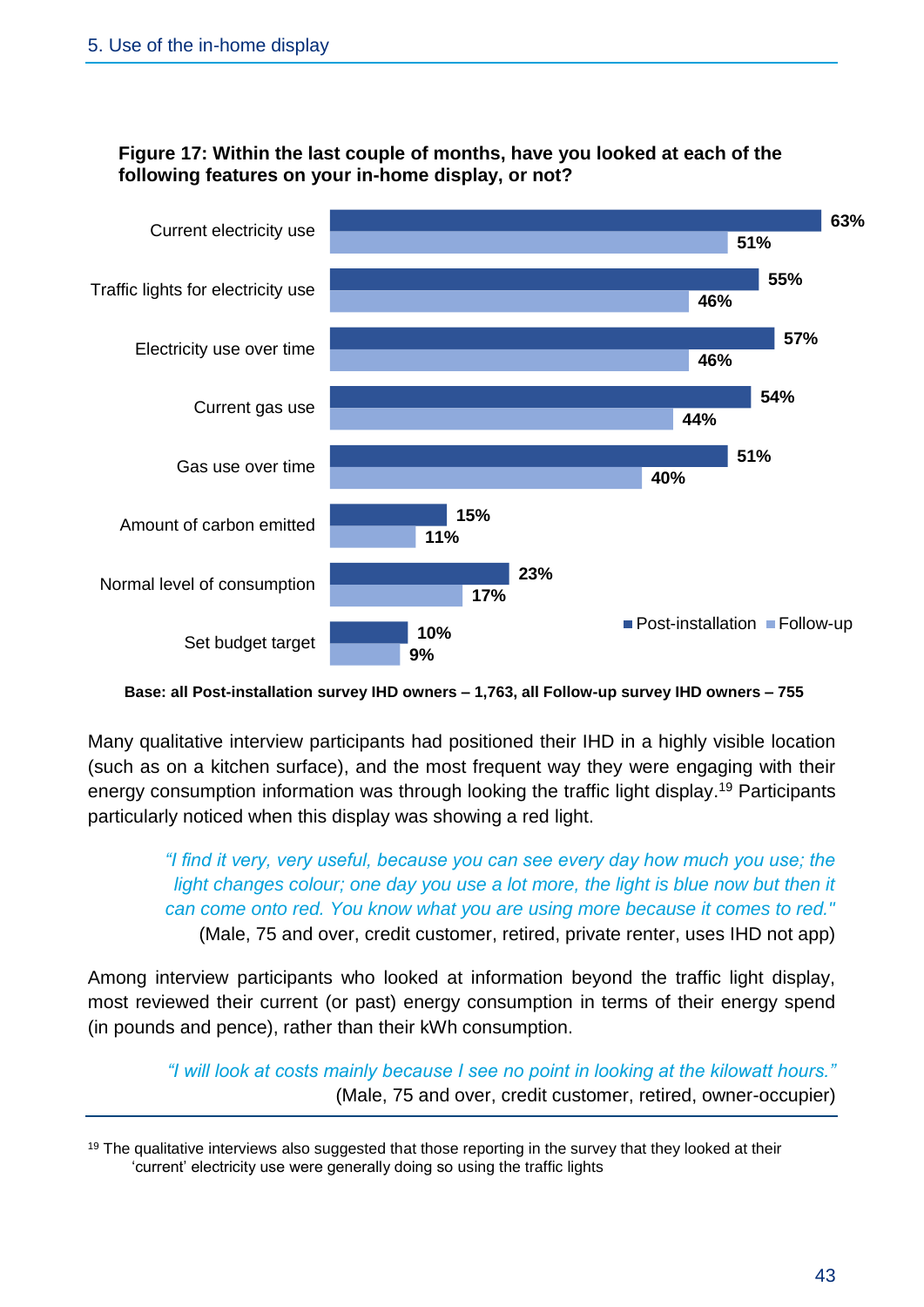The interviews also found that few had looked at features on the IHD beyond the 'home' screen of the device which provided their 'current' consumption level (other screens included their past gas consumption and the household budget screen).

Prepay survey respondents were also asked about their use of an IHD to look at information related to their credit balance (a prepay-only feature). Just over half (52%) said that in the couple of months before the Follow-up survey, they had used their IHD to check their remaining credit balance and more than a third (36%) had used it to check for low credit alerts. A quarter (26%) had used their IHD to get information on their debt balance.

### **Differences in IHD engagement by customer**

The most likely to report looking at how much energy they were consuming at least weekly included social renters (55%, compared to 43% among owner occupiers) and those with a total household income of less than £16,000 a year (53%, compared to 40% among those in households with an income upwards of £50,000). Perhaps unsurprisingly, the qualitative interviews suggested that more cost-conscious households used the IHD to keep an eye on how much they were spending on energy.



## **Figure 18: Key driver analysis of frequent IHD engagement**

**Base: all Follow-up survey IHD owners - 755**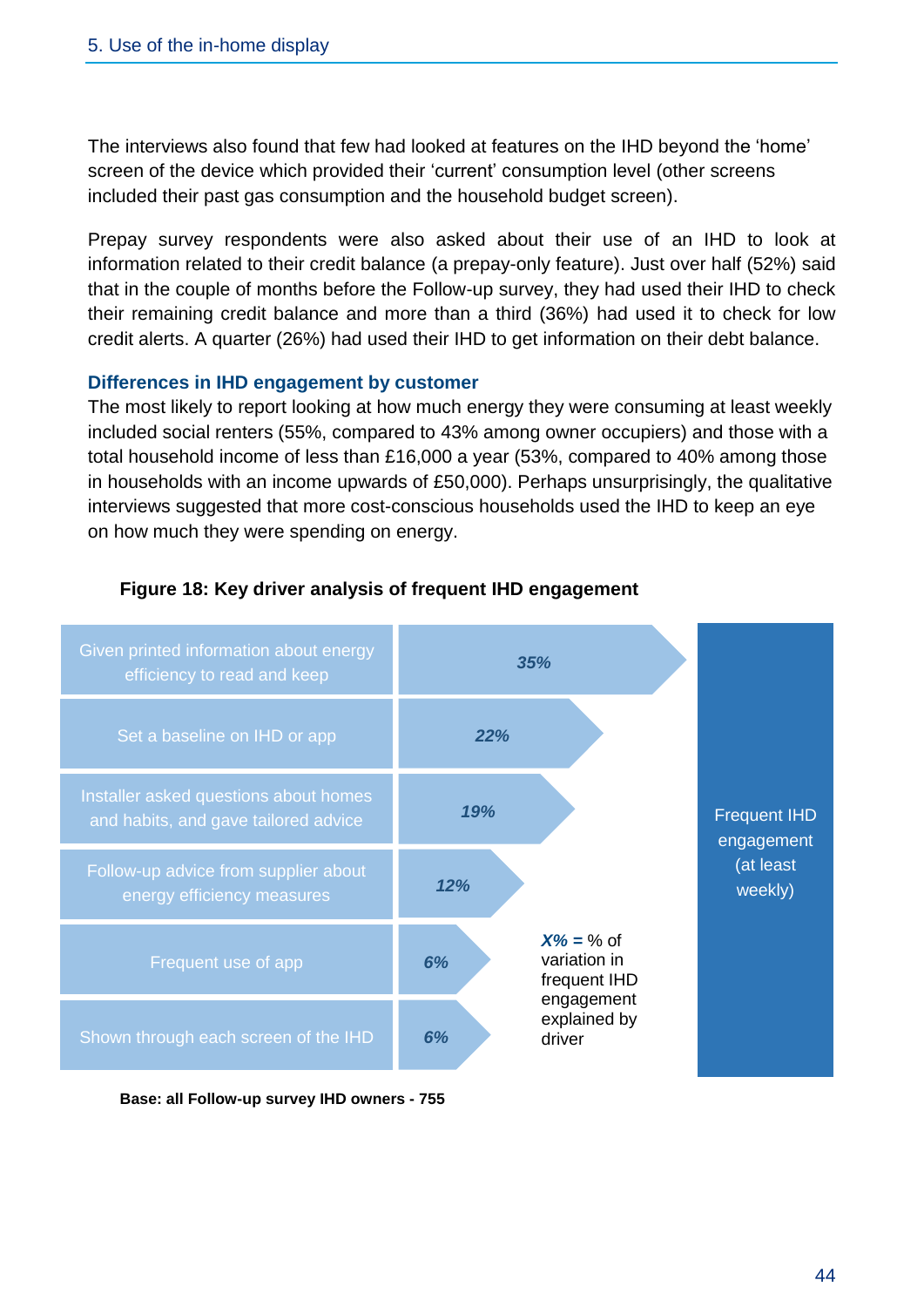# Differences in IHD engagement depending on customer journey

Key Drivers Analysis explored the association between various aspects of the customer journey and frequent IHD use. As shown in Figure 18 above, this analysis found that being given printed information about energy efficiency at installation or through follow-up contact, and being asked questions about your home and habits in order to receive tailored verbal advice from the installer, were all factors associated with subsequent frequent use of the IHD (among potential drivers tested).<sup>20</sup> In addition, receiving a demonstration of each screen of the IHD at the install, or having used the IHD (or app) to set a household baseline were also associated with being a frequent IHD user.

Furthermore, those whose frequency of IHD engagement had decreased over the year were less likely to have received printed energy saving advice (43%, compared with 51% overall) or general advice (54% compared with 63% overall), suggesting there may be a relationship between receiving these and sustained IHD engagement.

The qualitative interview findings corroborated this link between advice and IHD engagement. Where interview participants had received a thorough demonstration of the IHD, they tended to have a better understanding of what the IHD could be used for and to be still engaging actively with the IHD.

# *"He went through literally everything with me. He showed me how to set a target, showed me about the red light and why it would come on, showed me about the dual screens, and how I could set up the display as a circle, or graph."*  (Female, 18-24, credit customer, working full time, private renter)

The interviews also found that those who were dissatisfied with the advice and information received during the installation – for example, those who thought it was rushed or insufficiently detailed - were sometimes deterred from using the IHD because they felt the installation did not leave them sufficiently equipped to use it.

Additionally, a few participants described the information materials that were left with them as too complicated and felt they would have valued more time to discuss the IHD with the installer, or through a follow-up call or visit once they had time to become more familiar with the device themselves. These participants themselves linked these experiences to

<sup>&</sup>lt;sup>20</sup> In addition to the six drivers shown in Figure 15, other potential drivers were tested for association with the outcome (frequent IHD engagement – defined as engaging at least weekly). These were the respondent having requested their installation, the respondent using various IHD features and having received a demonstration of how to set a budget. These additional variables were not included in the model either due to weak association with the outcome, or multicollinearity with other explanatory drivers that were included.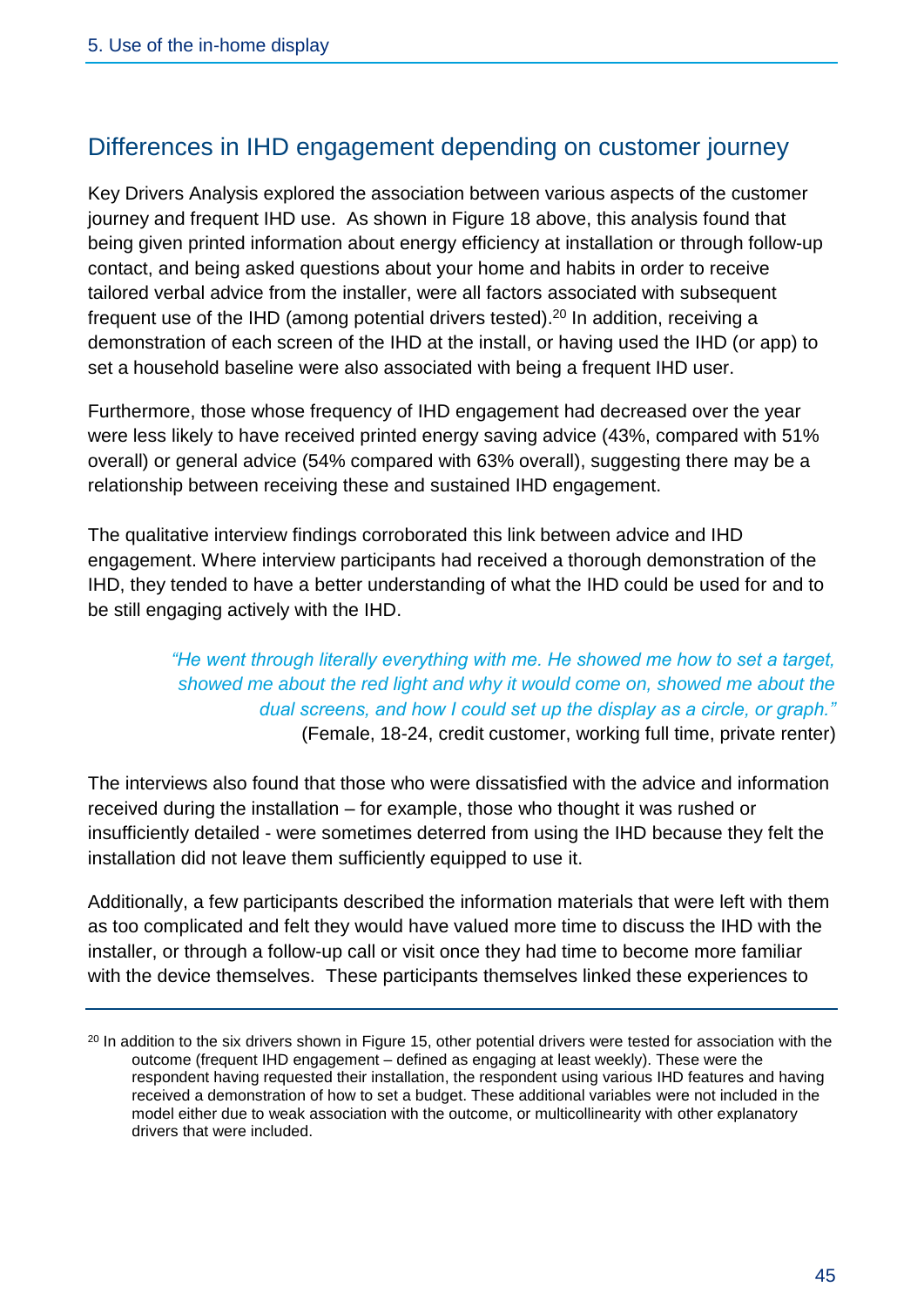feeling that they had a limited understanding of how the IHD could be used and thought they would have used it more if they had received more guidance.

*"It would have been better if he'd spent more time on it - I would have used it more."*  (Female, 60-64, prepay customer, unemployed, private renter)

### **Case study:** Engaging with an IHD

Bill (49) and Sarah (46) have lived for 20 years in their house, and now live there alone for most of the year as their children are away at university.

**Bill** looks after all the bills for the household and keeps a close eye on what they are spending. Bill has **switched energy supplier multiple times** in the last five years – he's shopping around for the best deal (they are credit customers).

Bill **looks through the information screens on their IHD in detail every week**. He **compares week-on-week and month-on-month usage** to get a sense of whether their level of usage has been "as it should be".

Bill had also checked **daily consumption before and after they had a new more efficient gas boiler** fitted – it showed him a reduction in gas use and **reassured him it was working properly.** 

Bill also looks at information on the IHD to **check the bills they receive from their supplier** – so far, he has found all his bills to be accurate and feeling more trusting that he is being charged accurately. Bill feels comfortable paying their bills based on their current level of usage. He doesn't tend to do anything differently around the home after seeing the information on the IHD, but instead just **feels a bit more aware and in control** of what's being used.

*"It alerts you to things you're using, but if you can rationalise it to know why, then you feel fine and you don't need to change anything."*

**Sarah** is not as interested in the more detailed information on the IHD. She tends to just glance at the IHD when passing it on the kitchen surface (though really, she'd rather it could be out of the way rather than cluttering up her kitchen).

Sarah tends to notice it most when the **lights on the front of the display** change colour, although the **running daily total cost** does catch her eye too, as that's prominent on the middle of the screen.

Sarah feels that the IHD has shown her that they don't use as much as energy as she previously thought. She's been reassured by this to some extent but has also found herself going around the home **turning lights off more often,** and she has even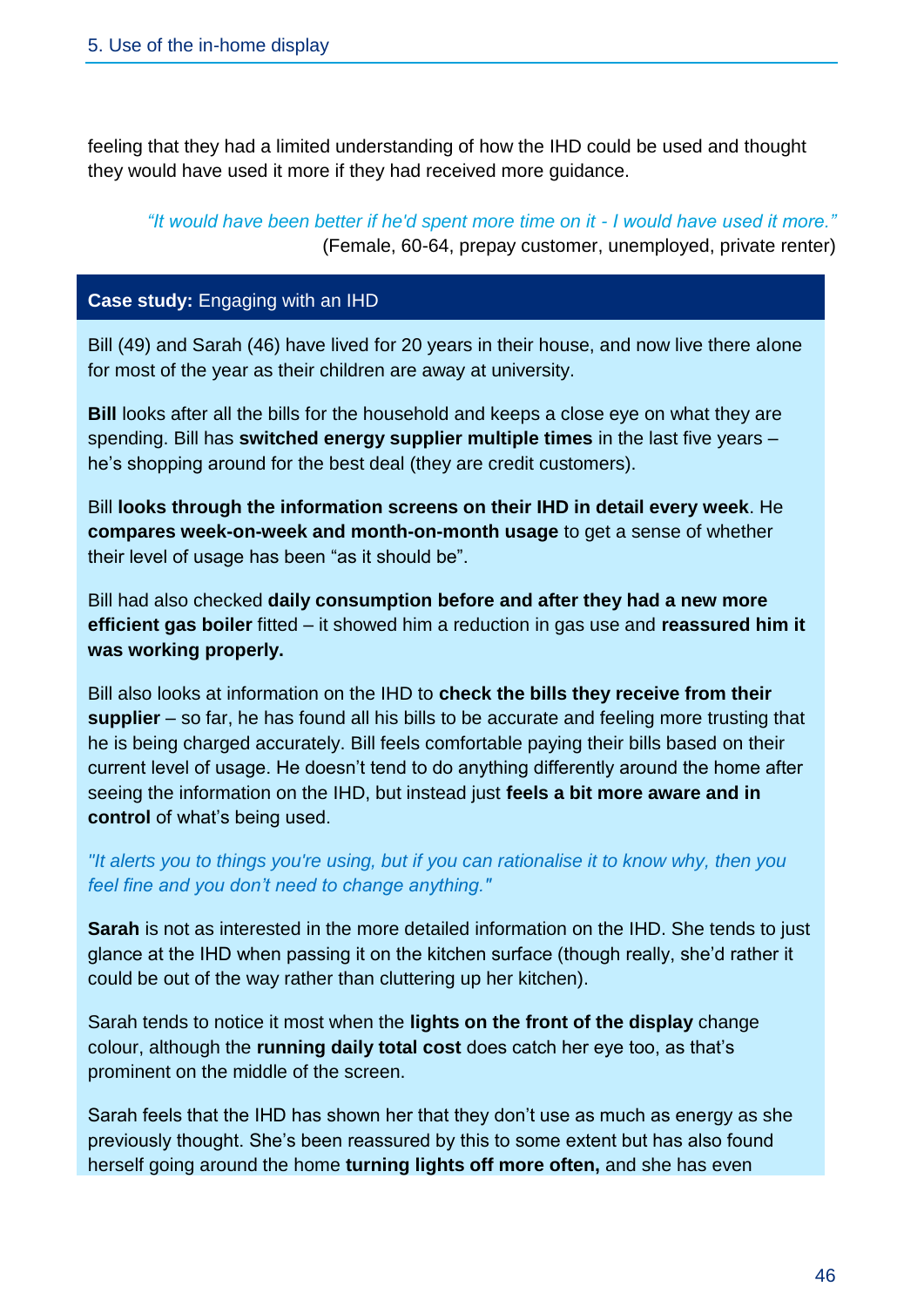### **Case study:** Engaging with an IHD

started to do this when visiting the homes of family and friends.

Bill has also downloaded the app provided by his supplier. He looks at this occasionally for a summary of their consumption and spend information (Sarah isn't interested in this at all) and logs-in in case there are attractive offers from his supplier being advertised there. Bill finds it convenient to do this from the comfort of his armchair, but still refers to his IHD much more frequently, as it provides a better display of his real-time usage.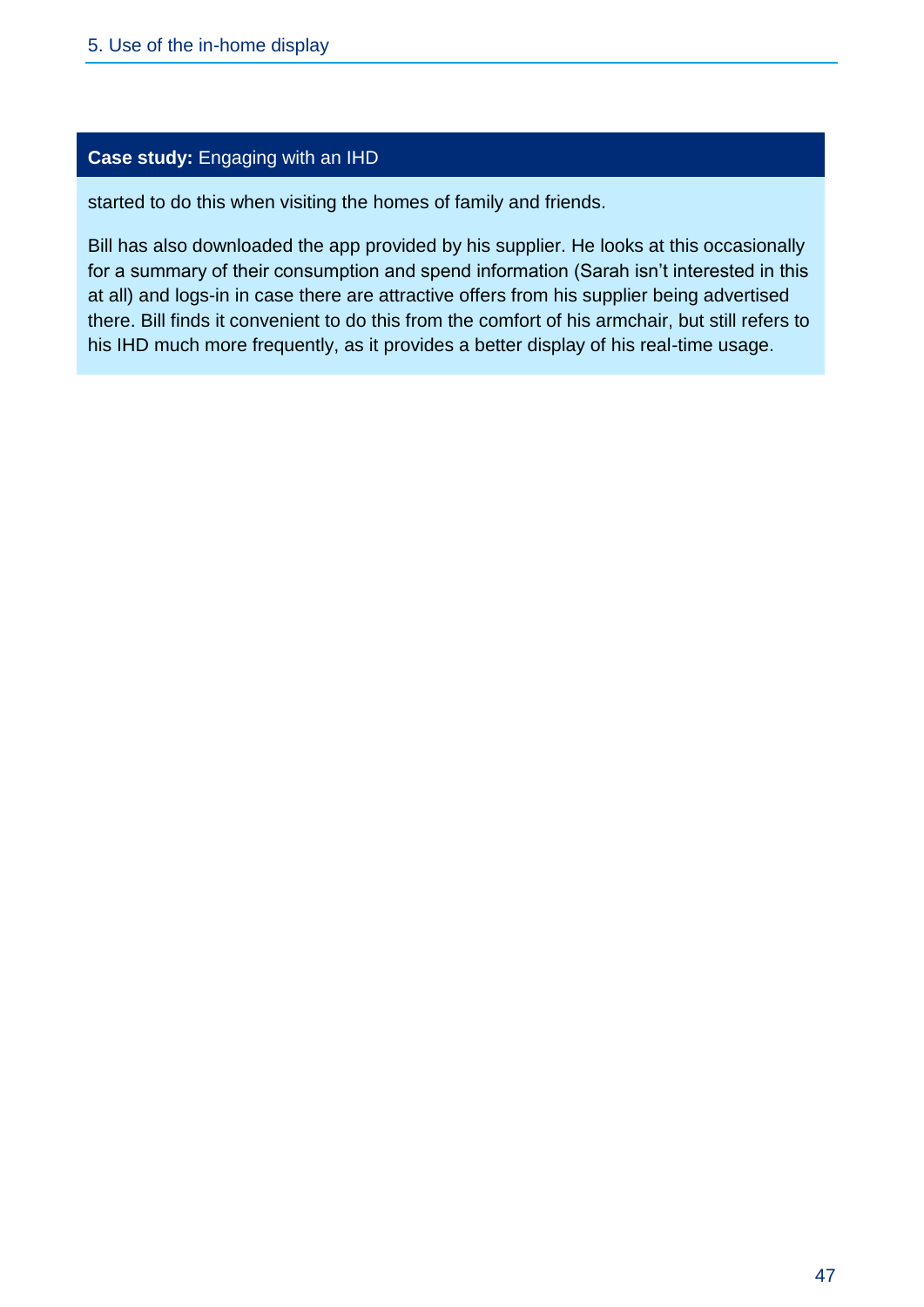# 6. Use of other smart meter-enabled devices

This chapter explores customer use of other smart meter-enabled devices, such as smart phone apps and online accounts.

Summary of use of other energy consumption feedback devices

- A quarter of survey respondents (26%) said they had downloaded an app offered by their energy supplier – this was far more prevalent among prepay respondents (70%) than credit respondents (19%)
- The primary use of apps was by prepay respondents to top-up  $-$  of those with an app, eight in ten (83%) said it was the most frequent way they topped up
- Across all prepay respondents, 57% said that they most frequently topped up via their app, 26% said they did so via a shop/PayPoint outlet and 13% said they topped up online
- Nearly nine in ten (88%) prepay respondents said that topping up had become easier since getting a smart meter – 86% said it had got a *lot* easier
- One in ten (9%) credit Follow-up survey respondents said they checked their energy consumption on their app at least weekly – but almost half (48%) of prepay respondents said they checked their energy consumption *or* credit balance at least weekly
- The qualitative research suggested that higher app engagement amongst prepay respondents was likely because they were already using their app to top-up, which made it a convenient 'one stop-shop' for checking credit balance and reviewing consumption
- Two in three (68%) respondents had an online account, but these were used far less frequently for consumption or credit balance monitoring and toppingup

Some respondents had accessed applications from their supplier (generally via their smart phones) which allowed them to see information about their energy account (such as their latest bill, or their current credit balance if a prepay customer) and historical information on their energy consumption. As this study was conducted with customers of two suppliers,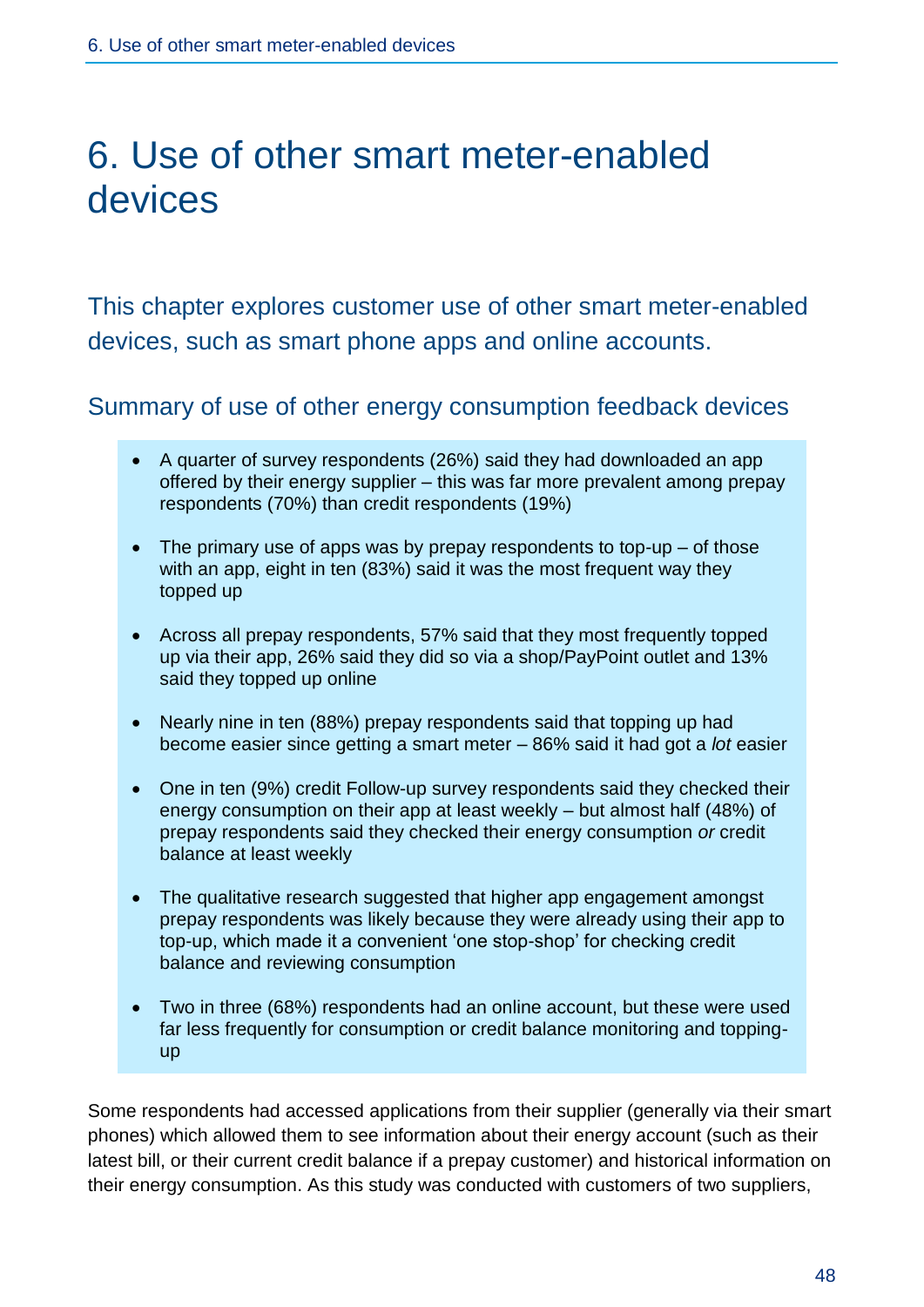and covered both credit and prepay customers, it is important to note that a range of different apps, with varying functionality, may have been in use across the sample.

Importantly, the findings presented in this chapter may not reflect the experiences of smart meter customers more generally because the offers and features of smart-meter enabled apps are diverse across the sector (compared to the government-mandated IHD offer). This is important context for the study's findings on app engagement, discussed in detail below.

# App ownership

Overall, just one in four customers surveyed said they have an app (26%). However, there was a substantial difference in app ownership between credit and prepay respondents. Only one in five (19%) credit respondents reported having an app, compared with seven in ten (70%) prepay respondents.

The scale of this difference indicates that app ownership was likely influenced by being a prepay customer in some way. The evidence from this research suggests this was most likely because of the different uses for apps between prepay and credit customers in the research.

Many qualitative interview participants on prepay cited the ability to top-up via an app as a key reason for getting a smart meter and benefit from doing so. Many prepay respondents reported using their app to do this. Whereas this feature is fundamental to keeping your energy supplier as a prepay customer, the features available to credit customers are arguably less important (monitoring historic consumption, account management and others), which may explain the difference. The different uses for apps are discussed in the next section.

It may also be that supplier marketing strategies and targeting of their apps explains some of this difference. Some prepay qualitative research participants noted that that the benefits of the app were a key part of supplier marketing to them before their installation.

Among credit customers, those with an app tended to be more affluent (26% of those with an annual household income above £30,000, compared with 12% of those with an annual household income of less than £16,000) and were more likely to be in work (27% compared with 13% of those not working).

Among prepay customers, app ownership again varied across demographics. Those working (79%) were again more likely to have an app than those not working (59%), as were those who were more affluent (85% of those with higher household incomes, compared with 66% of those with an annual household income of less than £16,000). App ownership was also higher among prepay respondents who had initiated the installation of their smart meter (76%, compared to 55% of supplier-led installations).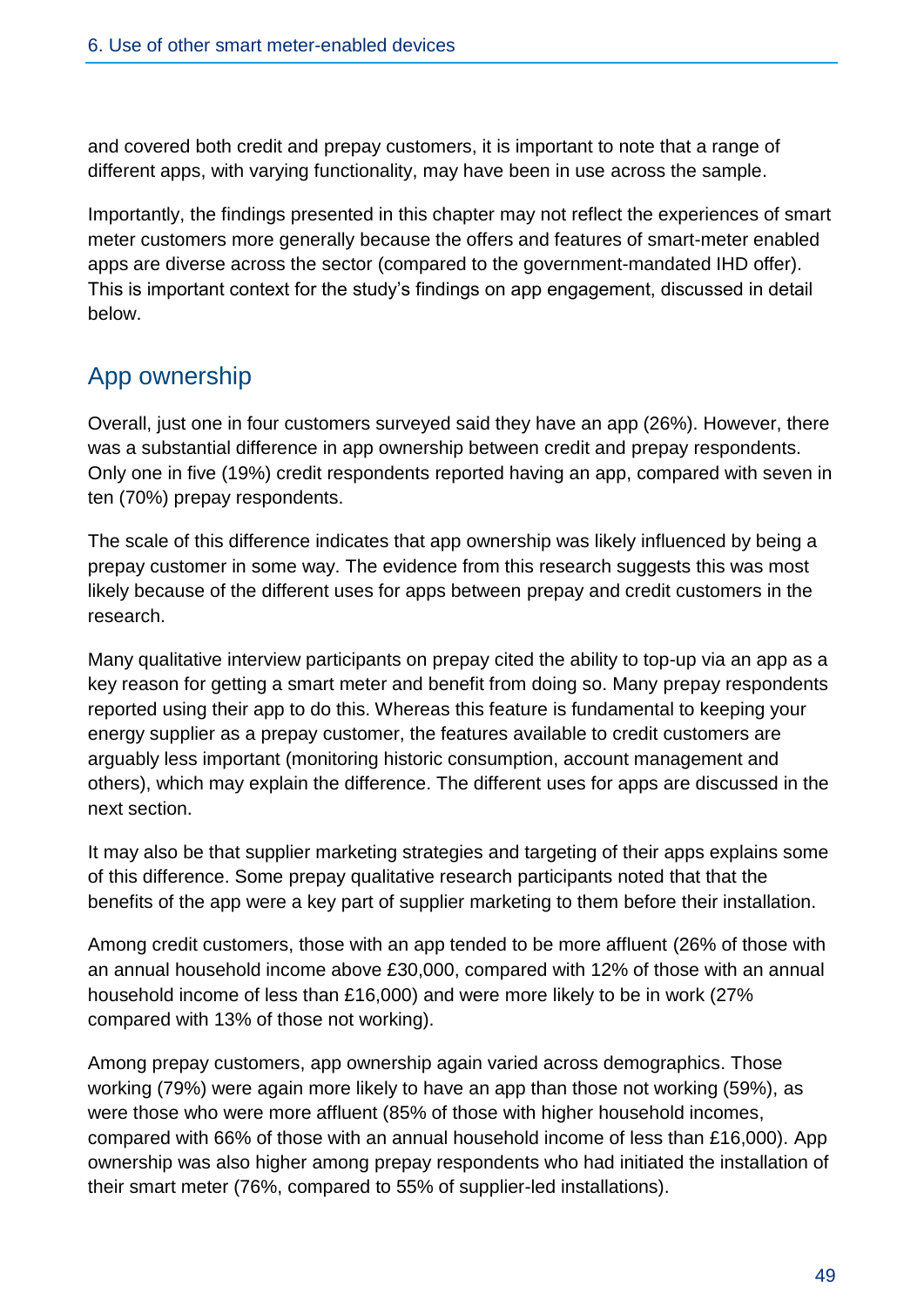# The use of apps

### **Smart prepay: topping up via apps (and other means)**

As mentioned above, the qualitative interviews found that awareness of an app and its credit monitoring and top-up features were an important motivation for some prepay participants in getting a smart meter. Subsequently, it isn't surprising that the primary use of apps by prepay respondents was for top-ups.

Three in five (60%) prepay Follow-up survey respondents said they had topped up via an app, and 46% said they had topped up online. As discussed in Chapter 4, the app was also reported to be the top-up method most commonly used by Follow-up survey respondents. Almost six in ten (57%) prepay respondents said this was the case, followed by a quarter (26%) who said they topped up at a shop/PayPoint outlet and just over one in ten (13%) who said they topped up on line.

Of prepay respondents with an app, eight in ten (83%) prepay respondents had used it to top-up and said that it was how they most frequently topped-up (79%). And the convenience this offered was a key smart meter benefit being realised by these customers - 86% said topping up had become easier since getting their smart meter and qualitative interview participants were very positive about this feature.

# Monitoring energy consumption via an app

The apps available to the participants in this study had the capability to provide information on energy consumption covering up to a day before the current date. It is important to note that this differs from IHDs, which present consumption information in near real-time.

### **Credit customers**

Follow-up survey respondents who paid by credit were asked how often they looked at energy consumption information on their app. Only a minority reported frequently doing this. Less than one in ten (9%) credit app owners said they looked at information on their app at least once per week. Seven in ten (69%) said they never did this.<sup>21</sup>

 $21$  This includes those who said they had an app but never did this and those who said they had an app in the Post-installation survey but said they did not in the Follow-up survey.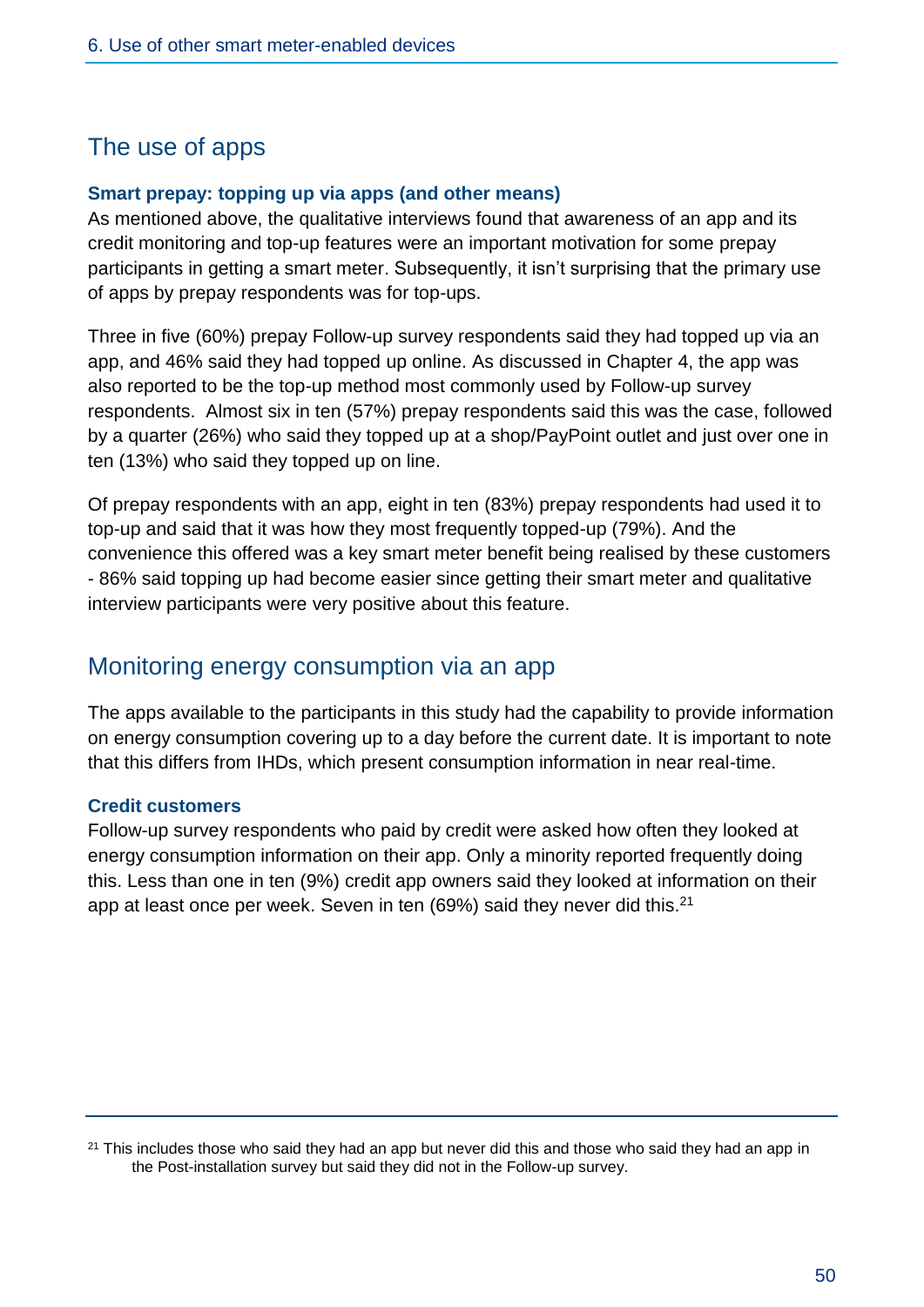**Figure 19: Thinking about the last couple of months, how often, if at all, have you looked at information about how much energy you are using (either in pounds and pence or kilowatts) through an app from your energy supplier?**



**Base: all post-installation survey credit app owners - 773, all Follow-up survey credit app owners - 366**

Among credit respondents with both an app and an IHD, just under one in ten (9%) checked this information on the app at least weekly, around four times less than those who looked at it on their IHD (44%). Some qualitative interview participants felt that the app was not as useful as the IHD for the purpose of monitoring consumption because it didn't provide real-time feedback.

*"We were told they had no stock left of the displays…after installation I chased about the IHD, I could keep doing this but I don't know if it will achieve anything…. Without it, we don't get real time information. The app doesn't work so well, doesn't give more immediate information, like seeing the effect of switching on the oven"* (Male, 25-34, credit customer, working full time, owner-occupier)

In addition to the monitoring of energy use, the qualitative interviews identified some credit customer-specific uses of the app. One participant had used it to provide annual usage data when switching supplier, and another had used it as evidence in a dispute with his supplier about usage and billing.

### **Prepay customers**

Prepay Follow-up respondents were asked how often they looked at energy consumption information *or* their credit balance on their app. Interestingly, prepay customers were far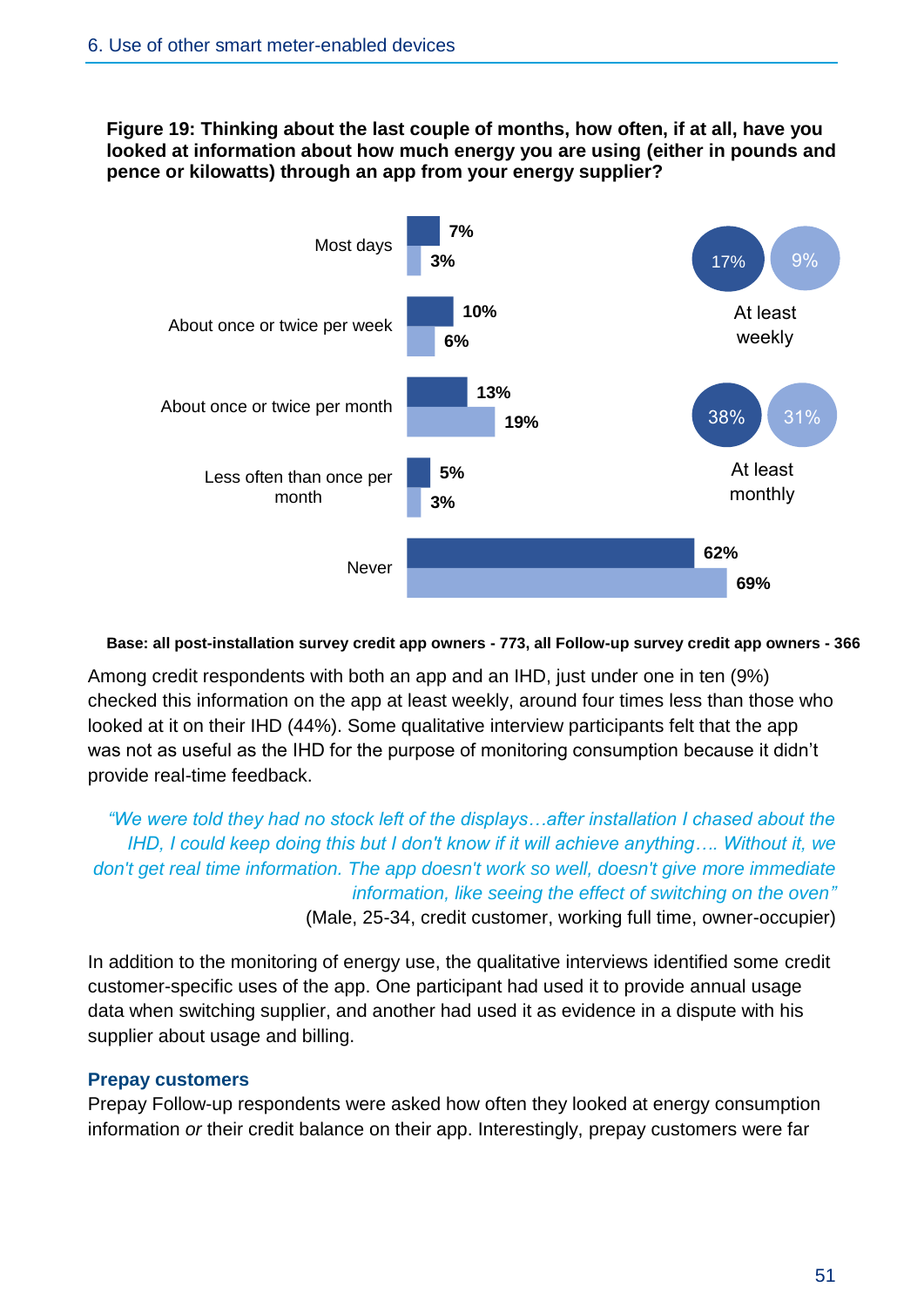more likely to say they frequently do one of these, with almost half (48%) saying they did this at least weekly. Only three in ten (31%) said they never did this. <sup>22</sup>

## **Figure 20: Thinking about the last couple of months, how often, if at all, have you looked at information about how much energy you are using or your credit balance (either in pounds and pence or kilowatts) through an app from your energy supplier?**



**Base:**

**all Post-installation survey prepay app owners - 400, all Follow-up survey prepay app owners - 123**

## Reasons for higher app engagement amongst prepay respondents

A possible explanation for the increased app engagement amongst prepay respondents compared to credit respondents was due to the inclusion of '*or* credit balance' in the question for prepay respondents. Indeed, the qualitative interviews found that many participants were primarily checking their credit balance when they engaged with their app.

However, the qualitative interviews also highlighted that for prepay customers, checking credit balance and monitoring consumption can often be one and the same. Some used the amount of credit they had remaining and an estimation of how many days they had left before it would run out as a form of feedback about how much energy had been consuming. In effect, these participants monitored their consumption via their credit balance.

There was also evidence of prepay participants directly using the consumption information features. Interestingly though, it seemed that this use was more commonly in conjunction with or because they were already using the prepay features.

<sup>&</sup>lt;sup>22</sup> This includes those who said they had an app in either of the two surveys and those who said they had an app but never did this to allow for fair comparability with the findings on IHD engagement in Chapter 5.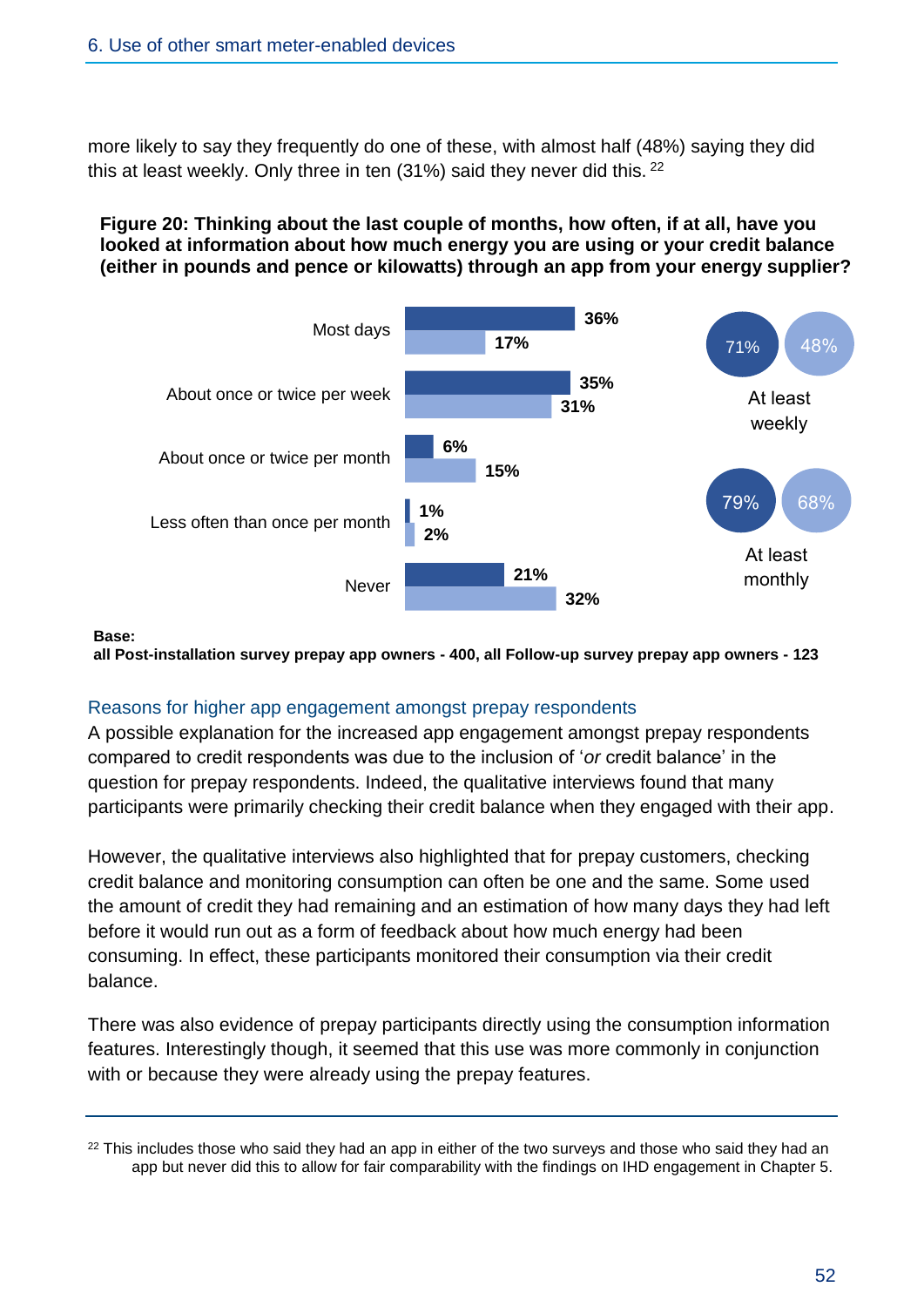For instance, if the balance was lower than expected, some app users would look back over their last week's usage to help them to understand if there were particular time periods of high energy usage and consider what had caused this.

# *"If we get notification the balance is low on Wednesday and we normally top-up on Friday, I will look at daily usage to find out why, see what the gas, electric, standing charge is each day to compare."*

(Male, 45-59, prepay customer, working part time, social renter)

These more circumstance-specific checks were more common than reports of ongoing monitoring of weekly or monthly usage, although a few participants did report such behaviours, for example to compare summer with winter, or to compare back to recent months.

# *"I'm always checking and comparing the previous month to, say, this month, for example. And if I see that, you know, I'm overusing in one way, then I'll try and, kind of, well not use as much energy."*

(Female, 25-34, prepay customer, working part time, private renter)

Some also felt it was more convenient to use their app for monitoring consumption or credit balance than their IHD, because they tended to be using the app frequently to topup. In this way, the apps served as a 'one-stop-shop' for them.

Others also felt it was more convenient because their phone was normally about their person whereas the IHD is in a fixed position. Therefore, it was more logical and convenient for them to look at their energy consumption or credit balance on their app.

# *"It was fairly easy to use the display, but we didn't really get on with it because it felt useless. It is easier to understand on the app."*

(Male, 25-34, prepay customer, working full time, social renter, uses app, IHD not plugged in)

However, the Follow-up survey found that frequent app users were no less likely to use their IHD to check consumption or credit balance. 46% of frequent app users said they also used their IHD at least weekly, whilst 45% of non-frequent app users did the same. This indicates that, for most, the app was not being used in 'place' of the IHD, but alongside it.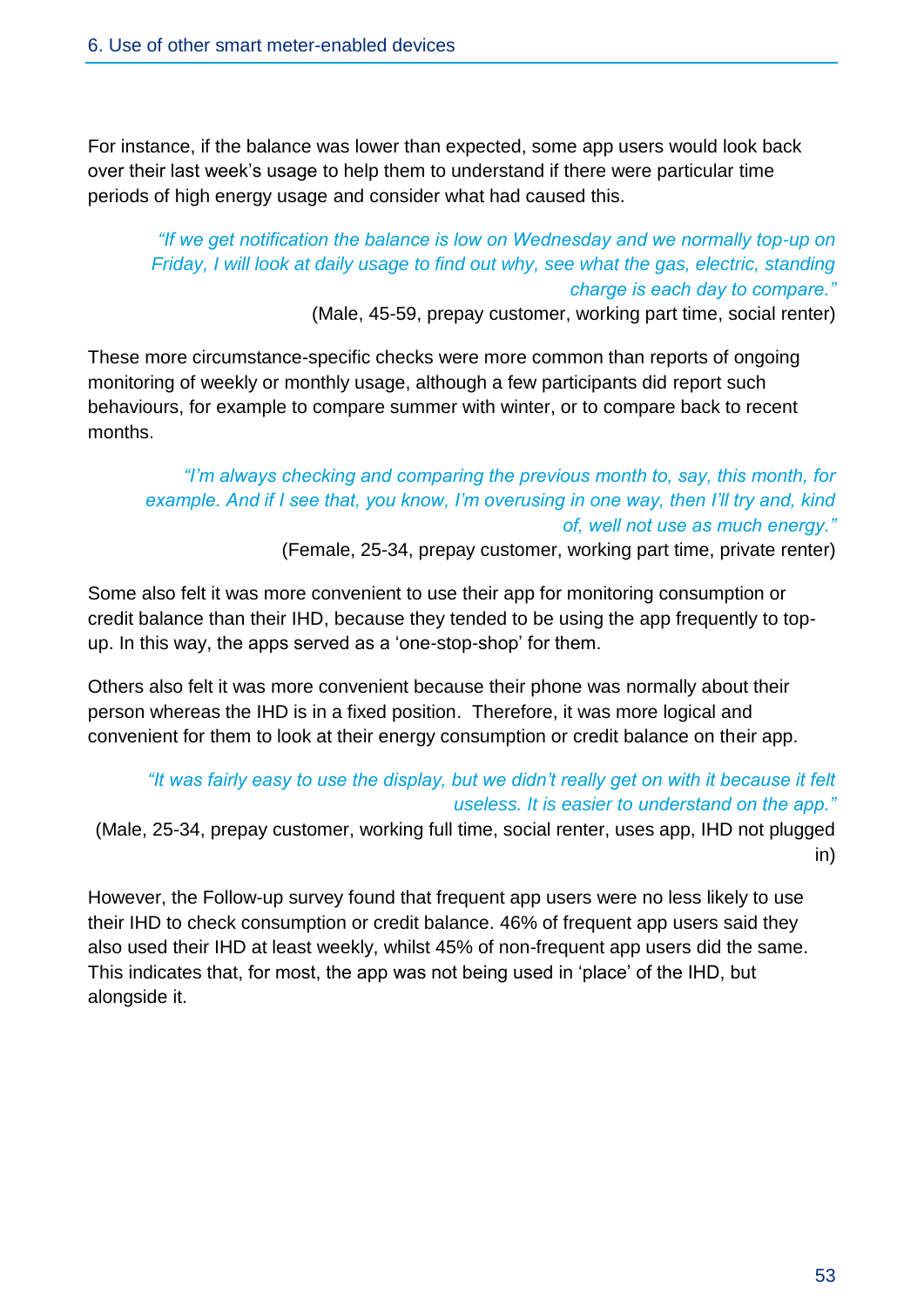**Case study:** Credit customer frequently using both an IHD and an app to understand his energy consumption and for account management.

John (50) works full time and lives with his family in a home which he owns.

John tends to look at his IHD a couple of times per week, although he initially looked at it every day when it was new. John describes the IHD as having increased his awareness of what the household is using at any given time. He finds it easy to quickly get a sense of this through the flame symbol which shows him that the heating is on. The IHD has also helped him be aware of how much his household usually spends by certain points during the day. It has encouraged him to investigate what is being used if it is more than expected.

"That visibility to show what your usage is, that is a good thing".

Because of information seen on the IHD, John has adapted some of his behaviours – he now takes shorter showers after learning how much energy the shower uses. John is also considering re-doing his bathroom and intends to install a more energy efficient shower.

John also has an app. He was using this prior to having his smart meter installed and uses it to look at year-on-year and monthly usage data. John referred to information on his app when handling a bill dispute with his supplier. However, he finds he refers less frequently to the app now as he doesn't need to give meter readings.

John's use of the IHD and app has remained high over time - he still engages with each of them at least once or twice a week.

# Online accounts

Two in three respondents (68%) said they had an online account with their energy supplier. This was much lower among those aged 65+ (52%) than all other age groups, particularly those aged 18-44 (88%). Those in households with higher household incomes were also more likely to have an online account. Both differences reflect national internet access statistics.<sup>23</sup>

<sup>23</sup>[https://www.ons.gov.uk/businessindustryandtrade/itandinternetindustry/bulletins/internetusers/2017/relate](https://www.ons.gov.uk/businessindustryandtrade/itandinternetindustry/bulletins/internetusers/2017/relateddata) [ddata,](https://www.ons.gov.uk/businessindustryandtrade/itandinternetindustry/bulletins/internetusers/2017/relateddata) [https://www.statista.com/statistics/507537/distribution-of-household-internet-access-in-the-uk-by](https://www.statista.com/statistics/507537/distribution-of-household-internet-access-in-the-uk-by-household-income/)[household-income/](https://www.statista.com/statistics/507537/distribution-of-household-internet-access-in-the-uk-by-household-income/)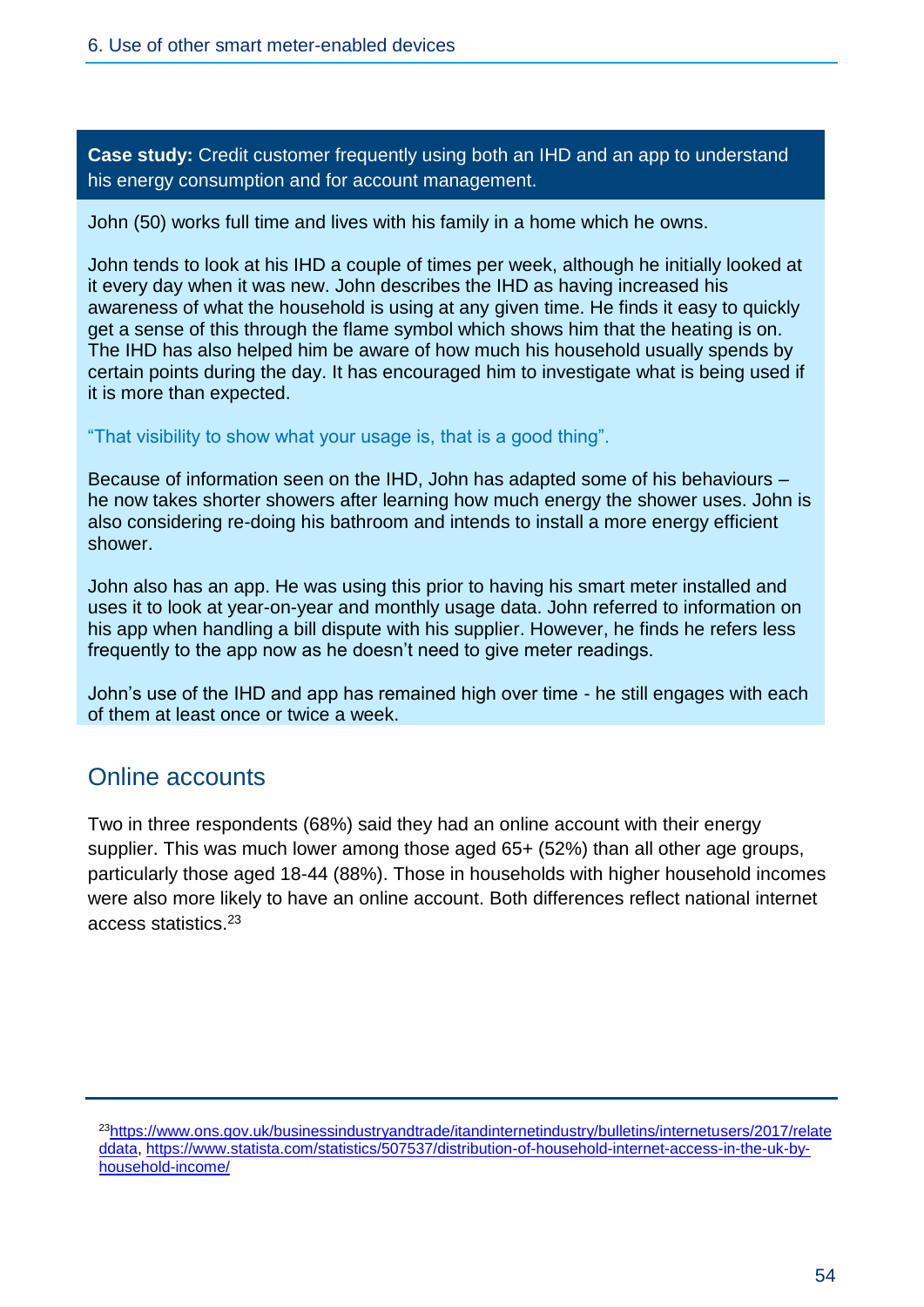Respondents did not tend to use their online accounts frequently to check their energy consumption or credit balance. 8% of Follow-up survey respondents used their account for this at least weekly. 24

Like with apps, prepay respondents with an online account were more likely to use it to look at energy consumption or credit balance information weekly (24%) than credit respondents with an online account (9%). However, prepay respondents were also more likely to have never used their account (37%, compared with 18% of credit respondents).

The qualitative interviews also explored how online accounts were being used. They found that in comparison to monitoring consumption via IHDs or apps, accounts tended to be used to monitor weekly or monthly usage, comparing from one period to the next.

A few participants specifically used the online account to see an estimated breakdown by appliance type, highlighting this as a unique feature of their online account. One participant found it useful that they could also compare their consumption statistics to similar households in the area.

Other examples of regular use of the online account included a prepay customer who did not feel technologically able enough to use the app or IHD, so used the account to check their balance and top-up. A credit participant used it to check if their account was in credit or debit.

However, some with an online account had never used it (20% in the Follow-up survey) or had used it just once for specific purposes, such as when switching or disputing a bill.

<sup>&</sup>lt;sup>24</sup> This includes those who said they had access to an online account in either of the two surveys and those who said they had an app but never did this to allow for fair comparability with the findings on IHD engagement in Chapter 5.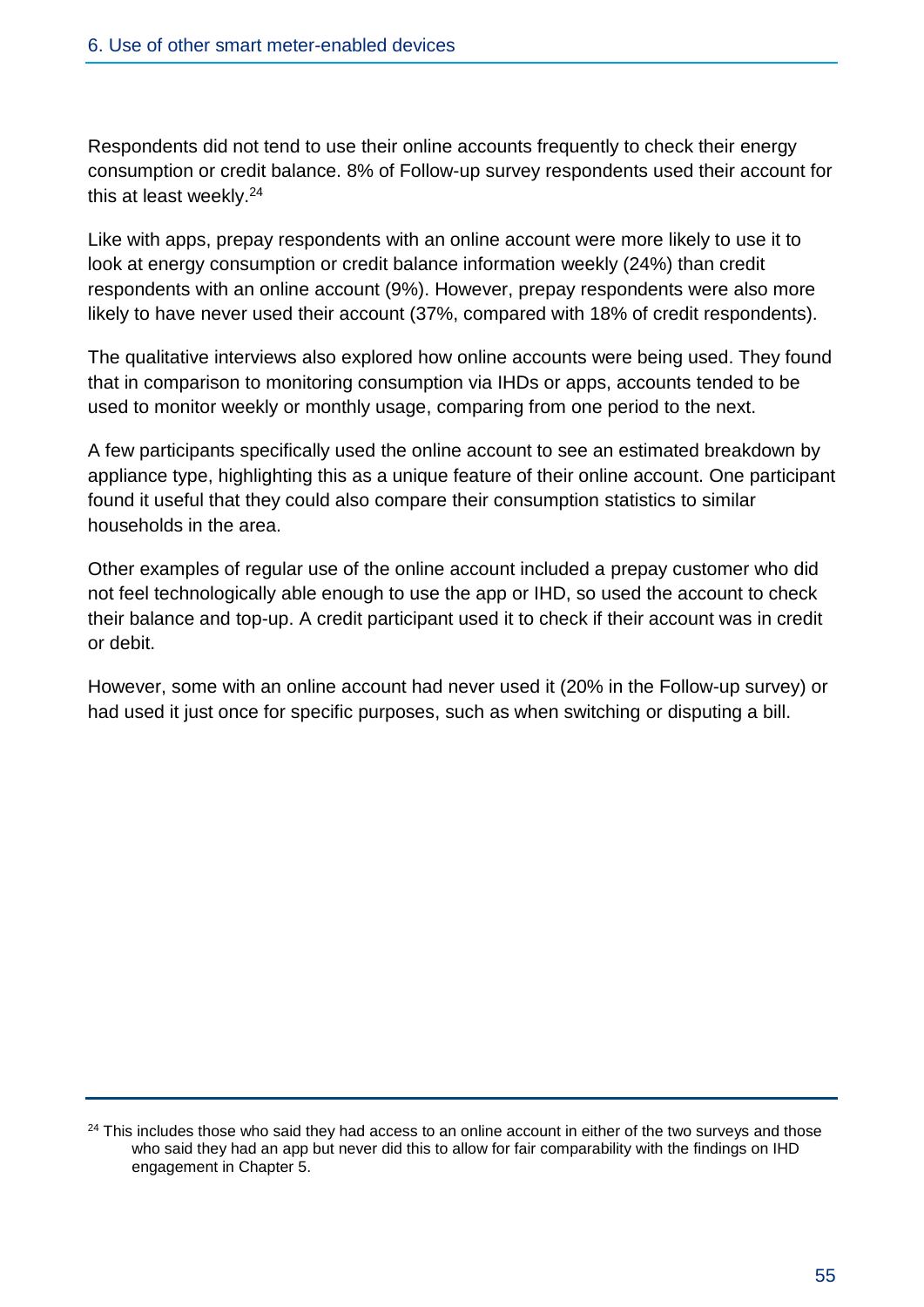# 7. Impact of smart meters on understanding of energy consumption

This chapter explores to what extent and in what circumstances smart metering, and key elements in the smart meter customer journey, were felt to have improved or not improved understanding of energy consumption.

# Summary of impact on understanding of energy consumption

- Almost half (47%) of Follow-up survey respondents said their smart meter had helped improve that their understanding of their energy consumption over the year
- Prepay respondents were among those most likely to report their understanding to have improved *a lot* (31% compared to 18% of credit respondents)
- Key Drivers Analysis found that frequent IHD engagement and having received follow-up support from their energy supplier were the two drivers most associated with improved understanding
- The qualitative interviews found that many felt more in control of their consumption as a result of their smart meter and the survey findings supported this – around half reported an improvement in their understanding of their energy consumption and more than six in ten (62%) said their smart meter had made a difference to how their household used energy (see Chapter 8)
- The qualitative interviews identified four key ways in which smart meters were driving an improved sense of control:
- 1. providing reassurance over accuracy of bills or remaining credit balance;
- 2. providing immediate feedback on energy consumption;
- 3. helping to control others' consumption;
- 4. and more flexible top-up options for prepay customers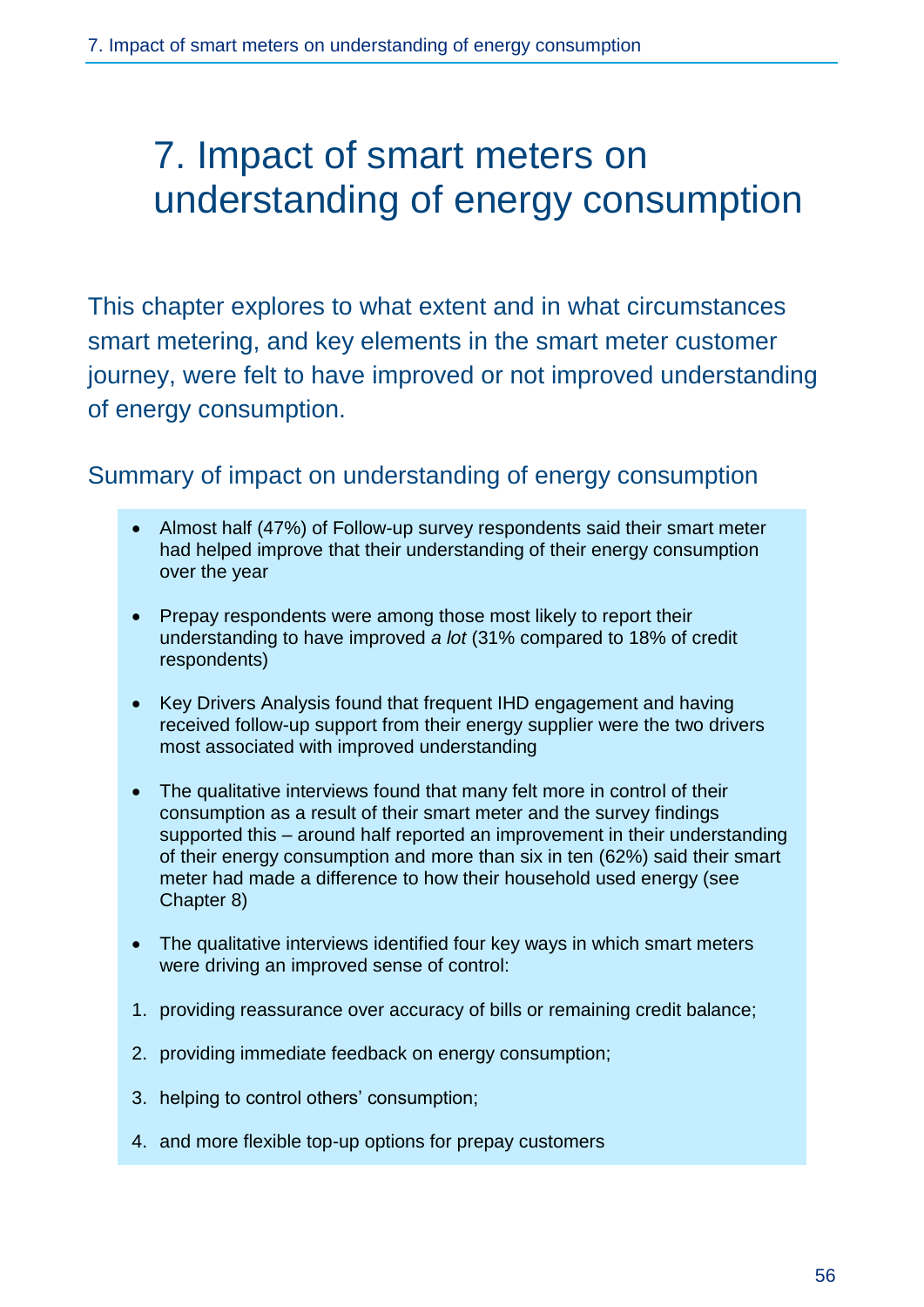# Understanding of energy consumption and impact of smart meters

### **Improvements in understanding of household energy consumption**

Just over half of survey respondents (53%) said their understanding of their energy consumption had got better over the last year. One in five (20%) said it had 'got a lot better'.

# **of how your household uses energy has: 20% 32% 45%** 2% 1% Got a lot better Got a little better  $\Box$  Stayed about the same  $\Box$  Got worse  $\Box$  Don't know

**Figure 21: Over the last year, would you say that generally your understanding** 

**Bases: all Follow-up survey respondents – 825**

Prepay respondents (31%) were more likely to say their understanding had 'got a lot better' than credit respondents (18%).

Of those who said their understanding had improved, nine in ten (91%) attributed this at least partly to their smart meter. A quarter (27%) said that their improved understanding was entirely due to the smart meter or IHD, around one in three (37%) said it was mostly due to having a smart meter, and a further one in three said it was partly due to having a smart meter (28%). Fewer than one in ten (8%) said their improved understanding was nothing to do with their smart meter.

Overall, this means that around half (47%) of respondents said their understanding had improved at least partly because of their smart meter or IHD.

Those who looked at their energy consumption or credit balance on their IHD at least weekly were more likely to say their smart meter had improved their understanding (66%, compared to 34% of those who did not). As did those who were shown how to set a budget by the installer (60%, compared to 45% who were not) and calculate their household baseline (55%, compared to 46% who were not). Younger respondents were also more likely to say their understanding had improved because of their smart meter (59% of those aged 18-34, compared to 37% of those aged 65 and over).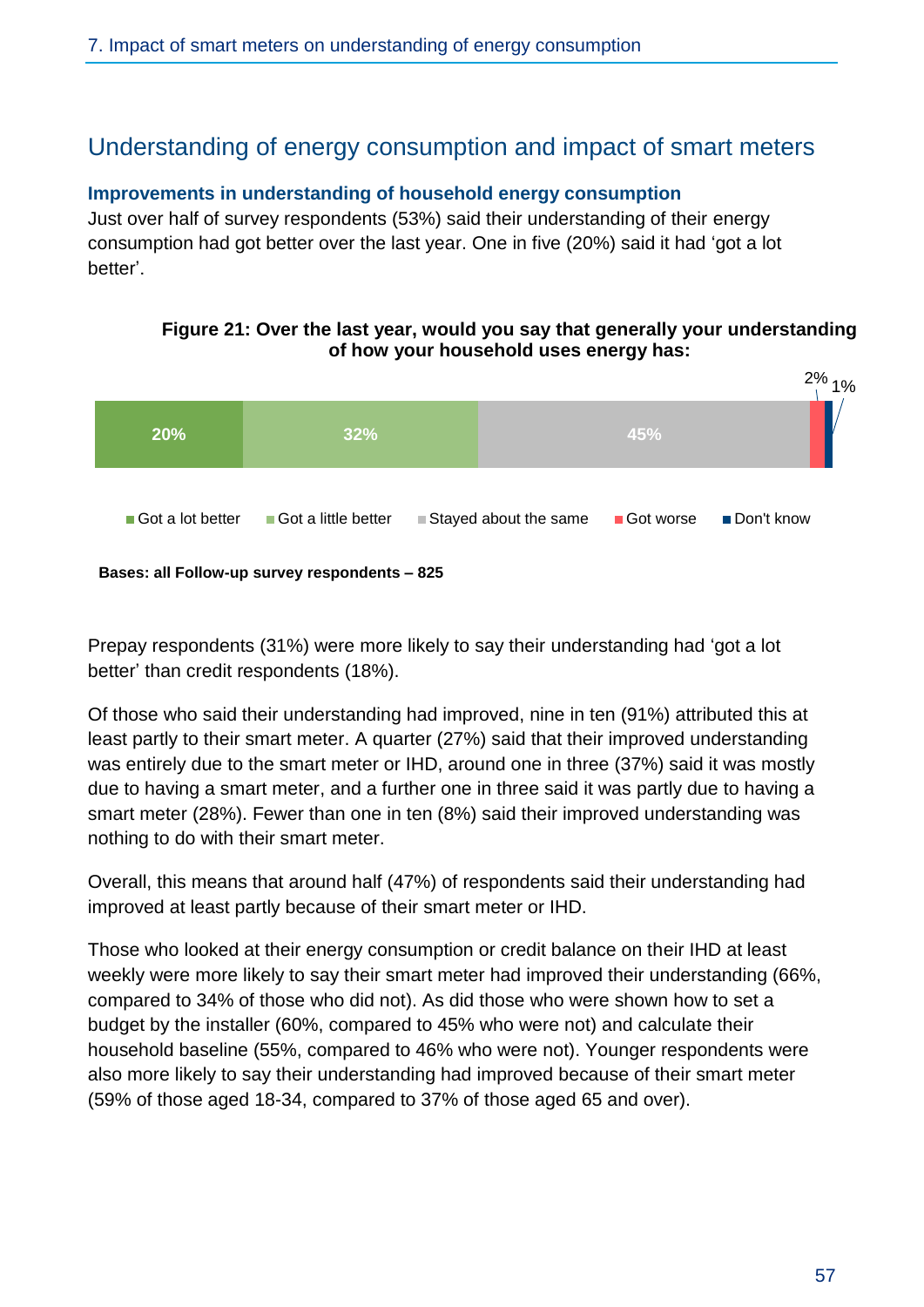## **Figure 22: Key driver analysis of improved understanding of how household uses energy**



#### **Base: all follow-up survey respondents – 825**

Key Drivers Analysis found that looking at the traffic light display on the IHD<sup>25</sup> and receiving follow-up contact that allowed further questions to be asked about the smart meter and/or IHD, were most strongly associated with improved understanding of how households used energy (among the potential drivers tested) $26$ .

This was also corroborated by the qualitative interviews, which, found that seeing information about their energy consumption on their IHD had helped them to feel more aware and knowledgeable about how energy was being used in their home. Use of the traffic lights for 'quick reference' was particularly highlighted as contributing to this by enabling participants to quickly see whether their consumption level was within the range they expected, or whether something unexpected had been left on or was consuming more energy than had been realised.

As shown in Figure 22, using an app at least weekly to check energy consumption or credit balance was also associated with improved understanding of household energy consumption. Again, this was supported by the qualitative interviews, which found that prepay participants were especially likely to be using their app for this purpose.

<sup>&</sup>lt;sup>25</sup> Frequent use of an IHD was not included because it was highly correlated with having looked at traffic lights on the IHD.

<sup>&</sup>lt;sup>26</sup> In addition to the five drivers shown in Figure 25, other potential drivers were tested for association with the outcome (improved understanding of how their household uses energy). These were having received printed or tailored energy saving advice, a demonstration of how to set a baseline or budget and the respondent having set a baseline or budget. These additional variables were not included in the model either due to weak association with the outcome, or multicollinearity with other explanatory drivers that were included.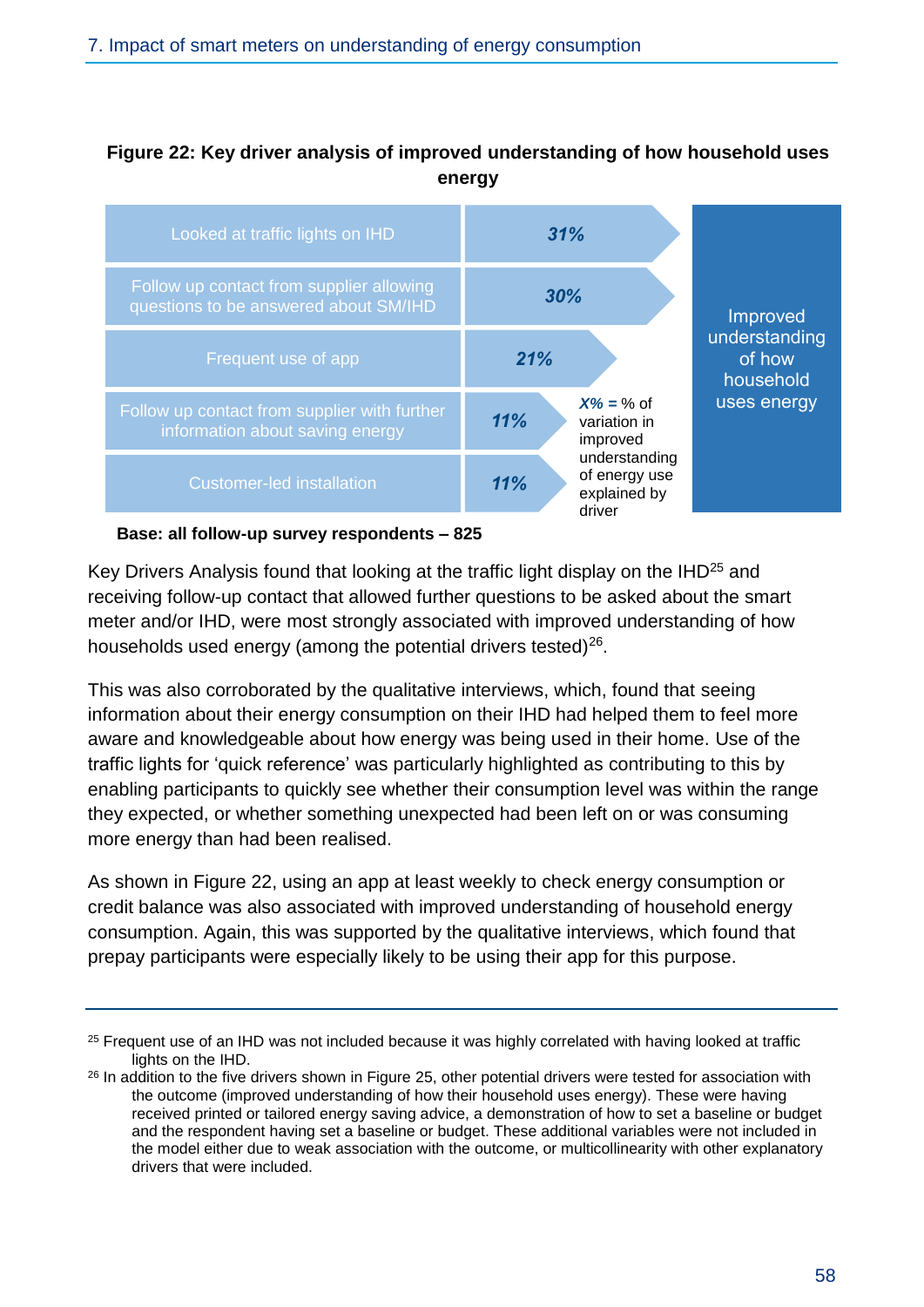The interviews also found that in some instances where energy saving advice or follow up support was not received, participants felt less able to learn more about their household energy consumption. They felt they needed this guidance to help them get the most out of their smart meter, and as a result, felt dissuaded from engaging with their IHD or app. This may be why those who received follow-up support were more likely to feel their consumption understanding had improved.

# Areas of improved awareness and understanding

## **Understanding overall household energy consumption**

37% of IHD owners reported that their IHD had shown them something they did not already know about their household energy consumption: 21% said their IHD had shown them they were using more electricity or gas than they expected, while 23% found the IHD to show them they were using less than expected.<sup>27</sup>

Respondents aged 18-45 were more likely to report this than those aged over 45 (45%, compared to 34%). Respondents who had been shown through each screen of the IHD by their installer were also more likely to report this than those who were not given this demonstration (39%, compared to 30%).<sup>28</sup>

Qualitative interview participants commonly discussed feeling more aware of and having a greater understanding about their energy consumption as a result of having an IHD.

> *"I'm more aware of it now than I ever was."* (Female, 65-74, credit customer, retired, owner-occupier)

*"In summer it showed I'd used less than I expected. I was surprised and happy with myself."*

(Female, 18-24, credit customer, working full time, private renter)

One way in which the IHD can support customers in understanding their energy consumption is helping them calculate and track usage against a household baseline. Nearly a quarter (23%) of respondents had used this feature of the IHD. This was more common among younger IHD owners and those in households with three or more people.

## **Understanding appliance energy consumption**

A third (33%) of IHD owners reported that the IHD had shown them a particular appliance was using more or less energy than they were expecting. Levels of awareness differed

<sup>&</sup>lt;sup>27</sup> Note that respondents could have seen their household was using both more and less energy than they expected at different times, therefore these numbers do not sum to 37%.

<sup>&</sup>lt;sup>28</sup> Note that those who did not have an IHD at PIS but did by the FUS were not asked about the demonstration. They have therefore been excluded from this comparison.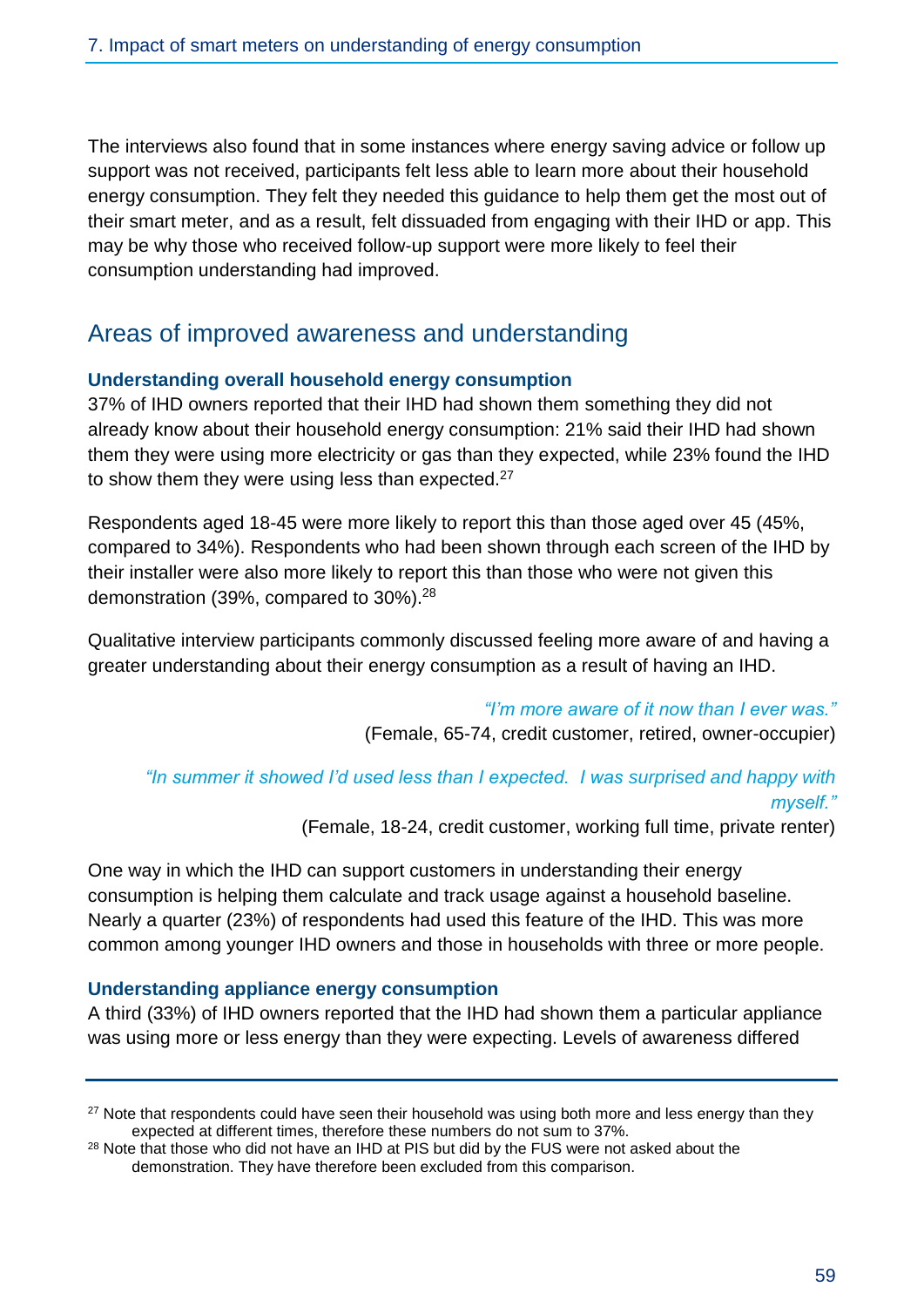depending on whether installer had demonstrated how to do this (38%, compared with 26% not shown this by the installer).

The most common examples of this given by qualitative interview participants were kettles, tumble dryers, specific lights and electric immersion heaters, and were identified by sudden spikes in consumption shown on their IHD.

This improved understanding of appliance-level use led directly to behaviour change in some cases. This is discussed further in the next chapter of the report.

# Feeling in control of energy consumption

The number of respondents who agreed they felt in control of their energy consumption was consistent across both phases of the research (86% Post-installation, 84% Followup). However, the qualitative interviews found that many participants felt more in control because of having their smart meter.

These conflicting findings may reflect the fact that people generally felt in control of their energy use prior to having a smart meter but realised they could be more in control after engaging with their IHD. For many, this was the first time they received salient information on their consumption in the form of real-time feedback. Responses to other questions in the Follow-up survey seem to support this. Despite consistency in the number reporting feeling in control of their energy use, around half of Follow-up survey respondents said their understanding of their energy consumption had improved (as above), and more than six in ten (62%) said their smart meter had made a difference to how their household used energy (see Chapter 8).

# *"Having the smart meter and having the app as well, it does make me feel more in control."* (Female, 25-34, prepay customer, working full time, private renter)

The interviews identified four key ways in which smart feedback had provided greater 'control' to the participants:

- 1. providing reassurance over accuracy of bills or remaining credit balance;
- 2. providing immediate feedback on energy consumption;
- 3. helping to control others' consumption;
- 4. and more flexible top-up options for prepay customers.

## Providing reassurance over accuracy of bills or remaining credit balance

Smart feedback provided credit respondents with reassurance over the accuracy of their bills. Some qualitative participants described using their IHD and/or app data to predict and back-check their billed amount. This had helped to avoid surprises, and participants described increased levels of trust in their supplier as a result.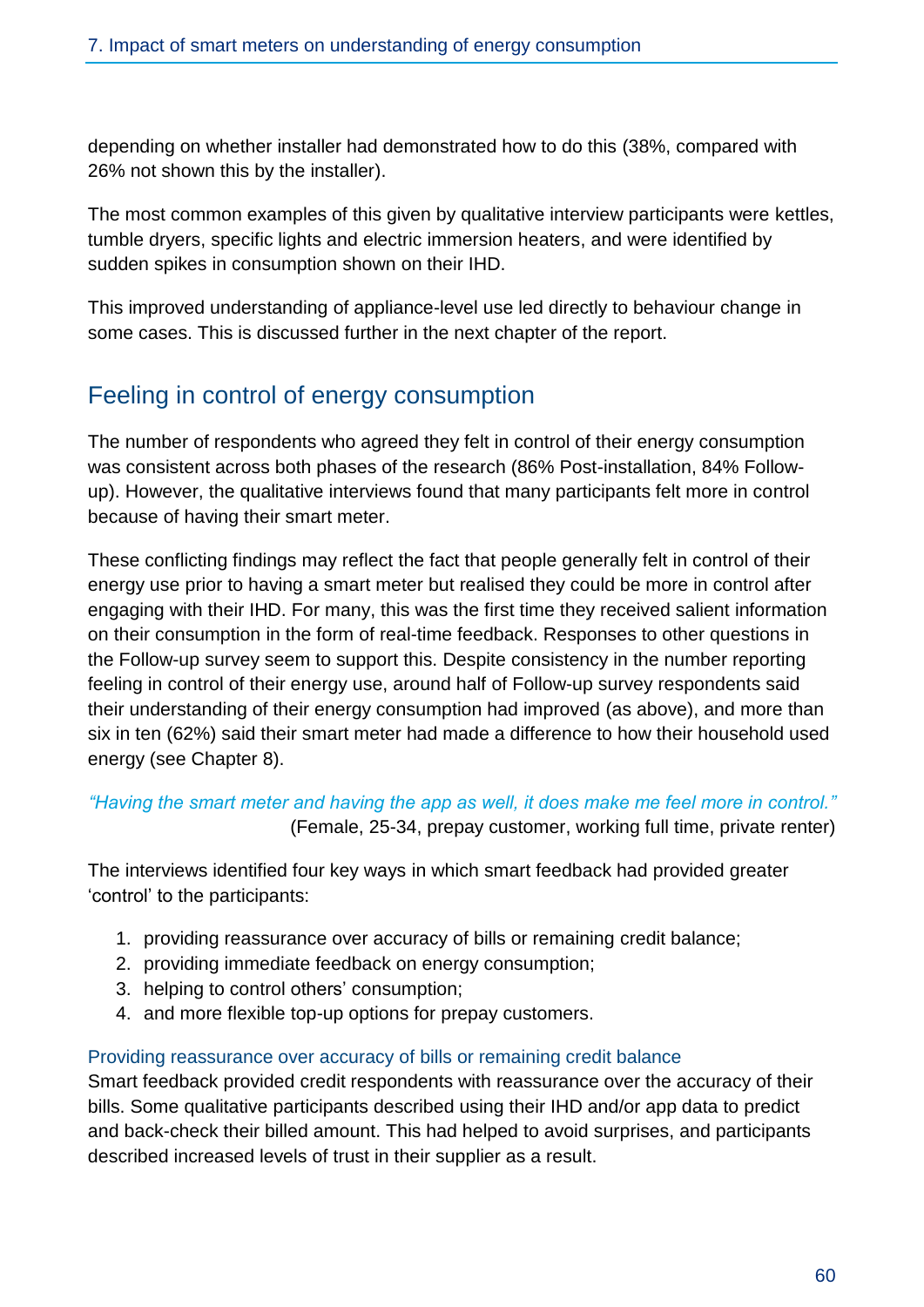## *"Before they [my supplier] estimated [consumption], too much, or less, but now they see exactly what we are using … and I can compare from last year."* (Male, 75 and over, credit customer, retired, private renter)

Smart feedback provided prepay participants with reassurances over their remaining balance and how long their credit would last, facilitated via the low credit alert and auto top-up facilities. This helped prepay participants to feel in control of their balance.

# *"You don't get that fear of 'oh my god, I'm going to be in the shower and it's just going to cut out, dead."*

(Female, 25-34, prepay customer, working full time, private renter)

## Providing immediate feedback on energy consumption

Participants also described how their IHDs provided immediate feedback on the energy consumption of different household activities, for example, a spike in usage when using a washing machine. For unintended appliance use, this acted as red-flag, alerting them to appliances they did not realise were left on.

Use of the IHD in this way was also found by the Follow-up survey. Nearly a quarter (23%) of IHD owners said they used their IHD to check that nothing had been left on in the house when they went out or went to sleep. This was more common among respondents on low incomes (28%). 71% of respondents who felt their understanding of their energy consumption had improved as a result of their smart meter frequently<sup>29</sup> used their IHD in this way.

# *"With the smart meter it gives you that visual prompt. You think about what you're using and how you're using it."*

(Male, 45-59, credit customer, working full time, owner-occupier)

## Helping to control others' consumption

The IHD was also used by a quarter of IHD owners (22%) as a tool to encourage others in their household to reduce energy consumption, with 12% doing so weekly. The qualitative interviews also found evidence of bill payers using information on the IHD to encourage behaviour change among others in the household. In some cases, they had wanted to do encourage these changes before, but the IHD provided evidence to help them. There was one example among the in-depth interview participants of a family using the IHD as part of a weekly family discussion on how to save money through reducing their energy consumption. Those in lower income households were more likely to have used the IHD for this purpose.

 *"I have to control it with the children, you know, I teach them about saving energy."* 

<sup>29</sup> Frequently defined as using their IHD at least weekly to check that nothing is left on in the house when they go out or go to sleep.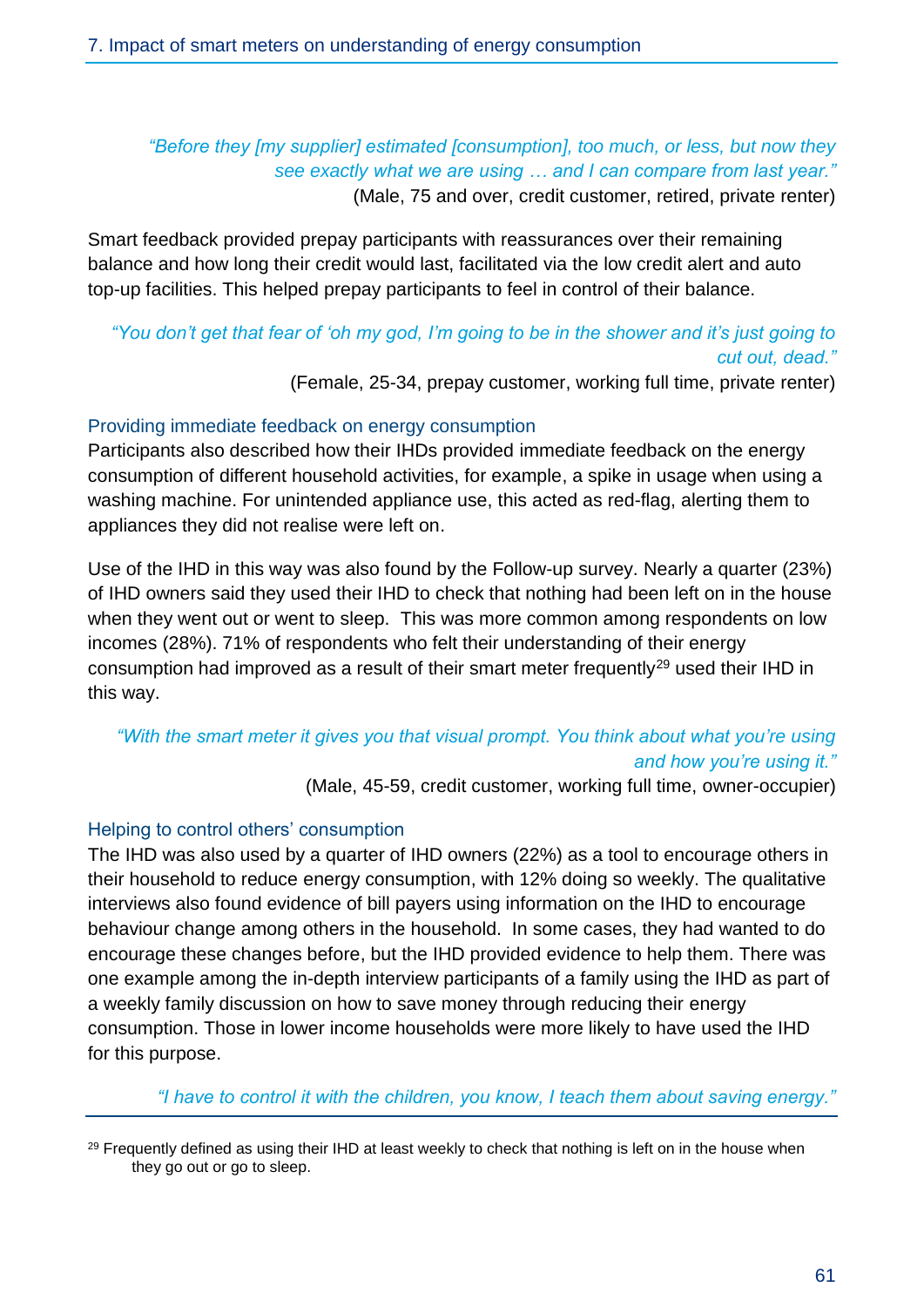(Male, 75 and over, credit customer, retired, private renter)

There was also evidence, however, to suggest that there was further, untapped potential for the smart meter and IHD to help some research participants feel more in control of their consumption and their bills. For example, only one in ten (10%) IHD owners in the Followup survey respondents had used their IHD to set a household energy budget, but use of this feature was often highly associated with customers reporting positive outcomes. The qualitative interviews also provided a few examples of customers that had used their IHD or app to set a budget and found this useful, as illustrated in the case-study below.

### **Case study:** Frequent use of an app which helps to increase feelings of control.

Frances (30) is a student and also a recent divorcee, with a young son to support. She is a prepay customer, which she finds helps her keep in control of how much she spends on energy. She is always keen to find new ways to stay on top of her spending and to make financial savings.

Frances uses her smart prepay app often to top-up her credit-balance around twice a week, to check her credit alerts (helping her to predict when she may next need to topup), and to check her consumption against a budget.

Frances thinks the app has made a big difference to her understanding of her energy consumption and has helped her reduce her spending significantly. She uses it to set monthly targets and keeps track of weekly and monthly consumption. If it looks like she will not hit the target, Frances will make changes to her behaviour. For example, Frances will avoid using the tumble dryer on days when she can see that her consumption has been high.

### More flexible top-up options for prepay customers

As detailed in Chapter 4 and Chapter 6, prepay customers were highly enthusiastic about the greater sense of control they felt over their consumption and credit balance provided by having more flexible top-up options (apps, telephone and online). Qualitative interview participants often highlighted how they were no longer worried about running out of credit unexpectedly because they could now top-up without having to leave the house, or on-thego.

### Other factors potentially contributing to feelings of control over energy consumption

As above, this research identified numerous ways in which smart metering was supporting respondents to feel in control, but it is also likely that this is influenced by a wide range of external factors which were not captured in the surveys.

For instance, potential factors could include changes in energy prices, changes in the weather, changes in household composition or the way in which others in the home use energy, among others. These types of factor might help to explain why 52% reported an improvement in their energy consumption understanding over the year, whilst the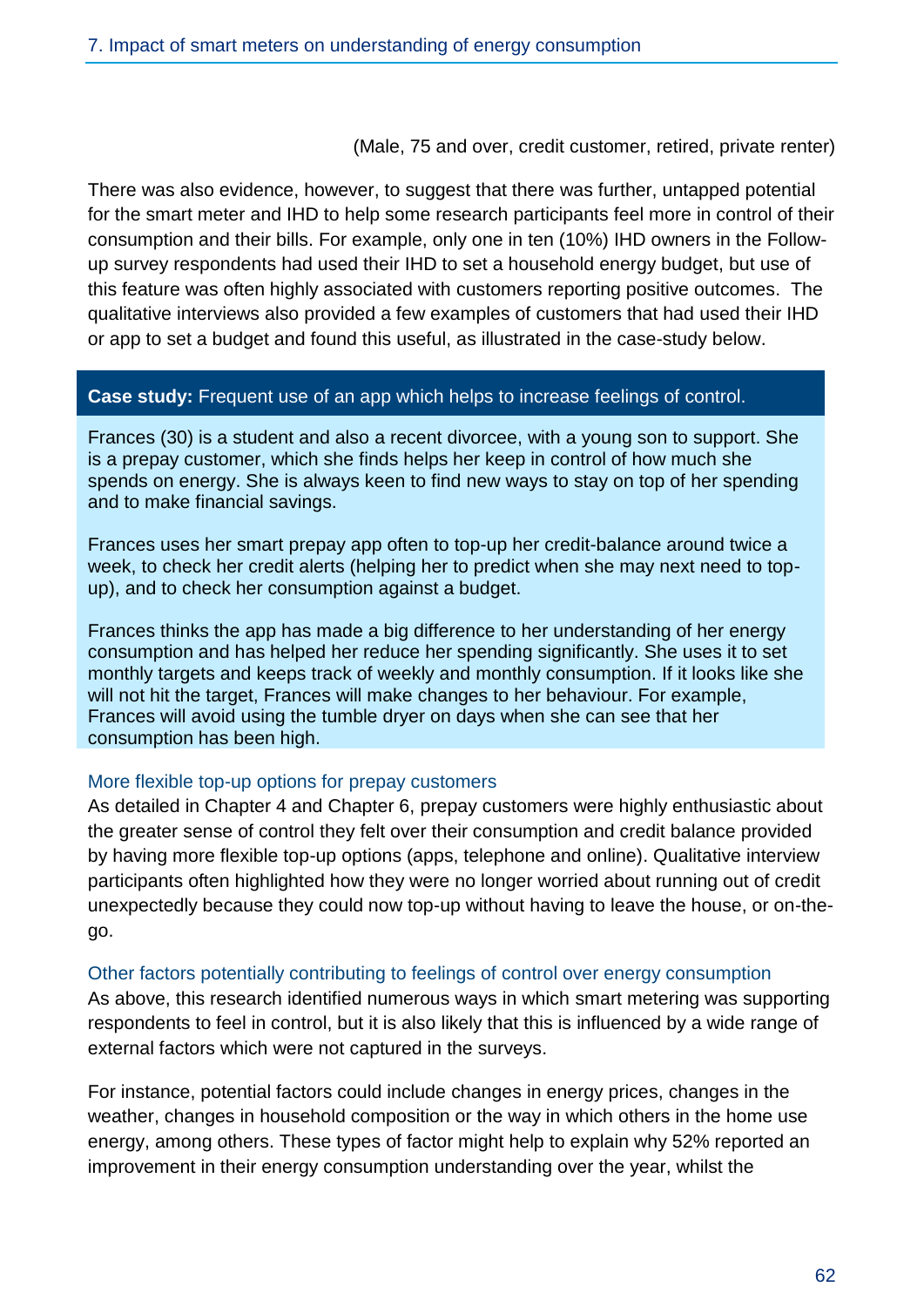proportion of respondents saying they felt in control of their energy consumption (although already high at 86% Post-installation) did not rise.

### **Household engagement with IHDs and apps**

The household interviews found that impacts could often vary within households, because different members engaged with the IHD in different ways, and with varying intensity and enthusiasm.

Subsequently, the interviews uncovered a range of impacts within households to the information shown on IHDs. For example, some members of households described the information shown on the IHD providing them with an increased sense of control and reassurance over bills or levels of spending. In contrast, the impact on others within the same home had been to motivate them to make changes to their energy consumption habits and routines (which was not necessarily the case for the former).

The qualitative interviews with multi-person households similarly found that there was nearly always one member of the household who was most engaged with an app; a consequence of the app most commonly being downloaded on one member of the household's mobile phone.

In credit households, this appeared to most commonly be the person who took charge of paying household bills and who tended to refer to the app for account management purposes. In multi-person prepay households, ownership of an app was more varied and multiple members of households had sometimes downloaded the app, so they could all top-up when required.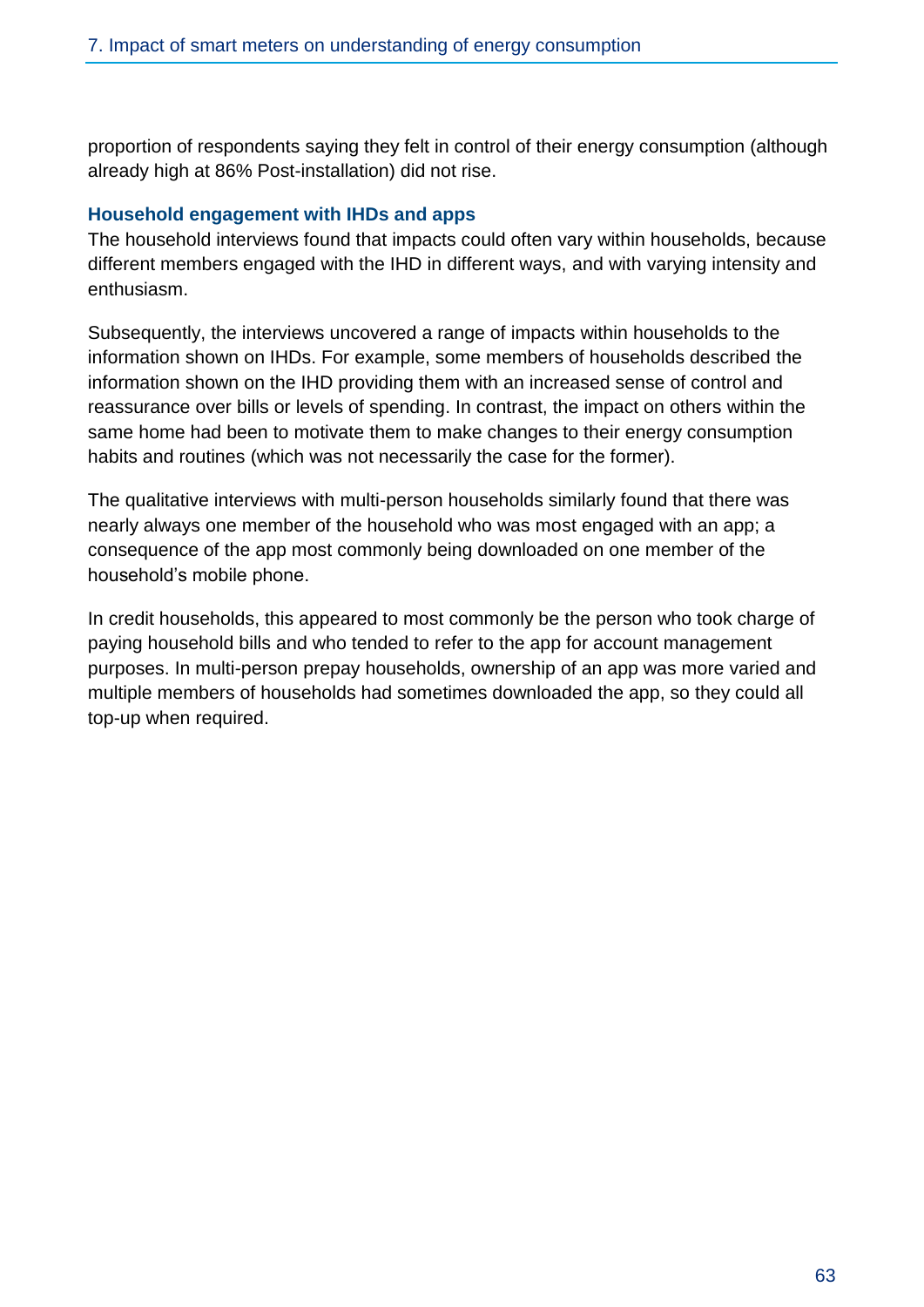# 8. Impact of smart meters on energy consumption behaviour

This chapter explores to what extent and in what circumstances customers felt their smart meter had contributed to more energy efficient behaviour.

# Summary of reported impact on energy consumption behaviour

- More than six in ten (62%) Follow-up survey respondents felt that having a smart meter had made a difference to how they use energy in their home
- Frequent IHD use (through the traffic light display) and the customer having requested their smart meter installation were the two drivers most strongly associated with this
- One in six (18%) respondents had installed energy efficient lightbulbs since their smart meter installation, but installation of other energy efficiency measures was much less common
- Around two in ten respondents perceived a decrease in their household energy consumption over the year
- Many qualitative interview participants had also taken up 'replacement' behaviours, such as drying clothes outside where possible, instead of using a tumble dryer
- The qualitative interviews suggested that a lack of, or low-quality, advice during the customer journey limited the potential impact of smart meters and IHDs for some customers
- More than half (56%) of Follow-up survey respondents reported there was further information or advice they would like to receive, most commonly around changes they could make to their home (35%) or behaviours (32%) to improve energy efficiency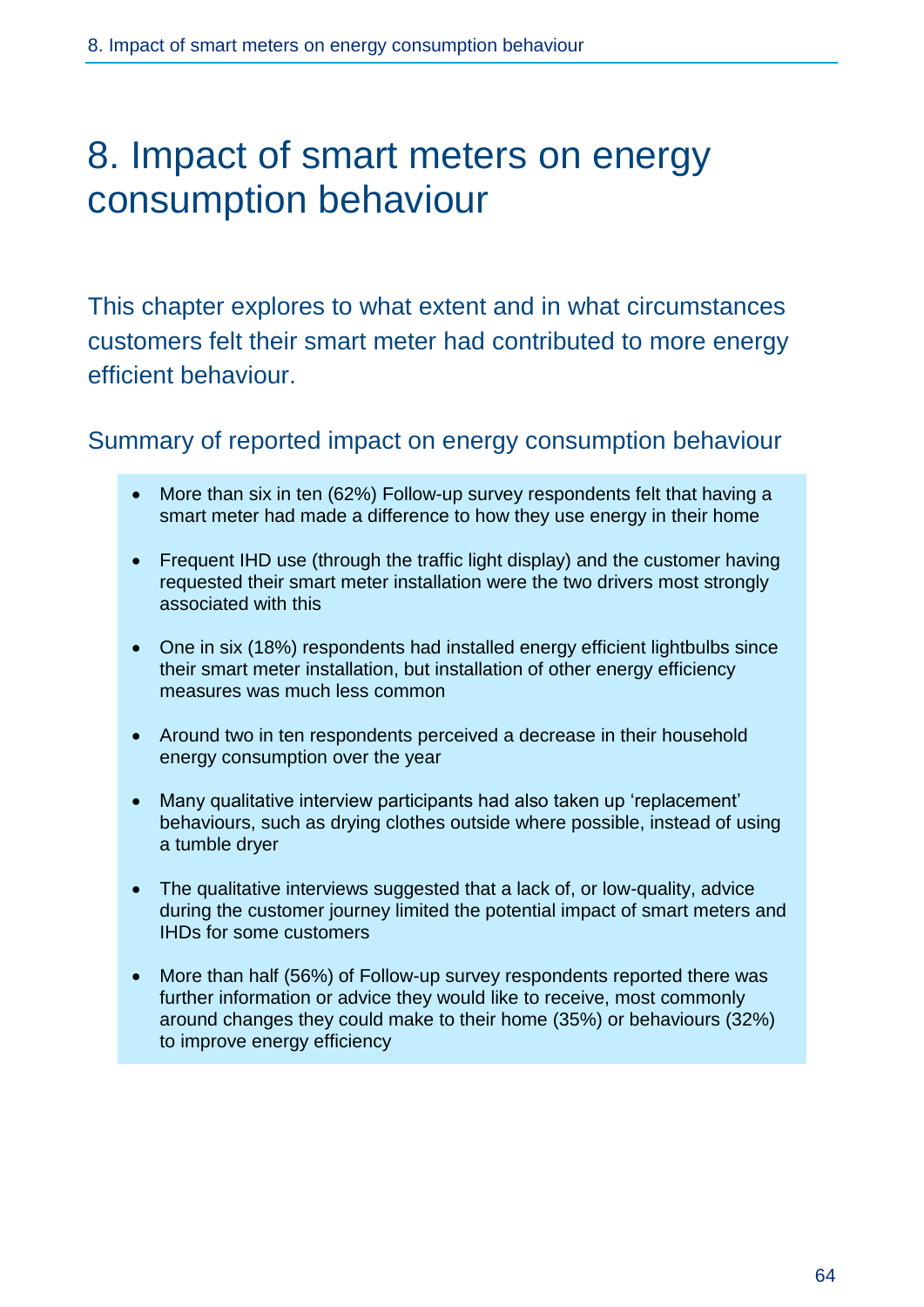# Self-reported impact of smart meter on household energy consumption

More than six in ten (62%) Follow-up survey respondents felt that having a smart meter had made a difference to how their household used energy. Almost a third (31%) said a smart meter had made a great deal or fair amount of difference to how energy was used in their home, and a further third (30%) reported that it made 'a little difference'. 38% reported it to have made no difference.

### **Figure 23: Would you say that having a smart meter including the in-home display/ smart energy display:**



### **Base: all Follow-up survey respondents – 825**

Prepay respondents were more likely to report the smart meter to have 'made a great deal of difference' to how they used energy (26%) compared to credit customers (6%). The qualitative interviews suggested that this difference may be the result of the new convenient top-up options for prepay customers, which gave them more freedom and control over their energy use, and their enhanced ability to monitor their credit balance, which helped them figure out what activities or behaviours were consuming energy.

As shown in Figure 26 below, Key Drivers Analysis found that frequent use of the IHD (specifically using it to check on levels of usage through the traffic light display) had the strongest association (among potential drivers tested<sup>30</sup>) with the respondent feeling their smart meter had made a difference to their energy consumption. As discussed in Chapter 5, the traffic light display was one of the most used features on the IHD and was often referred to as the key element of consumption monitoring throughout the day.

<sup>&</sup>lt;sup>30</sup> In addition to the five drivers shown in Figure 26, other potential drivers were tested for association with the outcome (having a smart meter made a difference to household energy use). These were having received tailored energy saving advice at installation, follow-up contact with energy saving advice, a demonstration of how to set a baseline or budget, and the respondent having set a baseline or budget. These additional variables were not included in the model either due to weak association with the outcome, or multicollinearity with other explanatory drivers that were included.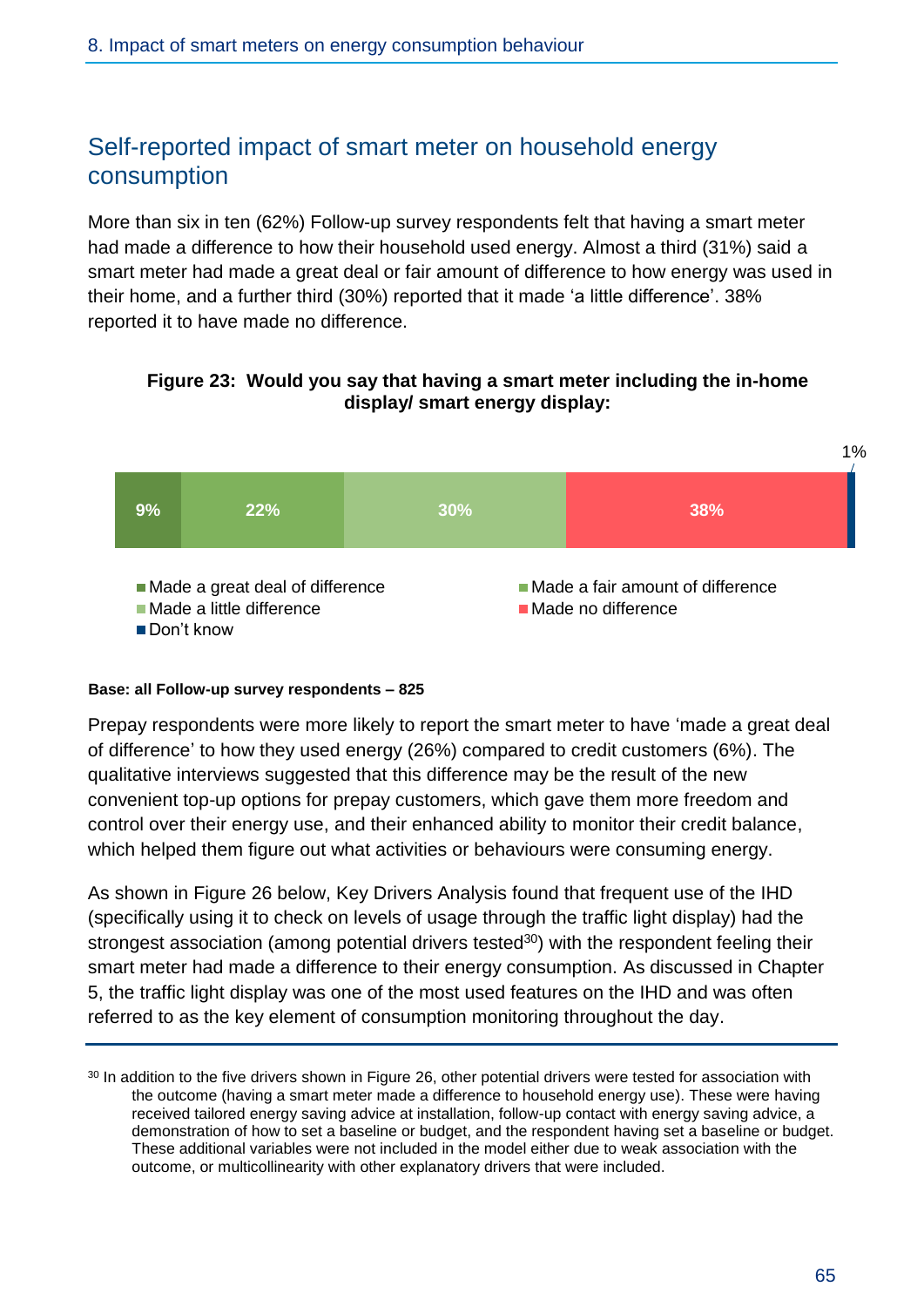## **Figure 24: Key driver analysis of smart meter impact on how energy is used in the home**



#### **Base: all Follow-up survey respondents – 825**

The Key Drivers Analysis also found that the customer having requested the installation themselves was associated with feeling an impact on the household's energy consumption. It is possible that this reflects a degree of confirmation bias – those who actively sought out a smart meter may be more likely to want to see it have an impact.

Frequent use of an app to check energy consumption or credit balance was also associated with the outcome, and, like with other positive outcomes described in this report, so was having received printed energy saving guidance and follow-up support from the energy supplier.

# Behaviour changes as a result of a smart meter and/or IHD

### **Changes to habits and routines**

Respondents were asked whether they tended to practice a range of energy inefficient behaviours in their home, before considering any impact of smart metering on such habits. This provided a baseline for energy efficient behaviour within the households surveyed.

As shown in Figure 25 below, a significant minority of respondents agreed that they tended to practice a range of inefficient behaviours. Only 19% reported that they tended to leave the lights on when not in the room, whilst washing clothes at 40 degrees or higher (42%) and over-heating rooms that were not being used (39%) were more commonly reported. The number who said they practice these behaviours was largely consistent across both survey waves.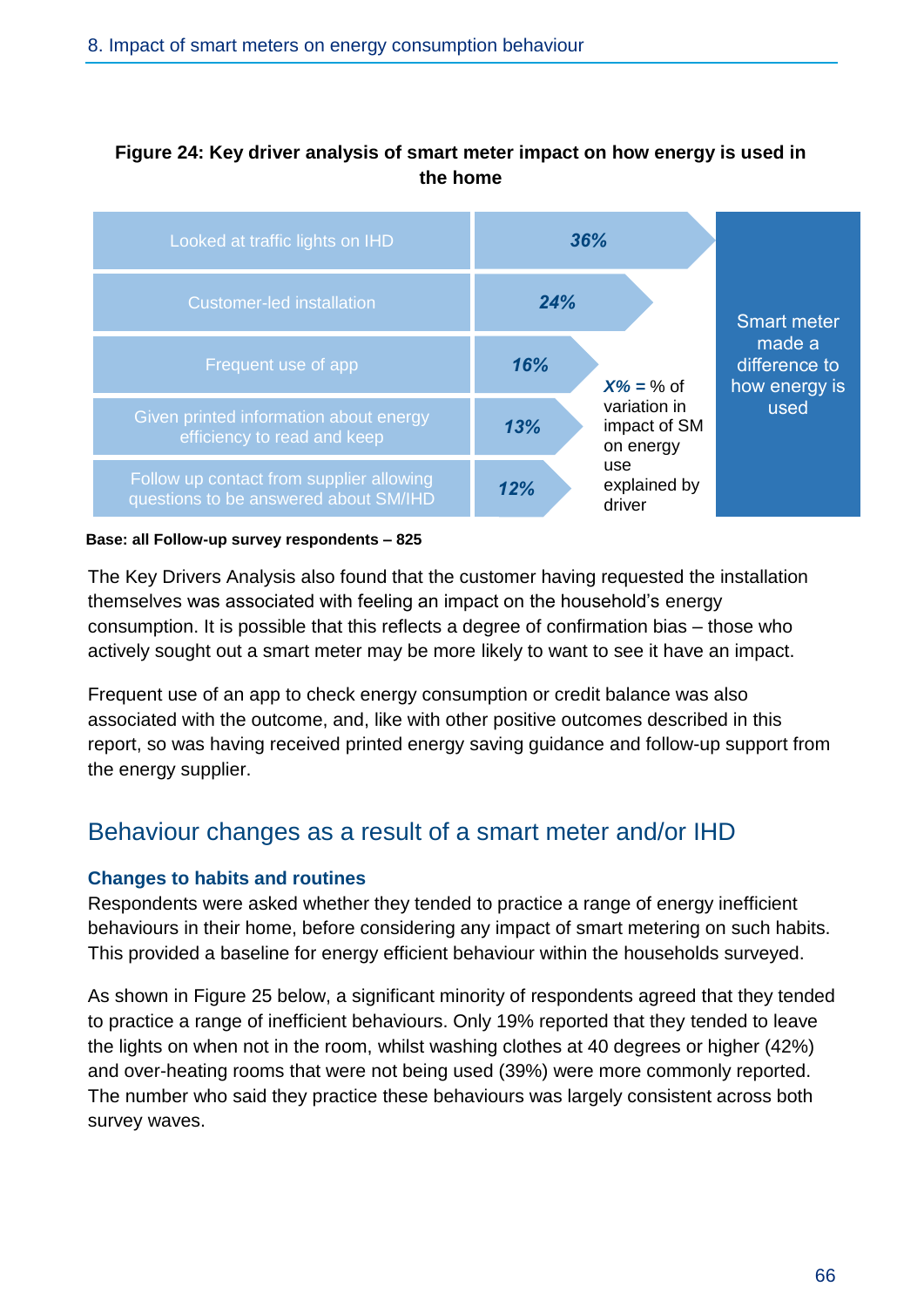#### **Figure 25: I am now going to read out some things that people may do in their homes. For each one, again thinking about the last few months, please tell me to what extent you agree or disagree with the statement**



I'm the kind of person who tends to:

#### **Bases: all Follow-up survey respondents – 825, all Post-installation survey respondents – 2,015**

It is interesting to note that prepay respondents were much more likely to report practicing these energy inefficient behaviours than credit customers. As with the overall sample, the number remained consistent across both surveys, but this difference provides important context for the changes respondents said they made because of their smart meter (discussed below).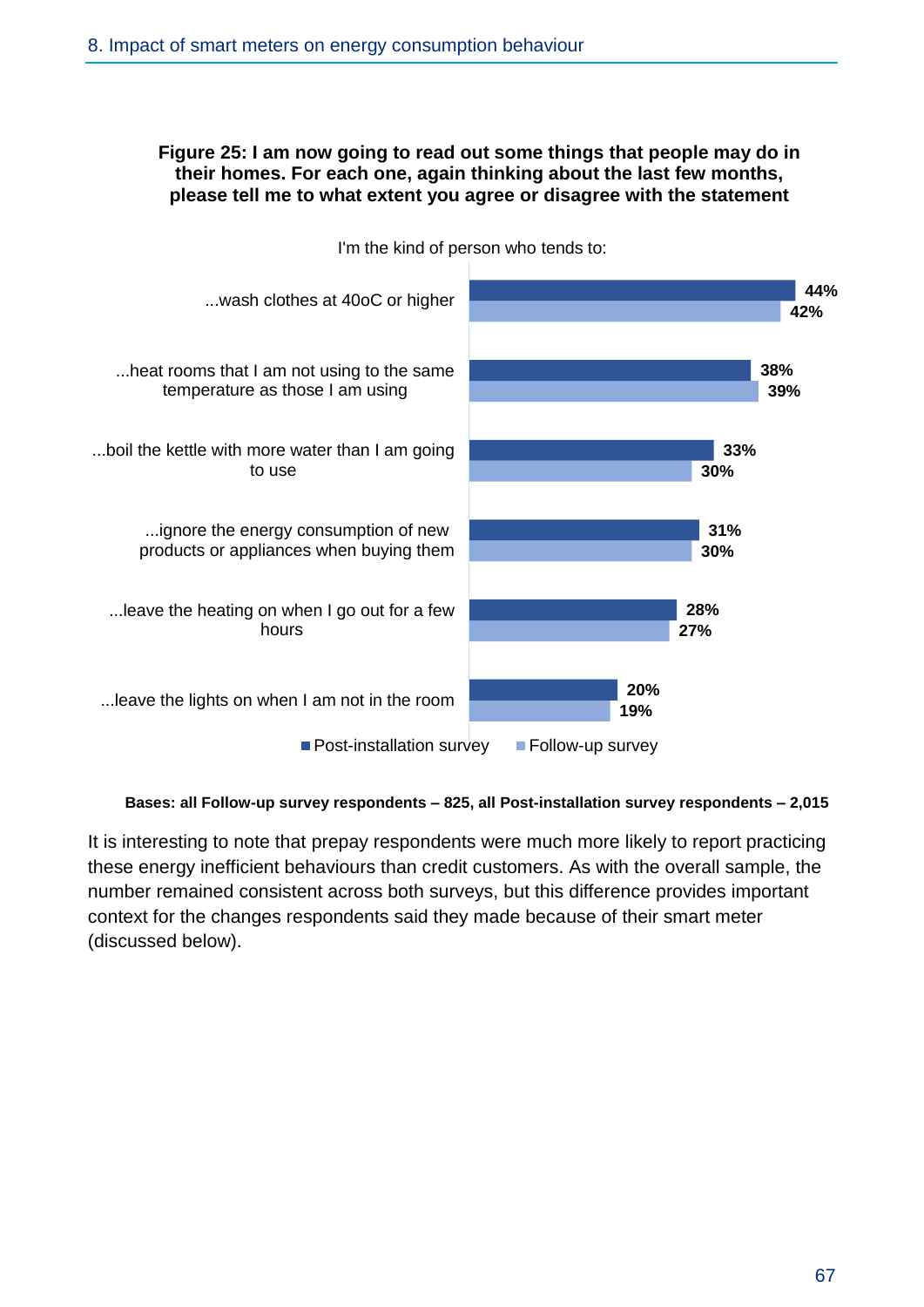# **Figure 26: I am now going to read out some things that people may do in their homes. For each one, again thinking about the last few months, please tell me to what extent you agree or disagree with the statement**



I'm the kind of person who tends to:

#### **Bases: all Post-installation survey respondents - 2,015, prepay respondents - 469, Credit respondents - 1,546**

### Changes to habits and routines as a result of having a smart meter

As above, more than six in ten (62%) Follow-up survey respondents felt that having a smart meter had made a difference to how their household used energy. These respondents were then asked more specifically what those changes were.

Of those who felt their smart meter had made a difference to how they used energy, eight in ten (77%) said that they were generally less wasteful in how they used their appliances. For each of the more specific behaviours below, around a half said they had adopted that behaviour as a result of having a smart meter and/or IHD. Almost nine in ten (86%) said they had made at least one of these changes:

- Leaving the lights on less often when not in the room (54%)
- Do not leave the heating on when leaving the house for a few hours (54%)
- Do not boil more water in the kettle than needed (54%)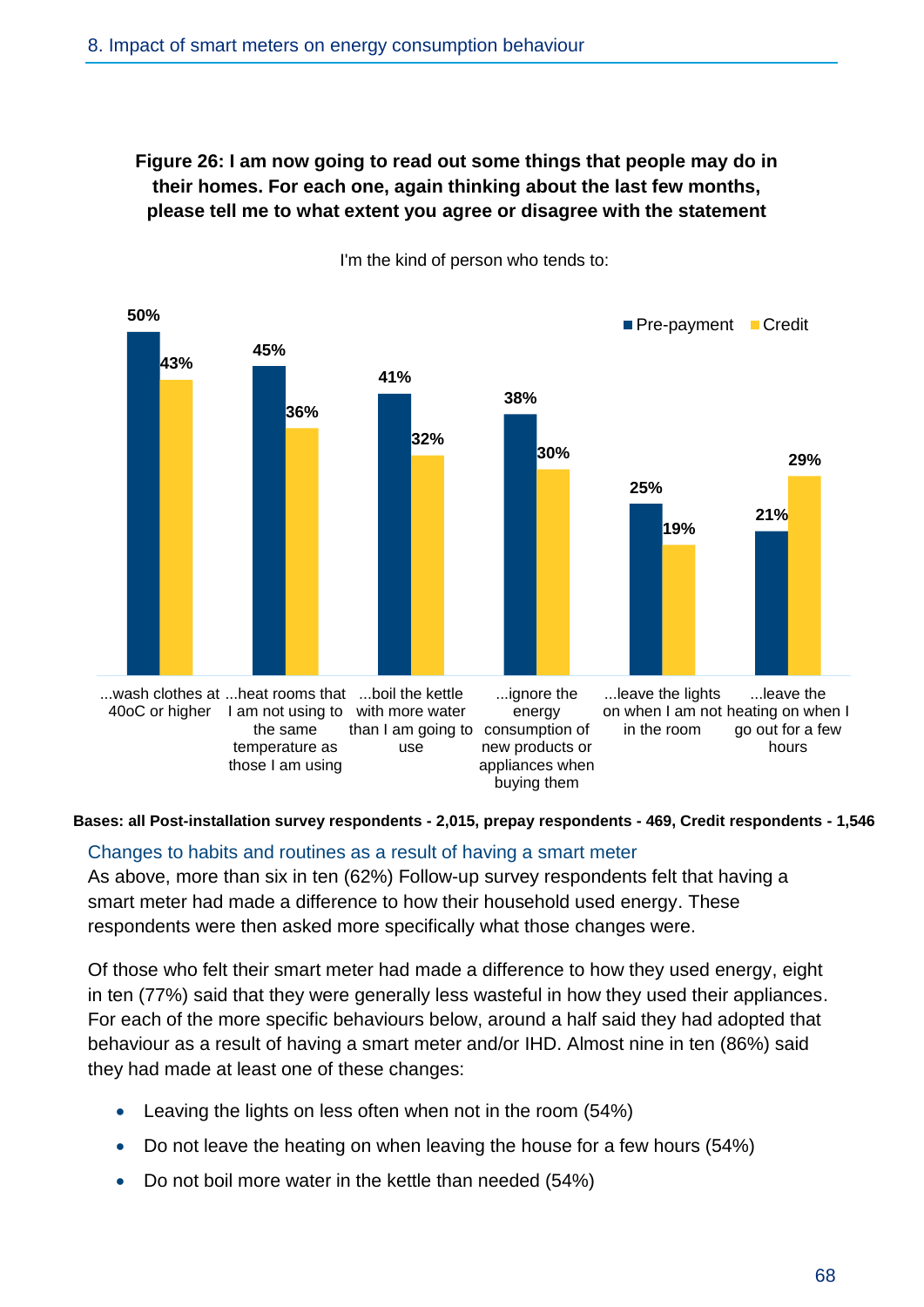- Try not to heat rooms that were not in use to the same temperature as those in use (53%)
- Wash clothes at 30 degrees or lower more often (46%)

Prepay respondents were much more likely to say they had made at least one of these changes (96%, compared to 84% amongst credit respondents who reported a difference in how they used energy as a result of their smart meter). This may reflect that they tended to be less likely to have been doing these things before the installation of their smart meter, such that there was greater room for improvement for prepay respondents.

Respondents aged 18-44 were more likely to have made at least one of these changes (90%, compared to 84% of those aged 45 and over). However, they were no more likely than other age groups to report practicing energy inefficient behaviours. Respondents in single person households were less likely to have made at least one of these changes (80%, compared to 88% in households of 2 or more). The qualitative interviews suggested that this may have been because the larger households had more potential to save energy or, in some cases, because they could all see the information on their IHD.

The qualitative interviews also provided more detailed examples of how the smart meter or IHD specifically as well as the wider customer journey had contributed to these changes in habits and routines:

- Many said they were already **turning lights off more regularly** or had started in the last 12 months due to external factors, such as financial pressures. However, some had been prompted by information on energy consumption seen on the IHD, or by energy saving advice provided by the installer;
- Some recalled the installer using their IHD to demonstrate the reduction in spend on energy achieved by **turning appliances of standby** and in some cases, participants reported unplugging their appliances more regularly as a result;
- **Decreasing length of showers** after seeing on the IHD that this used a lot of energy;
- **Reducing use of immersion heater,** for example from 90 minutes per day to 30 minutes, prompted by information seen on the IHD;
- One participant had **reduced their use of a gas fire** due to seeing how much energy it consumed on their IHD (although this was more frequently motivated by financial concerns, or a feeling that the winter had been mild);
- **Comfort taking** for example one couple now keep the heating on overnight after checking what this would cost on the IHD and deciding it was worth the increased bills as they feel the cold due to their age;
- Some participants reported **reducing their heating use** as a result of seeing information on their bills, which showed them how much their heating was costing them.

While looking at the IHD was generally associated with a positive outcome in terms of improved understanding of energy consumption, there were isolated instances of data seen on the device being misinterpreted or contributing to sub-optimal energy consumption behaviours. In a few cases, the way in which data is displayed on the IHD -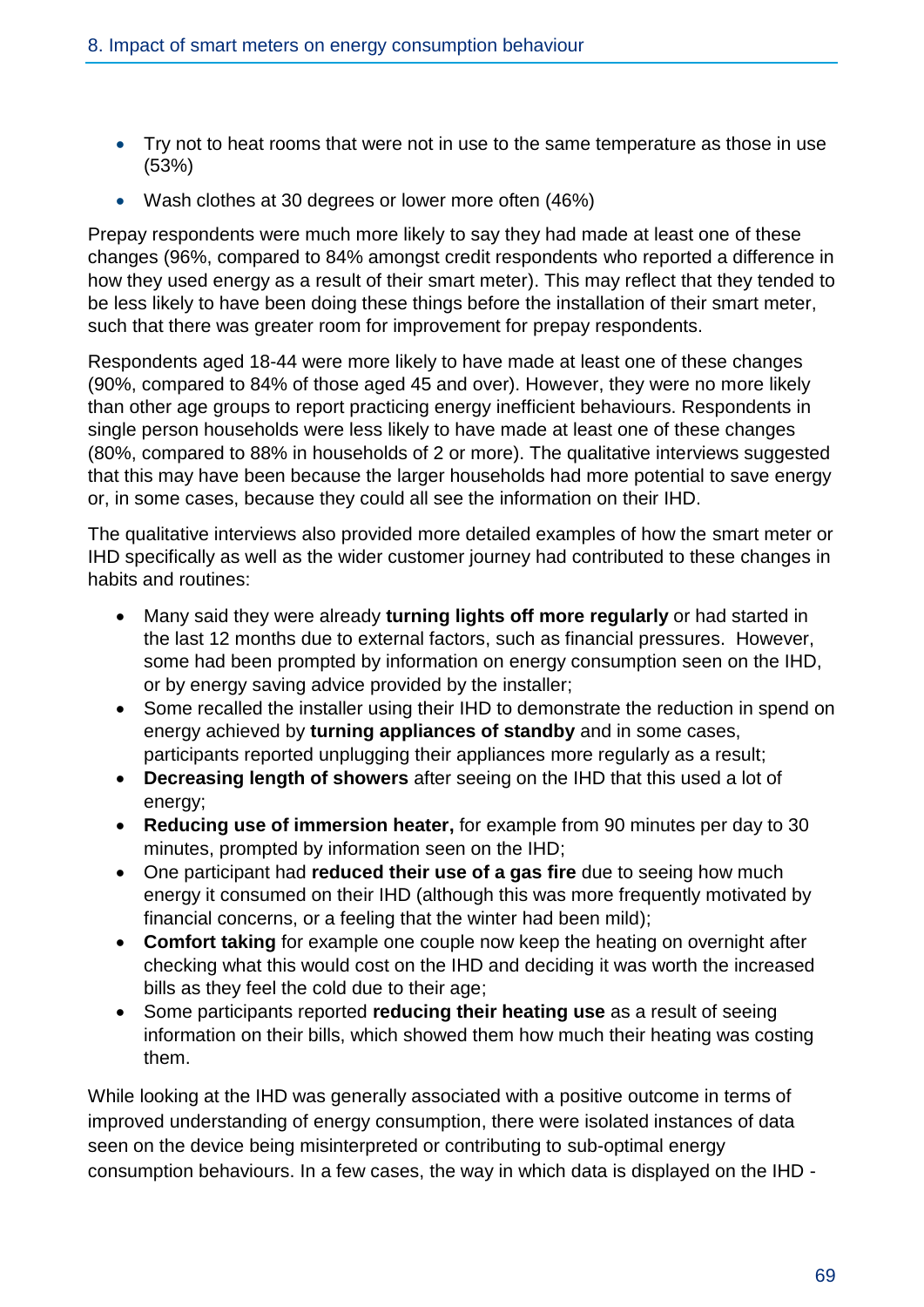whereby participants focused on appliances which showed a short term usage spike on the traffic light display - may have contributed to more *inefficient* behaviours.

An example is the contrast between an oven and a microwave. An oven shows less of a 'spike' in energy consumption, but it takes longer to cook food than a microwave does. This means it uses more energy overall, but some participants did not realise this was the case because the traffic lights were red during microwave use, but amber during oven use.

There were also isolated instances of participants linking information they had seen on their IHD to under-heating due to worry about the cost. One participant therefore turned off their IHD and began to heat their home more after they stopped using it.

## Replacement behaviours

In some cases, participants had made *replacement* behaviour changes because of **information they had seen on their IHD**, such as drying clothes outside instead of using the tumble dryer or using a microwave or slow cooker instead of the oven. Such changes were commonly prompted by changes in the traffic light display as and when these appliances were being used.

Some participants also linked adoption of replacement behaviours to other information received throughout during their installation and follow-up contact from their energy supplier. Examples of this included using the central heating more after being told that it was more efficient than using gas or electric heaters, and replacing or reducing use of lightbulbs in the home that were highlighted as inefficient.

## **Energy saving purchases and changes to purchasing behaviour**

One in six Follow-up survey respondents (18%) said they had installed more efficient lightbulbs since the installation of their smart meter. Of these respondents, 48% said they did this at least partly because of their smart meter. This was the purchasing behaviour most commonly attributed to the smart meter and/or IHD in the qualitative interviews. It is possible this reflects a focus on upgrading lighting in energy saving advice provision, however participants struggled to recall detail of the specific advice provided.

In addition, 6% had installed a more efficient boiler since the installation of their smart meter. Of these 49 respondents, 9 replaced their boiler at least partly because of their smart meter, although most (39) said it was entirely because of other reasons.

Even smaller numbers of respondents had installed other large energy efficiency measures since the smart meter installation (such as loft or wall insulation, draughtproofing and double-glazing), with only a handful in each case attributing this in some way to their smart meter and/or IHD.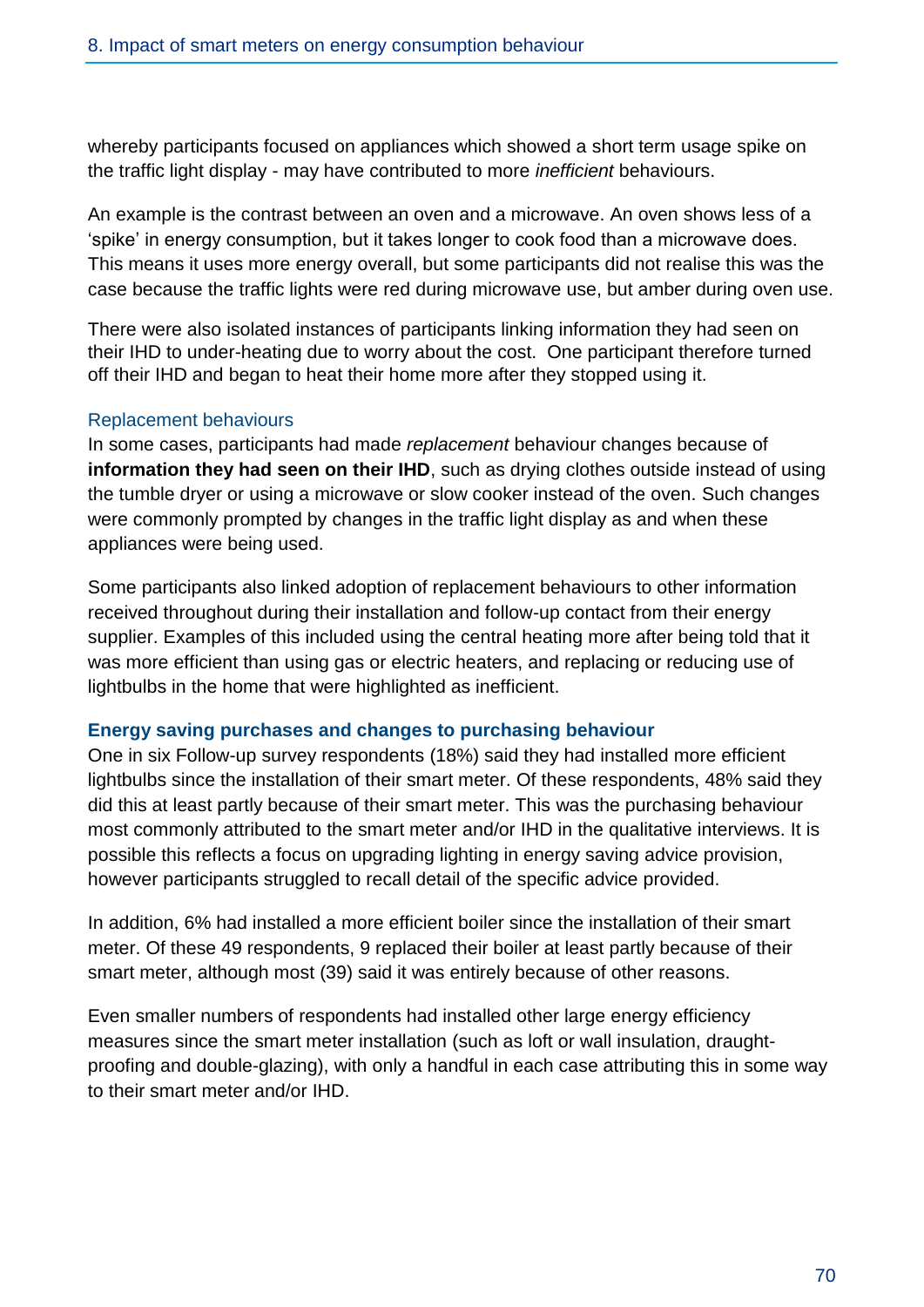Two in five survey respondents (38%) said they had installed or upgraded a variety of heating controls<sup>31</sup> since the installation of their smart meter. However, only 15% of these respondents said that this was at least partly because of their smart meter and/or IHD.

Corroborating the above, some qualitative interview participants said they had been encouraged to make more energy efficient product choices specifically as a result of **i**nformation they had seen on their IHD. In one example, a participant cited energy efficiency as one of their "top criteria" when buying a new boiler and said this was because their IHD had made them more aware of how much energy their old boiler was using, and indeed prompted them to finally get a new boiler, after a long time deliberating.

*"I think what tipped me over in terms of getting a new boiler was seeing those pounds and pence."*

(Female, 25-34, credit customer, working full time, owner-occupier)

### Private renters

Private renters often need to engage with landlords to make changes to their home which can act as a barrier to behaviour change. Therefore, this was a group of particular interest.

Private renters in this study were generally quite engaged with the information they saw on their IHD and/or app and were making changes to their behaviour as a result.<sup>32</sup>

Qualitative interview participants who were private renters did not highlight any larger, structural or other property-related actions that they were keen to implement but felt restricted in doing so because of their tenure.

As with the overall sample, the main response to smart meter information was for these households to look at their own habits, or to consider energy efficiency performance in appliance purchases, rather than encouraging larger, structural changes (that might need landlord permission). In fact, the survey data highlighted that private renters tended to be more likely to engage with some features of the IHD, such as checking nothing is on when they go to bed or setting a household baseline, than owner-occupiers. It is possible though that this reflects that private renters are, for instance, more likely to have lower household incomes and be concerned about paying their bills.

<sup>&</sup>lt;sup>31</sup> The heating controls asked about were thermostatic radiator valves, central thermostats, programmable thermostats and smart thermostats.

<sup>&</sup>lt;sup>32</sup> It should be noted that all private renters involved in this study were direct account holders and were present for the smart meter installation visit, as this was a requirement to qualify for the survey (to ensure questions could be answered). This means they do not represent the experiences of those whose landlords manage energy billing on their behalf, nor those whose landlord chose to have a smart meter installed at the property.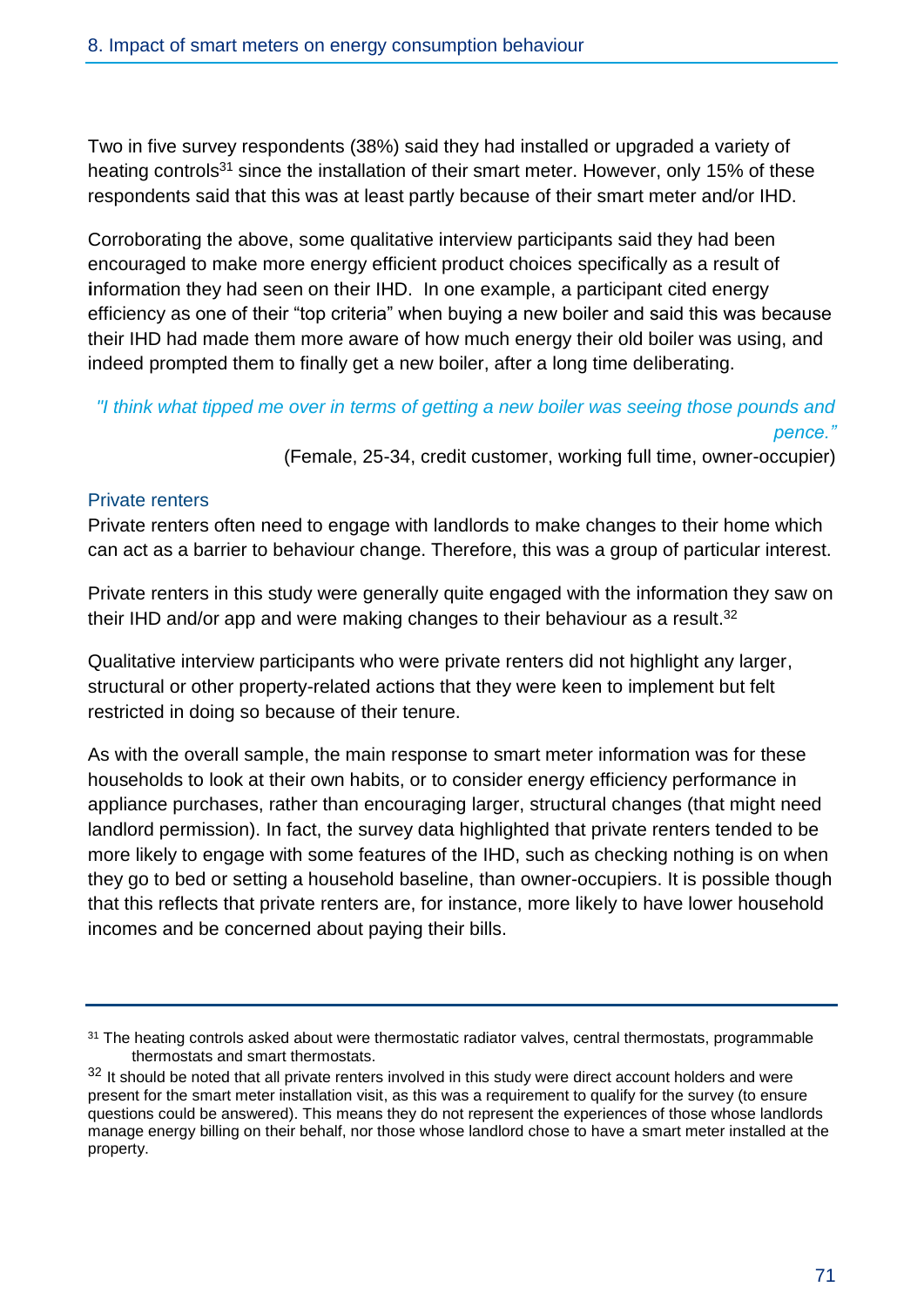That said, a few qualitative interview participants who rented privately did note they had faced barriers in making energy efficiency related home improvements before getting a smart meter. One renter had unsuccessfully campaigned for their landlord to install higher quality and minimum thickness loft insulation, for example. Others had assumed that their landlord would not be amenable to making such improvements and so they were deterred from trying to discuss these with them. A few of these participants expressed interest in installing more energy efficient technology when they owned their own home.

# Perceived impact on household energy consumption

To evaluate the impact of smart meters on energy consumption, statistical analysis of actual consumption data is required. It needs to compare the consumption of smart meter customers to what would have been consumed if they didn't have a smart meter. It is extremely difficult for consumers to judge how much energy they would have used if they didn't have a smart meter. For example, there are a wide range of factors that influence energy consumption (including those identified by the survey respondents in this study and reported in this chapter) which people would need to account for in their judgement (like changes in the weather over time). These need to be controlled for to isolate the impact of the smart meter on their consumption.

Although self-reported perceptions of consumption change cannot provide for a robust impact evaluation, survey respondents were nonetheless asked about these perceptions because it is also important to understand whether consumers *feel* there is an impact. These perceptions have implications for consumer engagement around the rollout of smart meters. The following section discusses these perceptions.

# **Electricity consumption**

A fifth (21%) of Follow-up survey respondents felt their electricity consumption had decreased over the past year, whilst 14% felt it had increased. Most respondents (62%) felt their electricity and gas use to have remained the same over the last year. Analysis of the survey data found there were no strong correlations between respondents reporting a decrease in consumption and potential drivers, such as frequent IHD or app engagement, receiving energy saving advice or follow-up support.

Of those who said their electricity consumption had decreased, 14% said they thought this was because of having a smart meter and/or IHD. The main reason given for the decrease in electricity use was that they were using appliances differently (45%). In addition, 16% attributed decreased usage to new or upgraded lighting, while 16% said it was due to generally being more aware of their consumption. Respondents may or may not have felt these were attributable to their smart meter and/or IHD by extension.

Those who felt their electricity consumption had increased mostly attributed this to using electric appliances differently (42%), people spending more time in the house (22%) and more people living in the household (20%).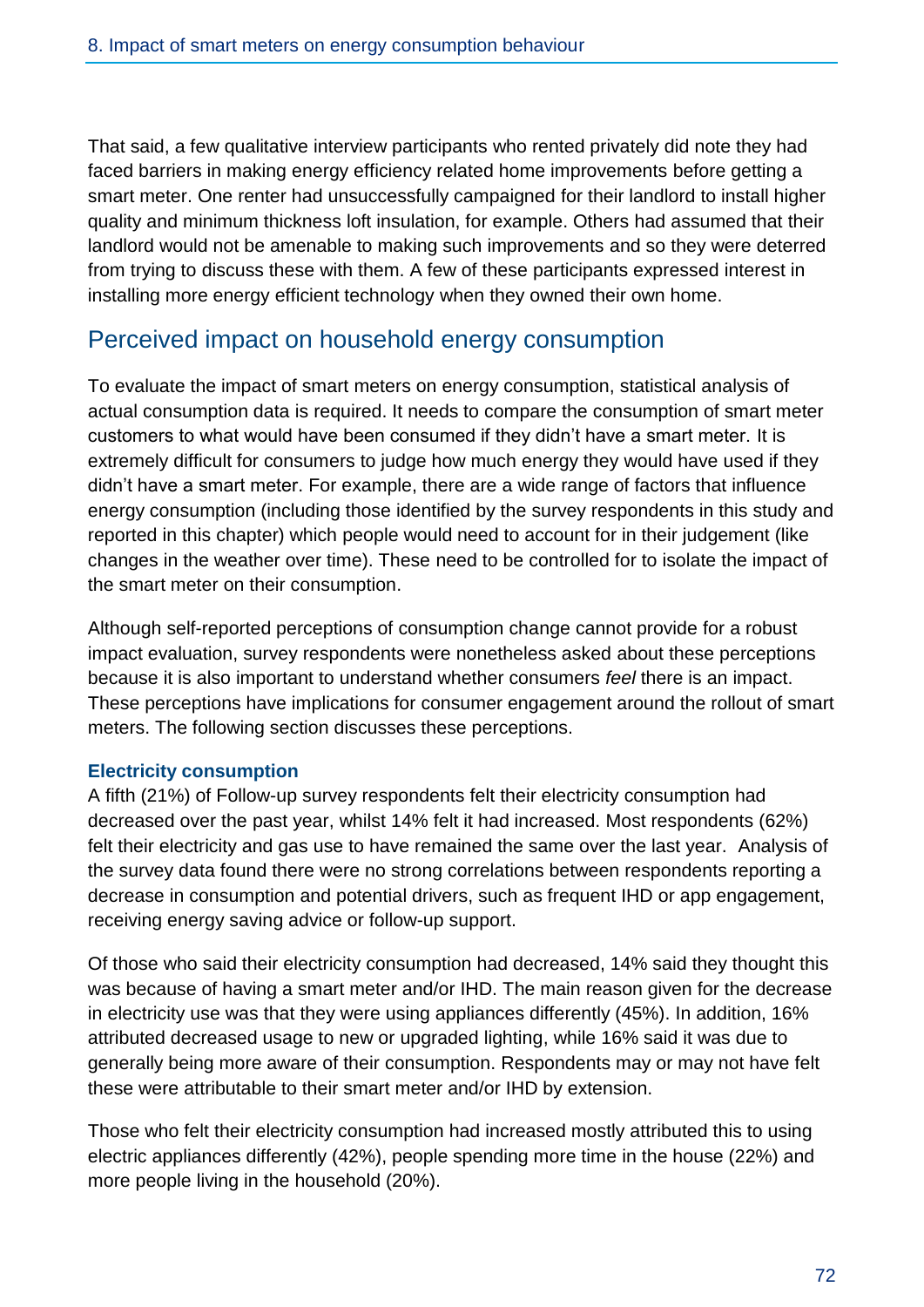#### **Gas consumption**

Follow-up survey respondents reported responses in relation to their gas consumption. Decreases in gas use (23%) were also more common than increases (13%), although again most reported that their consumption had not changed (60%).

Among those reporting their gas use to have decreased, 8% said they thought this was because of having a smart meter and/or IHD. The main reasons given for decreased gas consumption were that they were using heating differently (24%), that they were setting the heating to a lower temperature (18%) or that they were generally more aware of their usage (14%). Respondents may or may not have felt these were attributable to their smart meter and/or IHD by extension.

Those who said their gas consumption had increased most commonly attributed this to changes in the weather (37%), having the heating on more (26%), spending more time in the house (24%) or there being more people in the household (22%).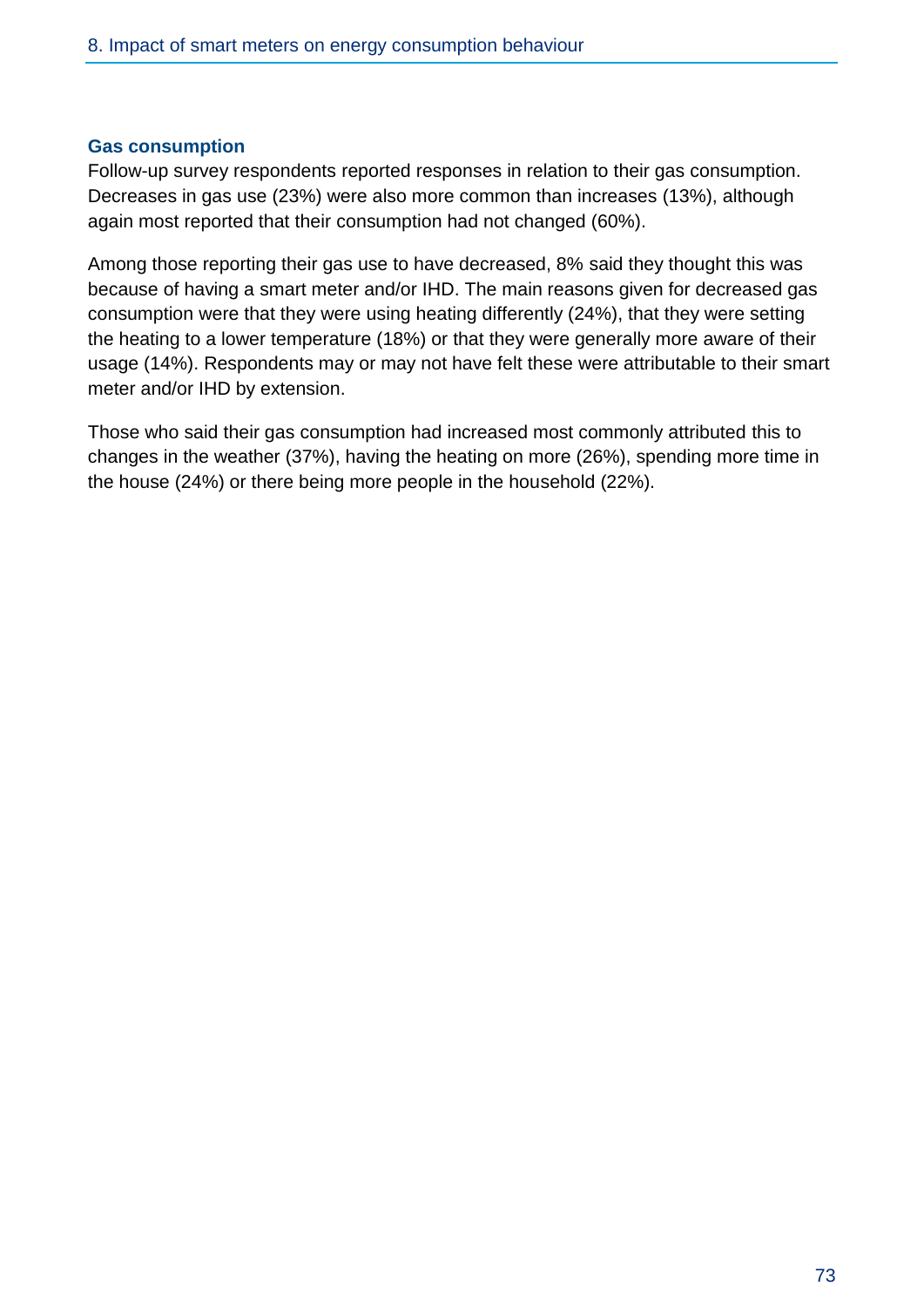# **Figure 27: What do you think has led to the amount of electricity/gas your household uses decreasing?**

|                                              | Most common reasons given for energy use<br>decreasing: |           |                                         |     |  |
|----------------------------------------------|---------------------------------------------------------|-----------|-----------------------------------------|-----|--|
| <b>Gas usage</b><br>vs. last year            | 13%                                                     | Increased | Using heating differently               | 24% |  |
|                                              |                                                         |           | Heating on lower temperature            | 18% |  |
|                                              | 23%                                                     | Decreased | Using gas appliances differently        | 17% |  |
|                                              |                                                         |           | More aware of usage                     | 14% |  |
|                                              |                                                         |           | Installation of smart meter             | 8%  |  |
| <b>Electricity</b><br>usage vs. last<br>year |                                                         |           | Using electrical appliances differently | 45% |  |
|                                              | 14%                                                     | Increased | Installed/upgraded lighting             | 16% |  |
|                                              | 21%                                                     | Decreased | More aware of usage                     | 16% |  |
|                                              |                                                         |           | Installation of smart meter             | 14% |  |
|                                              |                                                         |           |                                         |     |  |

**Bases**

**For electricity: all Follow-up survey electricity-only respondents – 825 For gas: all Follow-up survey dual-fuel respondents - 789**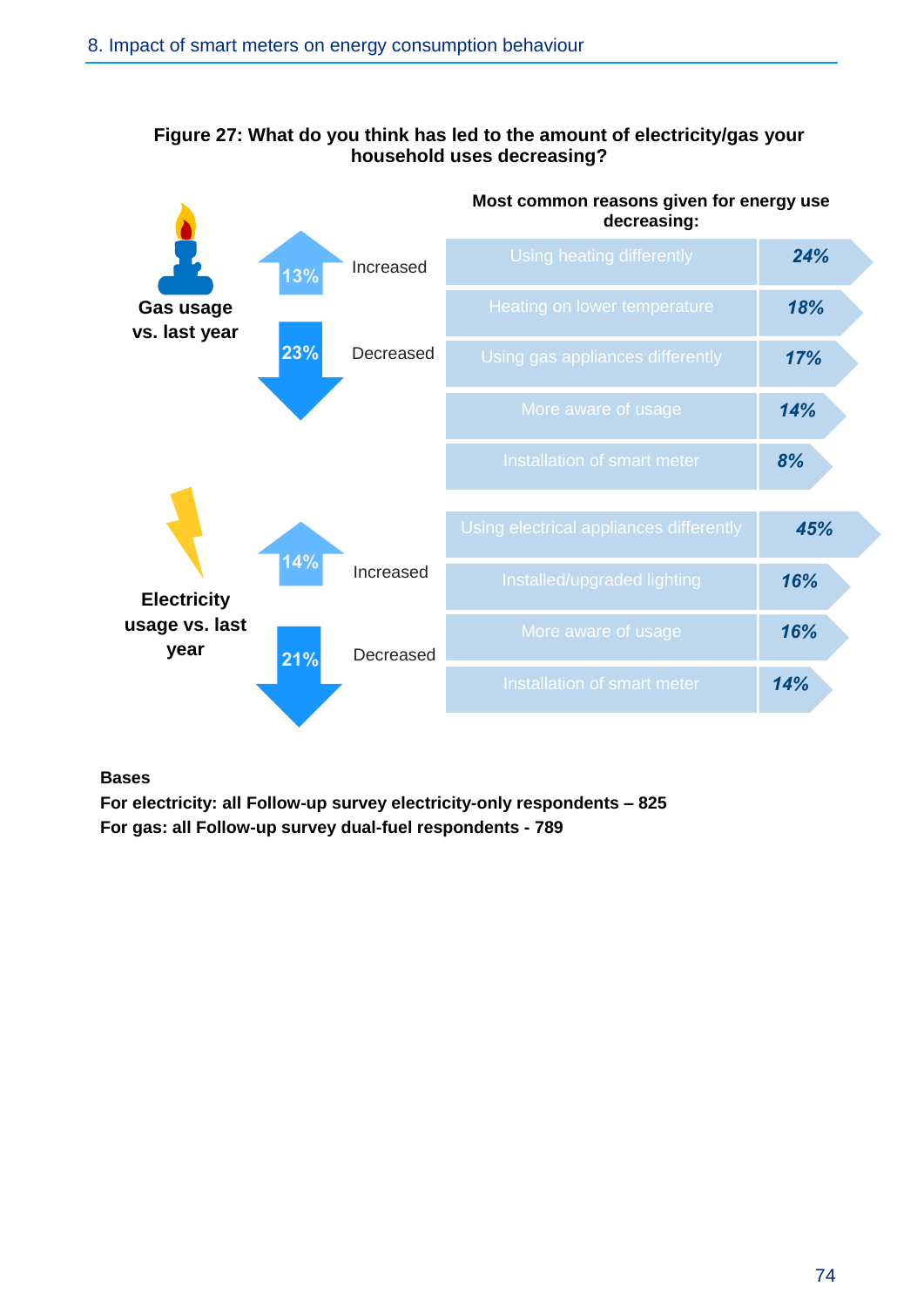# Reasons for limited impact amongst customers

#### **Insufficient advice and information**

While the study found that smart meters have impacted positively on the energy consumption behaviour of most respondents, nearly four out of ten (38%) Follow-up survey respondents said that having a smart meter had made no difference to how their household uses energy.

For these respondents, the qualitative interviews and Key Drivers Analysis suggested that the provision of further information and advice, preferably tailored to the respondent and their household circumstance, would have helped increase their engagement with smart metering generally, and specifically information provided through the IHD and how this can be used to reduce wasteful household energy consumption.

Furthermore, more than half (56%) of Follow-up survey respondents reported that there was further information or advice they would like to receive in relation to their smart meter (consistent with the 52% who said the same in the Post-installation survey). The qualitative interviews also found that even when some participants said they didn't want information, it actually reflected uncertainty about what other guidance could be provided (in terms of both content and format).



# **Figure 28: Topics that survey respondents wanted more information on**

**Bases: all Post-installation survey respondents – 2,015, all Follow-up survey respondents – 825**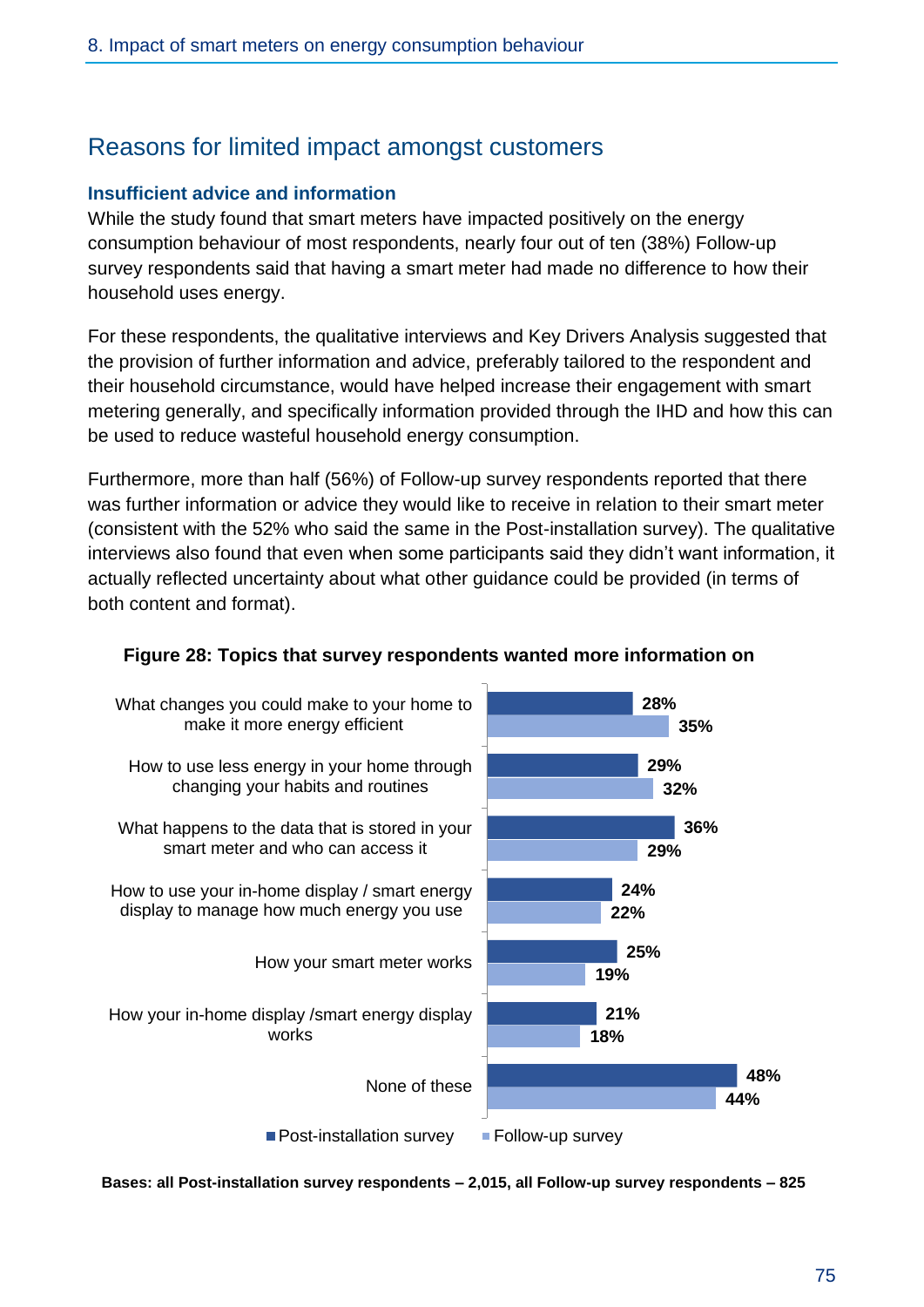The most commonly requested additional information was on changes which could be made to the home to make it more energy efficient (35%), followed by information on changes to habits and routines which could reduce energy consumption (32%).

The qualitative interviews suggested that, in some cases, these information needs may have arisen due to insufficient energy efficiency guidance provided at installation**.** 

# *[When prompted to look at radiator valves] "Oh yeah, we never think about these things. Is that the thing where it goes 1 to 5 on the radiator? We just keep it on 5"*  (Male, 25-34, prepay customer, working full time, social renter)

*[When prompted to discuss appliance purchases] – "To be fair I never understand that part of the purchase [the energy efficiency label]. I've never understood, you know when it says A for energy or whatever, I have no idea what that means, I just buy them"* (Male, 25-34, prepay customer, working full time, social renter)

As discussed in Chapter 4, most participants felt that the installation was satisfactory and gave them all the information they needed. However, the interviews also highlighted that:

- **Every installer is different:** while suppliers may have a prescriptive process for how installations should be carried out and what information should be provided, the interviews revealed that some installers took more time than others to explain how the smart meter/ IHD worked and to check the customer's level of understanding. Participant re-call suggested significant variation in what level of information was provided and how tailored it was.
- **Every customer is different:** customers vary greatly in their affinity with technology, and their approach to learning how to use new technology. For example, some participants said they preferred to read written materials in their own time and to 'learn by doing'. Such participants tended to be happy for the demonstration given by the installer of their IHD to be fairly quick and light touch. Others explained that they struggled to understand written materials and needed a far more intensive demonstration and engagement with the installer to understand the full functionality of the IHD, which was not always provided.

The case study below highlights how one participant believed additional information could have helped her to save energy.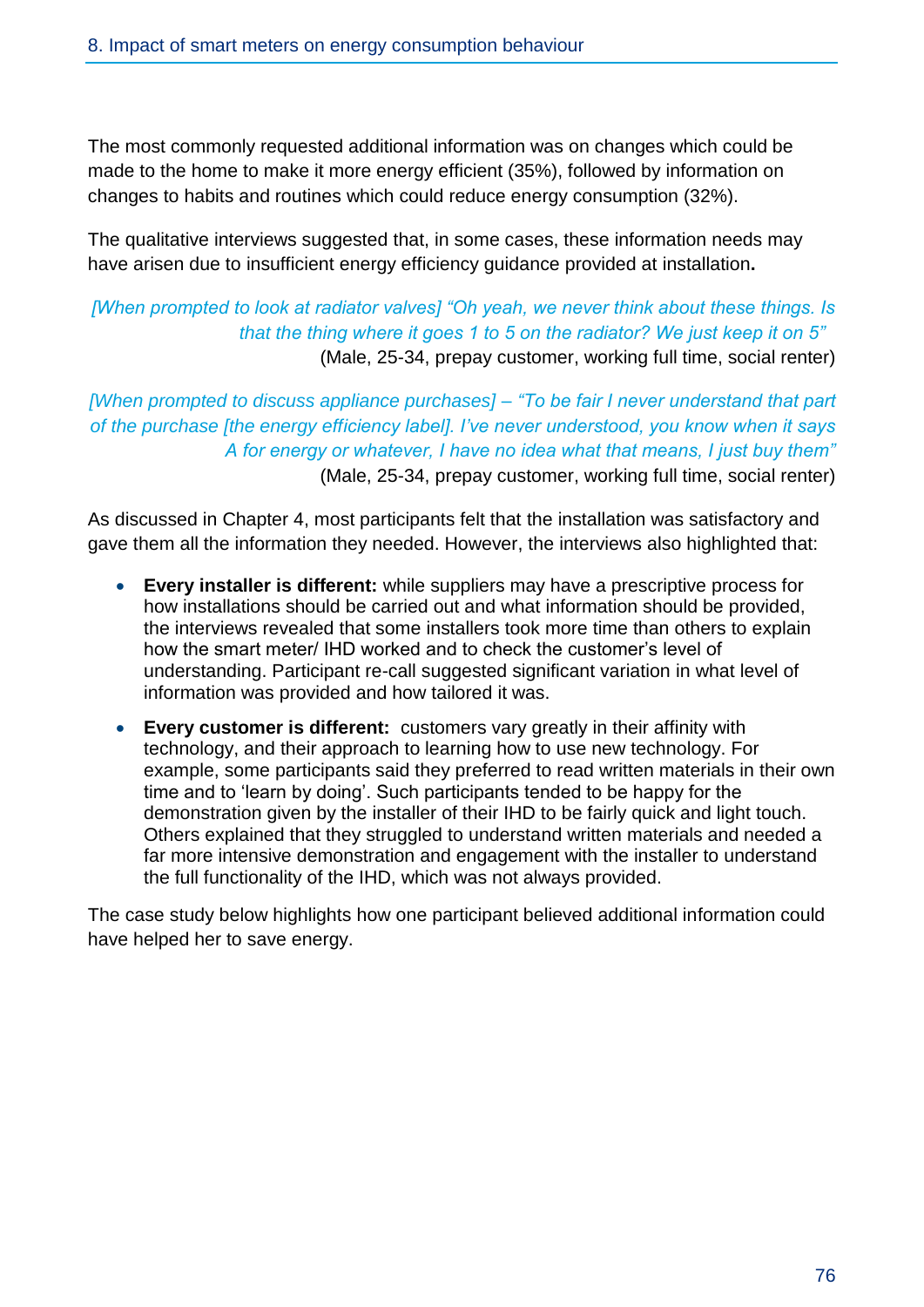#### **Case study:** Satisfied user of IHD, but would value further advice and tips

Sarah (61) works full time and lives in social housing. She is a credit customer and is overall very satisfied with her smart meter/ IHD

Sarah feels the IHD has helped her **feel more in control** of her energy consumption by **increasing her awareness of what uses the most energy around her home.** In response to this information, she has been **changing the way she uses those appliances,** including turning lights off and reducing her use of the tumble dryer and heating.

#### "I've become more aware of what I'm using because I can see it."

However, Sarah thinks she was only given a partial demonstration of her IHD during her installation. Now, Sarah **would still like more information** about some of the other functions offered by her IHD, **such as budget setting**.

Sarah also does not think she was given any energy saving advice at her installation visit, although she **would have liked to be given information about how to use energy more wisely** – either at the visit or through follow-up contact. She felt this information would have helped her make more efficient use of energy in her home.

A quarter of those on lower incomes wanted further information about how their smart meter worked (25%) and how their IHD worked (22%). This was significantly more than those in the highest income category (for whom the corresponding values were 12% and 11%, respectively).

The qualitative interviews also suggested that a lack of support provided to more vulnerable customers had led to difficulties in them realising benefits from their smart meter. Although not representative of the experience of the vulnerable consumers included in this study, the case study below highlights a singular case where a prepay customer felt ill-equipped to use her smart meter because the installer did not provide the support required by SMICoP and little follow-up support was given.<sup>33</sup> Whilst on the whole this study highlights a highly positive prepay experience and impact, this example highlights how poor consumer engagement can lead to a detrimental experience for prepay customers.

<sup>33</sup> SMICoP requires smart meter installers to provide [IHD demo, prepay functionality, EE advice, tailored and adapted to the needs of vulnerable consumers]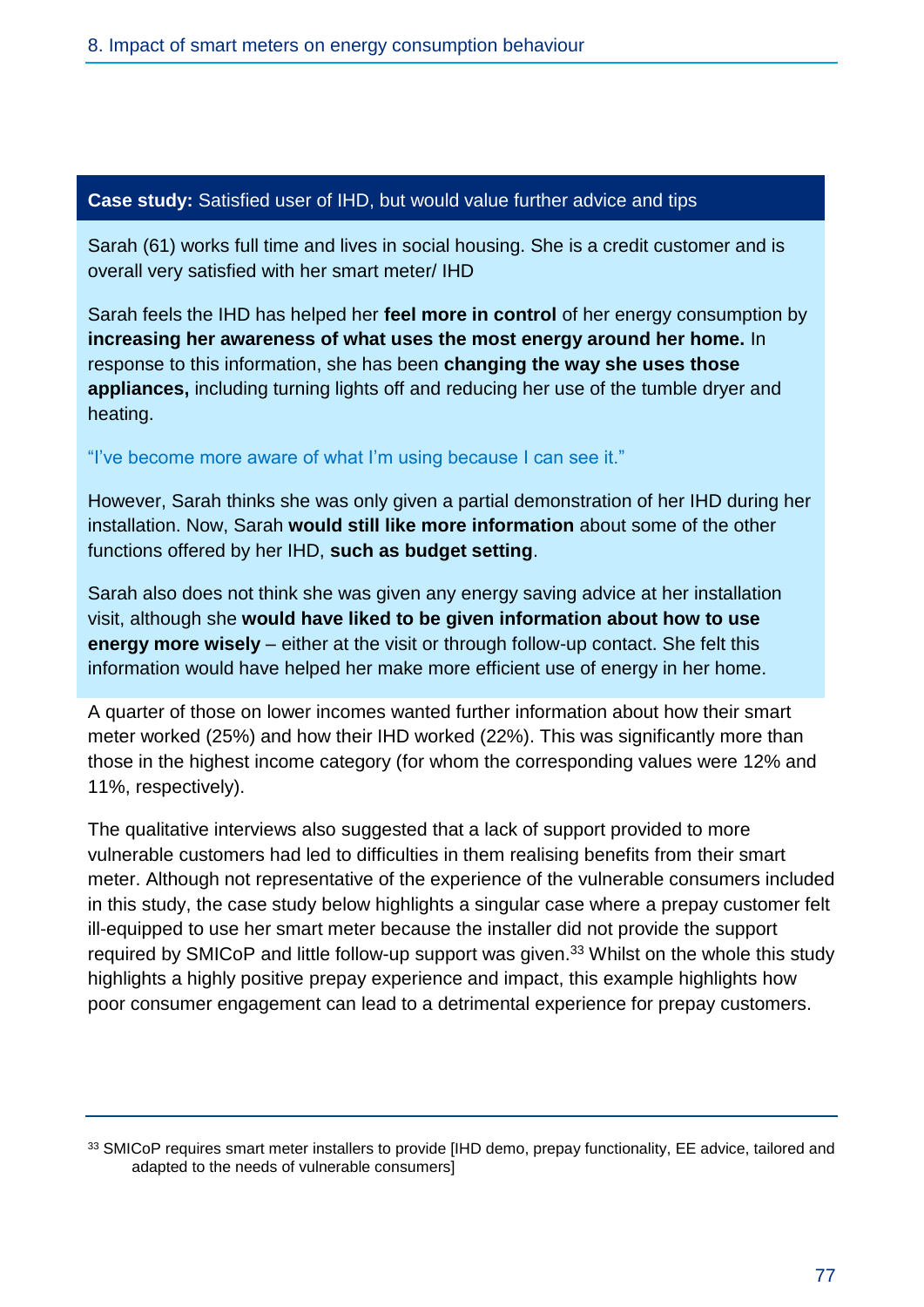#### **Case study:** Lack of tailored supported leading to difficultly topping up prepay

Patricia (50) is currently unemployed due to mobility issues and rents her home from a local housing association. She has been a prepayment customer for a long-time and has always topped up at her local shop using a key and card.

Patricia has downloaded an app that she knows should allow her to top-up from anywhere, including from home which would be good for her as she struggles to walk very far. This would also be more convenient now that her local shop has stopped offering top-up services, which means she must walk even further to top-up.

Patricia has not been able to use the app to top-up, however, because doesn't understand how to log in and transfer the money. She continues to top up at the shop, and does this twice a week, separately for electricity and gas.

Since having her new prepay cards, Patricia feels anxious about whether her top-up is registering on her meter. She finds it difficult to see whether her balance has updated on her IHD and worries that the new credit has not gone through. This sometimes means that she goes back and forth from the shop to home to check the IHD.

#### "I feel panicky about whether the money has gone onto it or not"

Patricia's installer was in and out of her home very quickly and did not take the time to explain the IHD to her or show her through key screens.

Patricia called up her supplier to ask for further support using the IHD and understanding how to find her balance information. She asked if someone was able to talk it through with her, or ideally visit her at home. Patricia was advised that they couldn't do this and said she should instead read the booklet she was given at the installation visit. Patricia has struggled to read this booklet and says she lacks confidence in diagnosing any problems with her IHD herself.

Overall, Patricia has had a very negative experience of smart prepayment and is now advising her friends and family not to get one:

"I'm telling people not to get one, especially if they don't understand technology… I feel more worried than when I had the old meter in the cupboard as I can see it [the IHD] more, I see it [my credit] going down a lot."

# **Some who had not pro-actively requested their smart meter seemed less interested and engaged than those who had**

Those who had responded to a supplier request to have a smart meter installed were more likely to say that having a smart meter had no impact on how they used energy than those who initiated the installation themselves (39%, compared to 30%).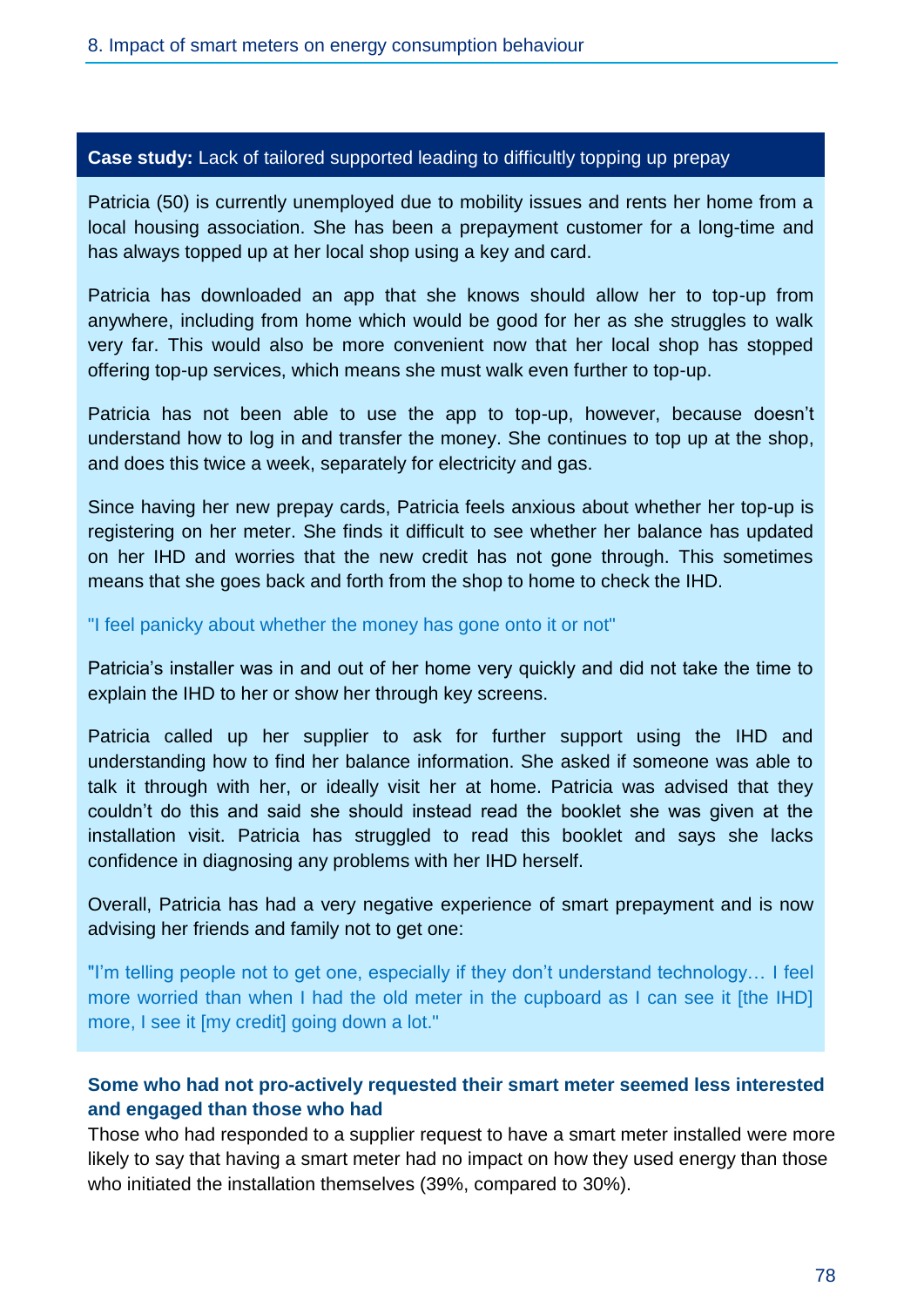This may reflect that customers who had requested an installation were more enthusiastic about smart meters and therefore more open to behaviour change in response to IHD information. This was reflected in the attitudes and experiences of qualitative interview participants. Those who had been contacted first by a supplier tended to be less motivated to change their behaviour. This was particularly the case where their smart meter had been installed as part of a switch to a new supplier to get a cheaper tariff.

# **Some participants expected more from their smart meter or IHD, and felt they were not able to realise the benefits they had hoped**

A handful of interview participants felt that the consumption feedback provided by their smart meter did not meet their pre-installation expectations. For example, some thought that the IHD would provide appliance-level consumption breakdowns, which would in turn have helped them to save energy by reducing their use of more intensive appliances. In other cases, participants had seen marketing materials containing more visually appealing IHDs and were disappointed in their own by comparison, believing a more appealing and seemingly better-designed IHD would help draw attention to high usage activities.

Some also reported that their IHD did not work or had stopped working. Given the evidence presented in this report on the association between IHD use and targeted outcomes, this is likely to have significantly affected the ability of these households to maximise the potential benefits of smart metering. However, this was not a widespread problem, with only 3% of IHD owners in the Follow-up survey reporting this as a reason for unplugging their IHD.

#### **Larger households were more likely to report changes in how they used energy**

Those living in single or two-person households (59%) were less likely to say their smart meter had an impact on how their household used energy compared to those living in larger households (71%).

Some qualitative interviews suggested that this may have been because there were greater potential savings in homes greater in size or with more people in them, and because the IHD facilitated household-wide awareness raising of wasteful consumption.

However, others in large households said that the impact had been limited where they had been unsuccessful in gaining interest from others. For example, some participants said that although they set their heating on a timer, other members of the household would turn the heating on manually.

#### **Some underestimated their ability to reduce wasteful consumption**

Some qualitative interview participants reported that they did not feel there was much more they could do to save energy, but the researchers found that this self-assessment varied in accuracy.

For example, many participants listed several 'easy wins' they were already doing, such as turning of the lights or not over-filling the kettle. However, several of these participants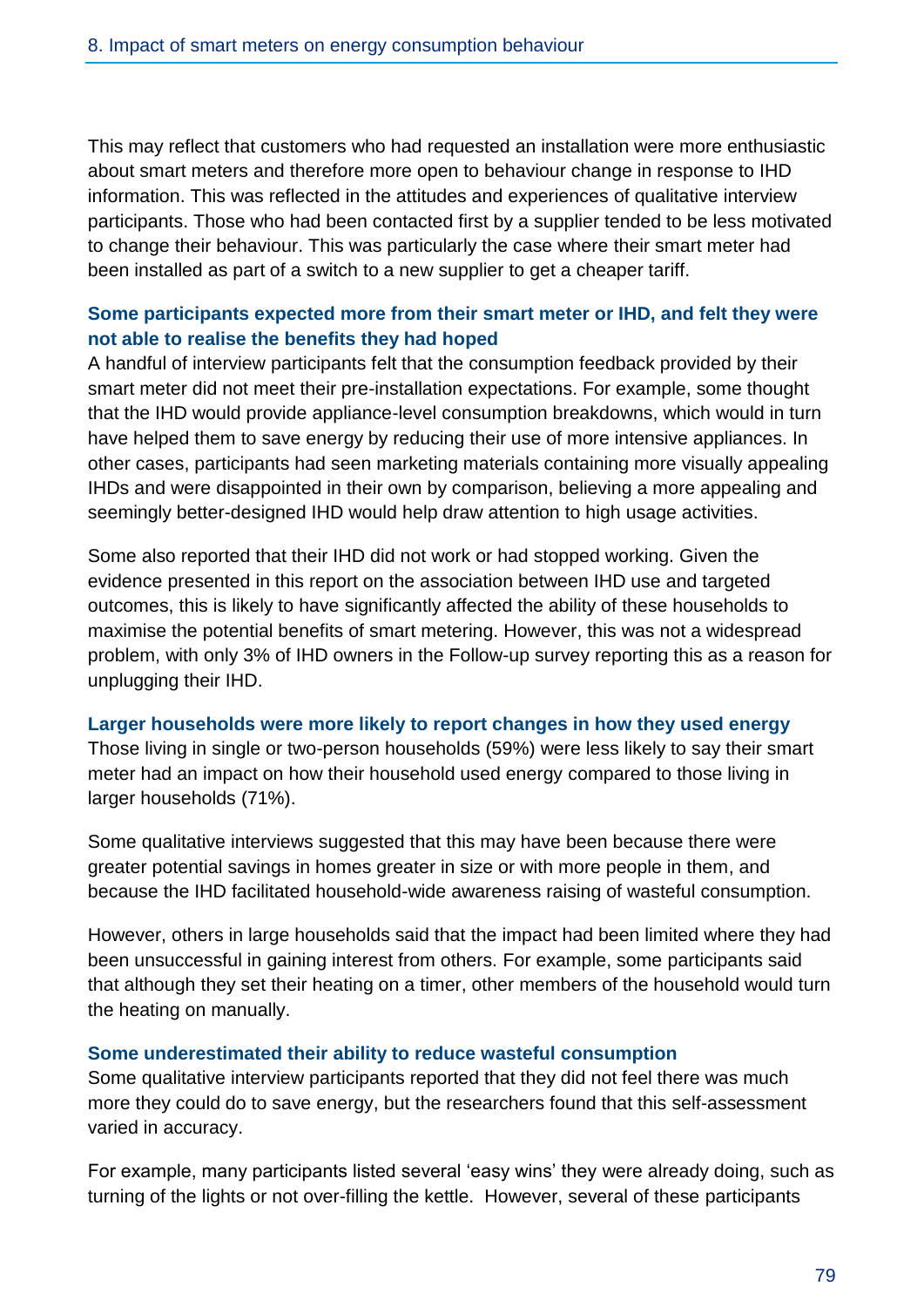required prompting to think of things they *could* be doing but were not currently, such as closing internal doors to keep the heat in. This awareness gap may be an example of an unmet information need amongst the participants, which had it been bridged, may have led to further increases in energy efficient behaviour.

#### **Changes were halted by inconvenience and reduced comfort**

In other cases, participants were aware of changes they could make to save energy but chose not to. This was sometimes due to the inconvenience they caused. One participant noted that turning off their appliances that had clocks meant they constantly needed to be reset, so they stopped turning them off.

Similarly, and relevant to the point that many were seemingly unaware of ways they could reduce the amount they spend on heating, participants often discussed making trade-offs between reducing their consumption and keeping warm, with the latter taking priority.

# *"I'm a fiend when it comes to central heating, I am always using the heating. Like I'm not stingy in any way, shape, or form"*

(Female, 25-34, prepay customer, working full time, private renter)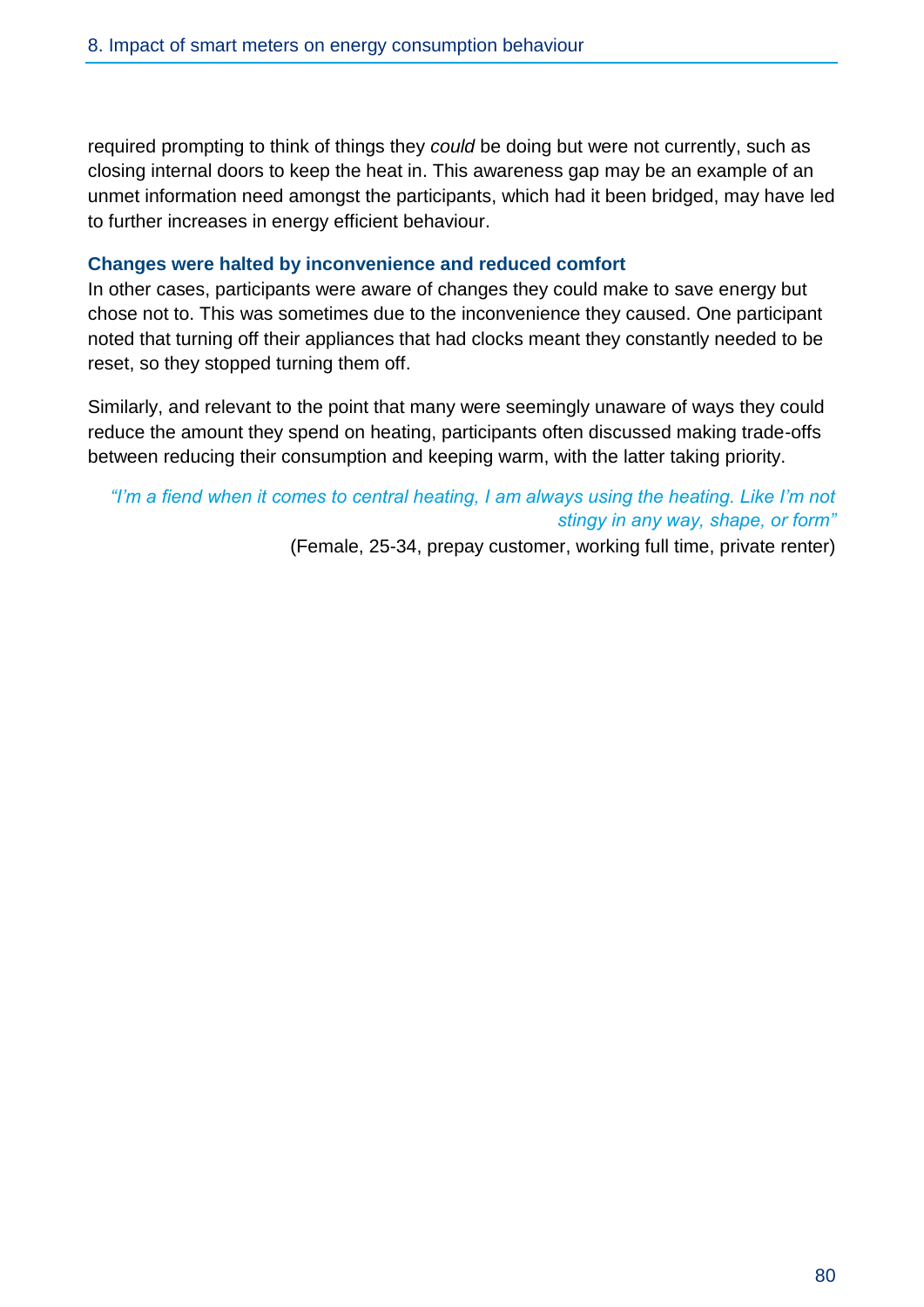# **Conclusions**

This section summarises key findings from across the different strands of analysis conducted on both waves of survey data and the qualitative interviews and details a series of associated conclusions based upon these findings. These conclusions reflect the views of the researchers, rather than the opinions of BEIS, and only go as far as the survey and qualitative interviews findings allow.

# **Overall, most customers were satisfied with their smart meter experience – and this is consistent with earlier in the rollout**

This study echoes the positive findings of the Early Learning Project (ELP), conducted with customers who had installations between 2011 and 2013. The vast majority of smart meter customers were satisfied with their smart meter experience: three-quarters (74%) reported satisfaction a year after installation in this study, against the 72% reported satisfaction in the ELP research. Similarly, nine in ten (89%) reported being satisfied with their installation – the same as in the ELP. These high levels of satisfaction were, for the most part, sustained over the year following installation.

Thus, this research indicates that positive customer experiences have been maintained as the rollout has expanded in both size and diversity, with prepay customers now included at scale and more of those in more vulnerable circumstances also included. This is positive evidence to suggest the rollout is effectively engaging a wide variety of customers and households in smart metering.

# **Smart prepay customers were especially satisfied and found their smart meter experience to be transformative**

This study also revealed an especially positive experience amongst prepay customers, which is encouraging given that they are more likely to be in vulnerable circumstances.

The study found that smart meters bring significant benefits to prepay customers through thus the improved visibility of consumption information, which can help them keep on top of their credit balance and consumption. It also found that the availability of new top-up options and the reduced need to interact directly with the meter – which can often be inconveniently located – are regarded as key smart meter benefits by consumers. The study's findings thus show that prepay respondents were realising these key benefits and were consequently strong advocates of smart metering.

# **The importance of social influence**

The findings on pre-installation attitudes towards smart metering and the decision to get a smart meter strongly highlight the importance of social influence at this stage. After energy suppliers, word-of-mouth was the most commonly cited source of pre-installation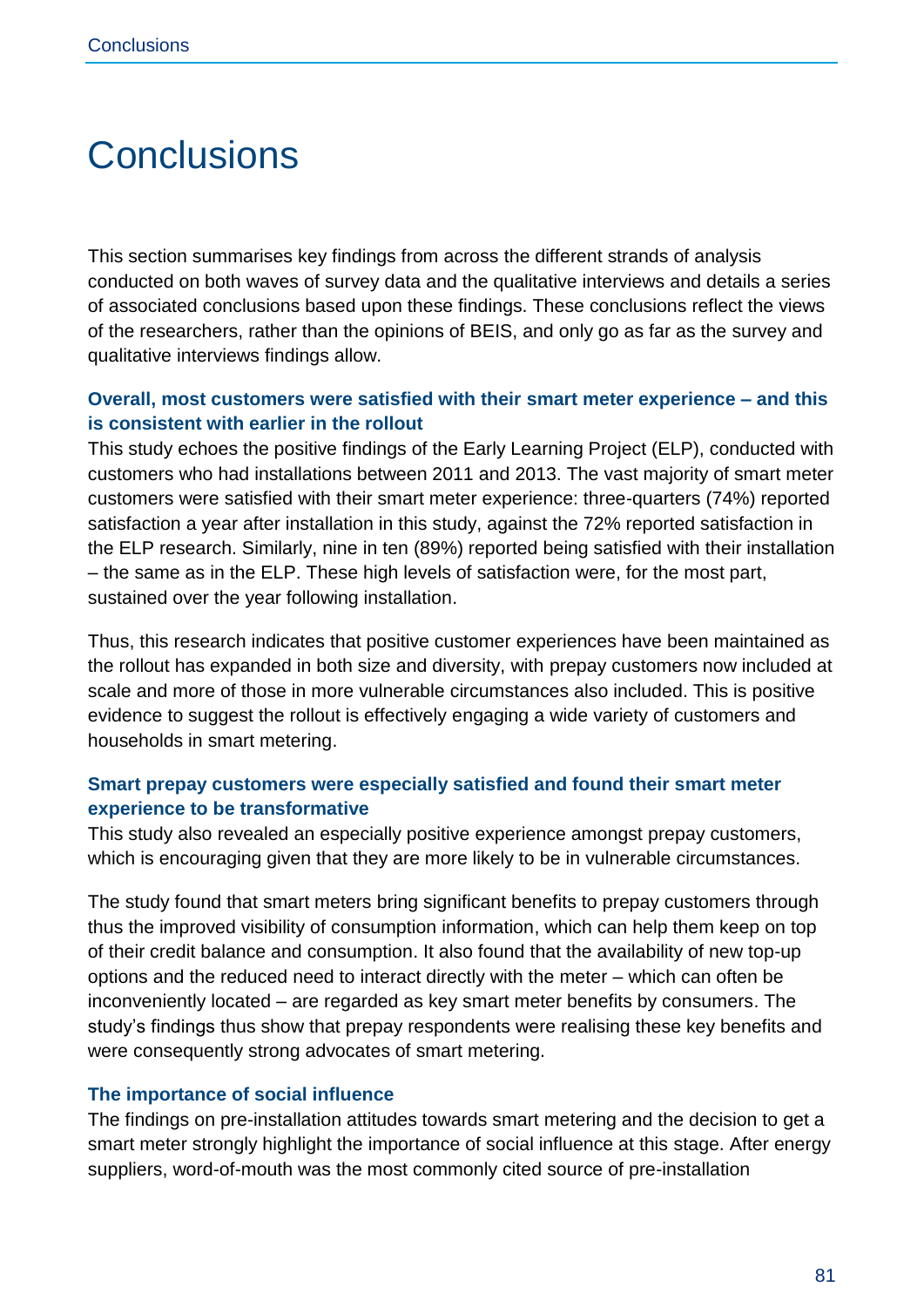information about smart meters - prepay and vulnerable participants in particular often said they had heard about the benefits of having a smart meter from people they know.

After getting a smart meter, some of the highly satisfied participants described how they had also begun to spread the word about the benefits of smart meters themselves, particularly regarding new top-up options.

This demonstrates how a single positive experience can encourage others to adopt a smart meter, and that social influence is already powerful factor in driving adoption of and positive attitudes towards smart metering and could continue to do so in the future. Ensuring a consistently high-quality customer experience of smart metering can be expected to increase consumer support and uptake, and negative experiences could have the opposite effect.

#### **Uptake of the IHD offer remains very high, with a relatively small fall in use over time**

Also, and in line with the ELP, uptake of the IHD was very high with 95% accepting the offer (of the 92% who recalled it), demonstrating the continued popularity of the offer.

Interestingly, this longitudinal study found that in the first year of IHD ownership, the 'novelty effect' around IHDs was arguably modest. By the end of the year, eight in ten (80%) said their IHD was still plugged in and in use – a relatively small decrease from the nine in ten (88%) who said the same just after installation.

In line with what previous research has suggested (such as the Early Learning Project), there was a trend of less frequent IHD engagement throughout the year. Just under half of IHD owners reported that they looked how much energy they were consuming at least weekly (45%), a decrease from two-thirds earlier in the year (67%). However, only a small proportion ceased to engage with their IHD altogether. Seven in ten  $(70\%)^{34}$  continued to monitor their consumption on their IHD to some extent.

# **Use of smart meter-enabled apps was limited overall, but was a core part of the experience for prepay customers**

Although not prevalent amongst credit respondents (19%), smart meter-enabled apps were in widespread use across prepay respondents and formed a core part of their experience. Seven in ten (70%) said they had one. The use of the top-up feature was the primary reason for this, with eight in ten (83%) prepay respondents with an app reporting it was the top-up method they most often used.

Another feature of the apps was the display of energy consumption data, but different to the IHD in that they could only present historical data, up to a day before the current date.

<sup>&</sup>lt;sup>34</sup> This remaining 30% includes the 20% who said their IHD was unplugged and 10% of IHD owners who said they do not look at how much energy they are consuming on their IHD, despite it being plugged in.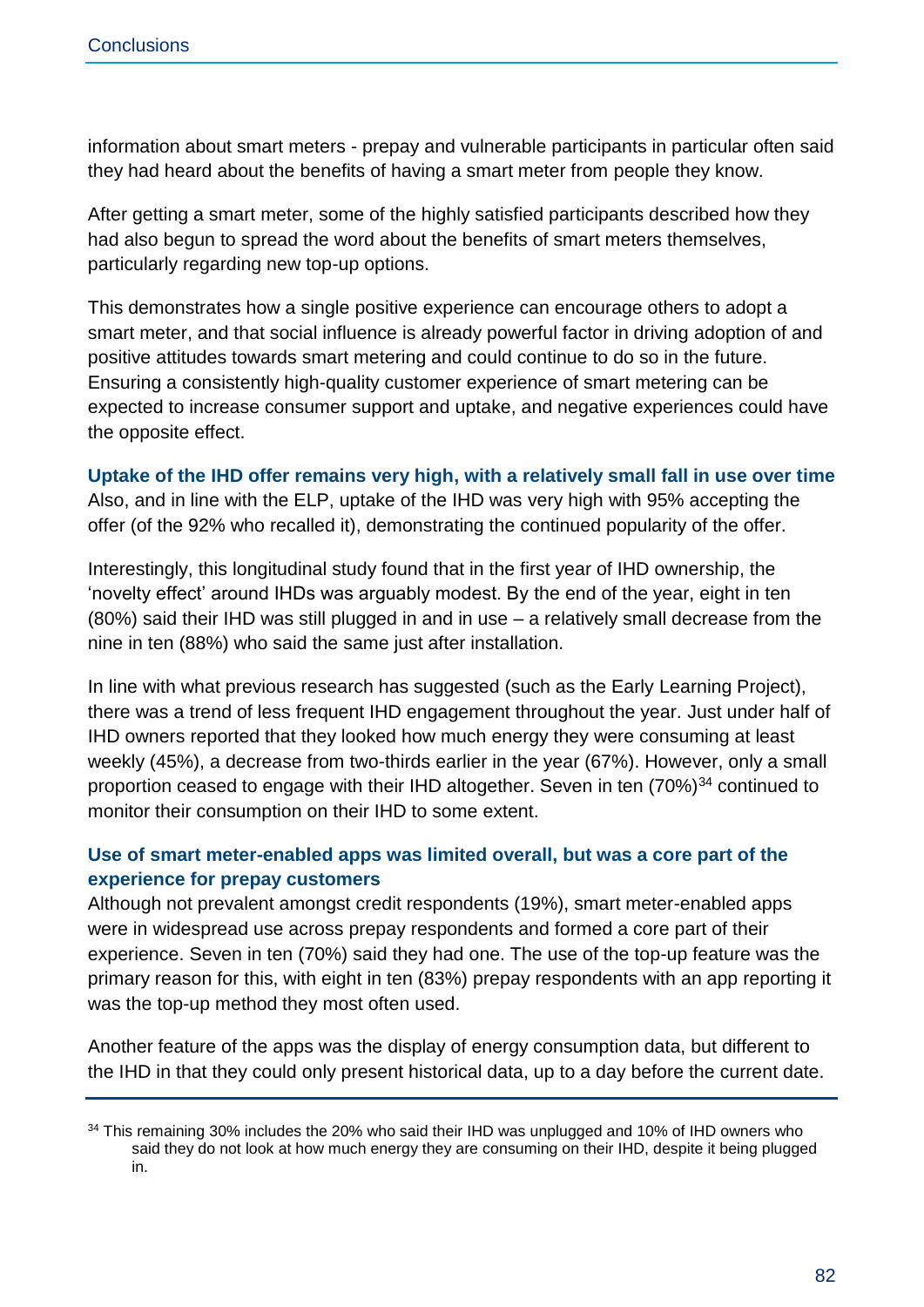The use of this feature was low amongst credit respondents that had an app (9% at least weekly), but far more likely amongst prepay respondents (48% at least weekly). The qualitative research suggested that this was because they were already using the app to top-up and monitor their balance. They were effectively using their app as a 'one-stopshop'.

This importance of this is that, because these customers were already using their app for an 'essential' purpose, they were more likely to be making use of the other features. Given the high usage of apps across the prepay customers in the Follow-up survey, existing apps could be a promising vehicle for delivering future support or services to prepay customers.

# **A majority of respondents reported an improved understanding of their own energy consumption behaviour and stated that their smart meter had changed the way they use energy.**

Almost half (47%) of Follow-up survey respondents said their smart meter had helped improve their understanding of their energy consumption over the year.

Additionally, more than six in ten (62%) felt that having a smart meter had made a difference in some way to how they use energy in their home.

# **Effective guidance and support during and after installation are essential to enable consumers to realise benefits**

Receipt of high-quality advice during the installation was routinely associated with positive outcomes, including overall satisfaction and IHD engagement, which in turn was associated with improved understanding of consumption and changes to household behaviours. When qualitative interview participants felt they had not been provided enough guidance, this complaint was almost always regarding the face-to-face interaction with the installer. This emphasises the importance of effective face-to-face engagement.

Although the vast majority of customers in this research had positive experiences, that was not the case for all, with around one in ten reporting dissatisfaction with their smart meter.

A feeling that the guidance and support provided was ineffective, either because it was limited or not felt to be useful, was a common theme in reasons for dissatisfaction or limited impact throughout this study. This referred to both demonstrations of IHDs (and apps where relevant) and energy saving advice.

Prepay participants seemed particularly sensitive to poor quality or limited guidance. Although generally more satisfied with their smart meter than credit respondents, prepay respondents were slightly less likely to say they were satisfied with the installation. The experience of one interview participant in this study highlights the especially negative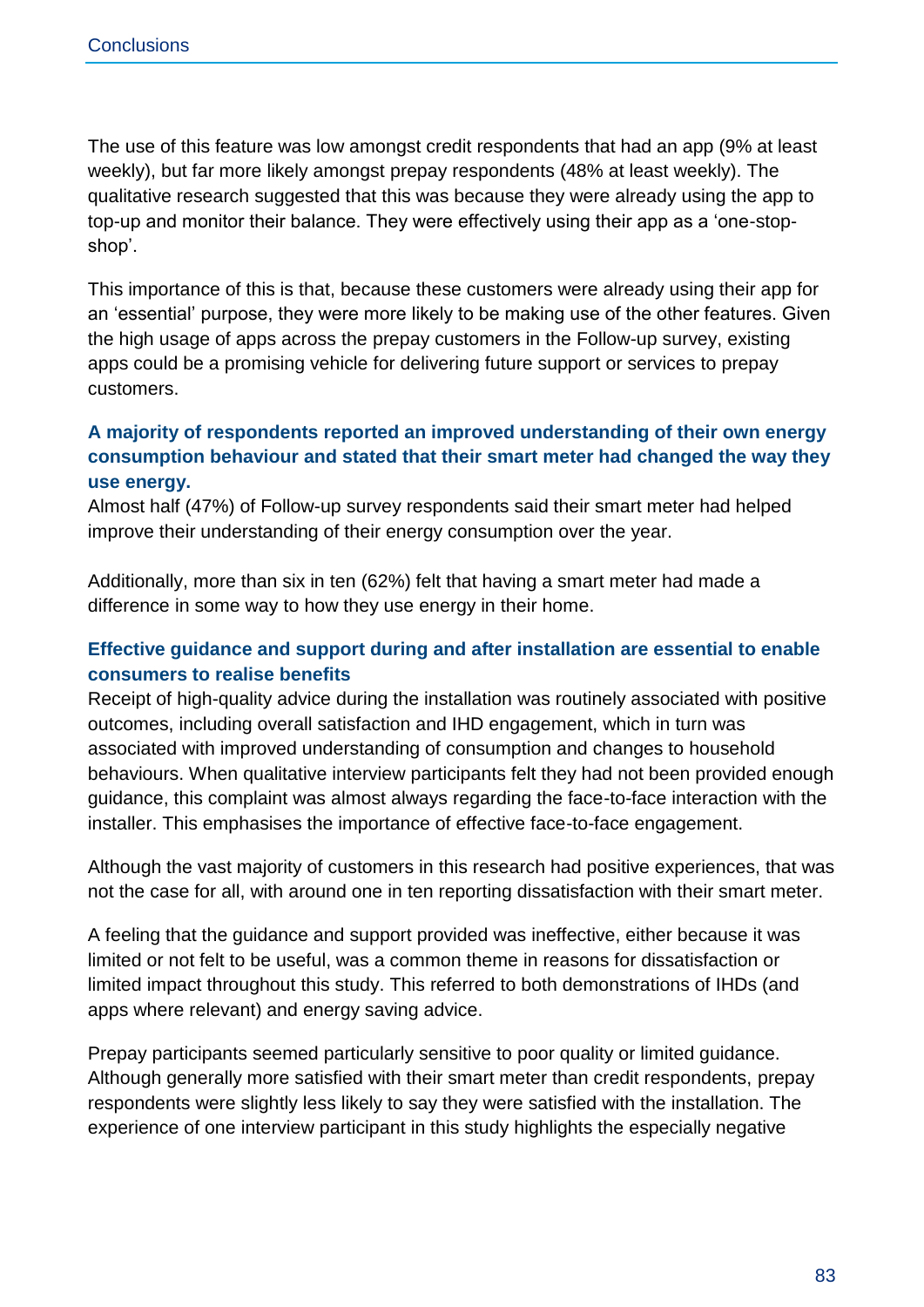impact a lack of guidance can have on prepay customers, with this participant feeling worse off with a smart meter than a traditional meter as a result.<sup>35</sup> Prepay customers require a higher 'minimum standard' of information than credit customers because they need a thorough understanding of how to use their smart meter to keep their meter in credit. They were therefore more likely to be critical of limited or poor-quality guidance because they recognised it as insufficient for their needs.

Follow-up contact was also commonly associated with positive outcomes, and there was still an appetite for information about how to reduce consumption amongst many survey respondents after a year with a smart meter. In addition, some qualitative interview participants, including those in more vulnerable circumstances, felt that follow-up contact would help address gaps in their knowledge left by poor guidance during installation. These findings suggest that follow-up contact could be a useful tool for helping more customers get the most out of their smart meter.

#### **Effective advice and guidance is necessary but not always 'sufficient'**

Although a lack of advice and guidance was often associated with a lack of impact, it is important to note that there were also other common reasons. For example, IHD aesthetics were sometimes cited, as were the limitations in the depth of information provided by IHDs, with some feeling that appliance-level consumption would have been more actionable and an improvement which would have encouraged them to make more use of it.

Some also felt that they were doing all they could to save energy. To the researchers, it was clear that some interview participants were underestimating their ability to do so, and guidance or support could help. However, for others it reflected a lack of interest or motivation.

This study indicates that a range of factors - including (but not limited to) the provision of effective support for all consumers - need to be considered in seeking to maximising the positive impacts of smart meters.

<sup>35</sup> See pages 76-77 for the case study on this participant.